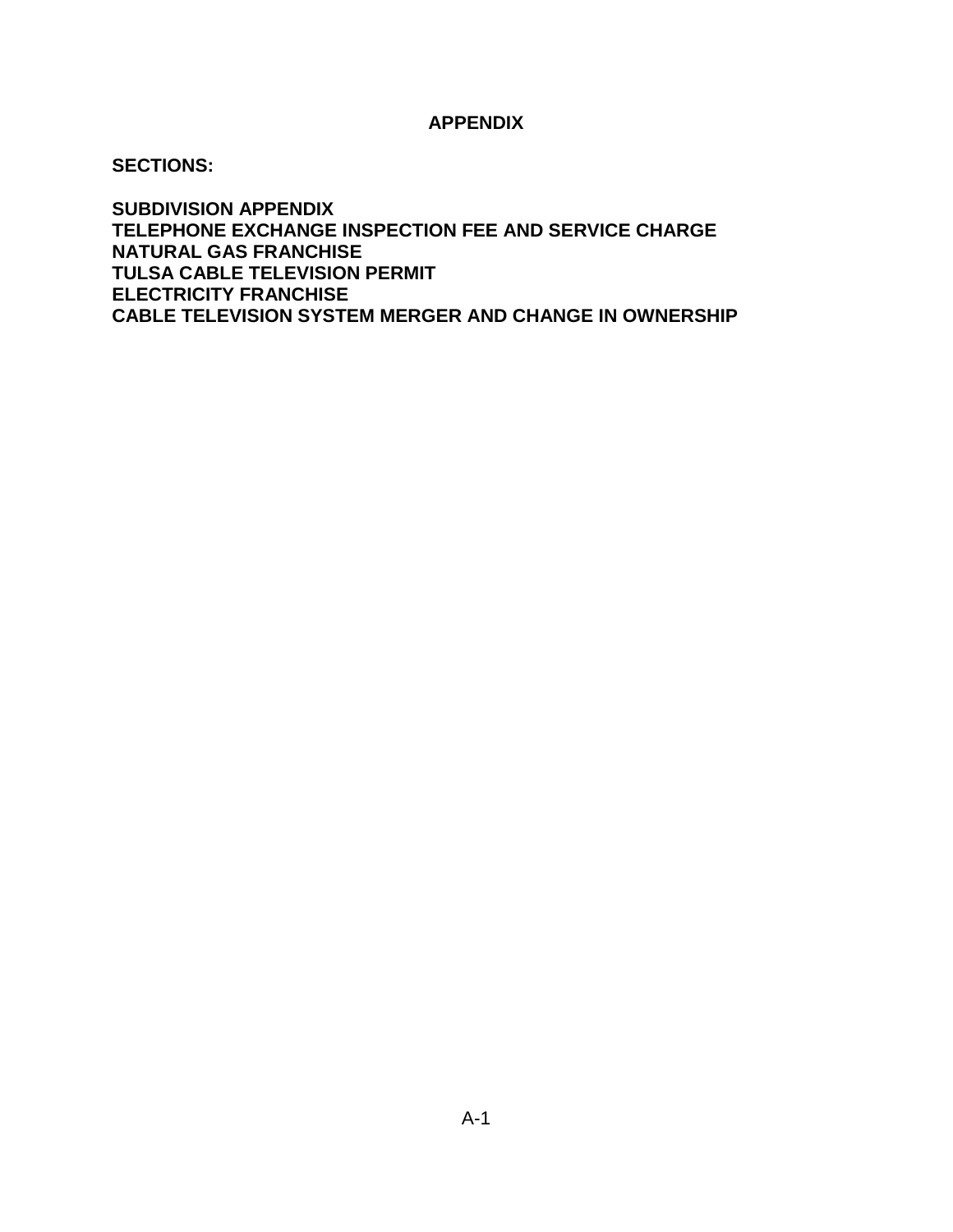**(This page intentionally left blank)**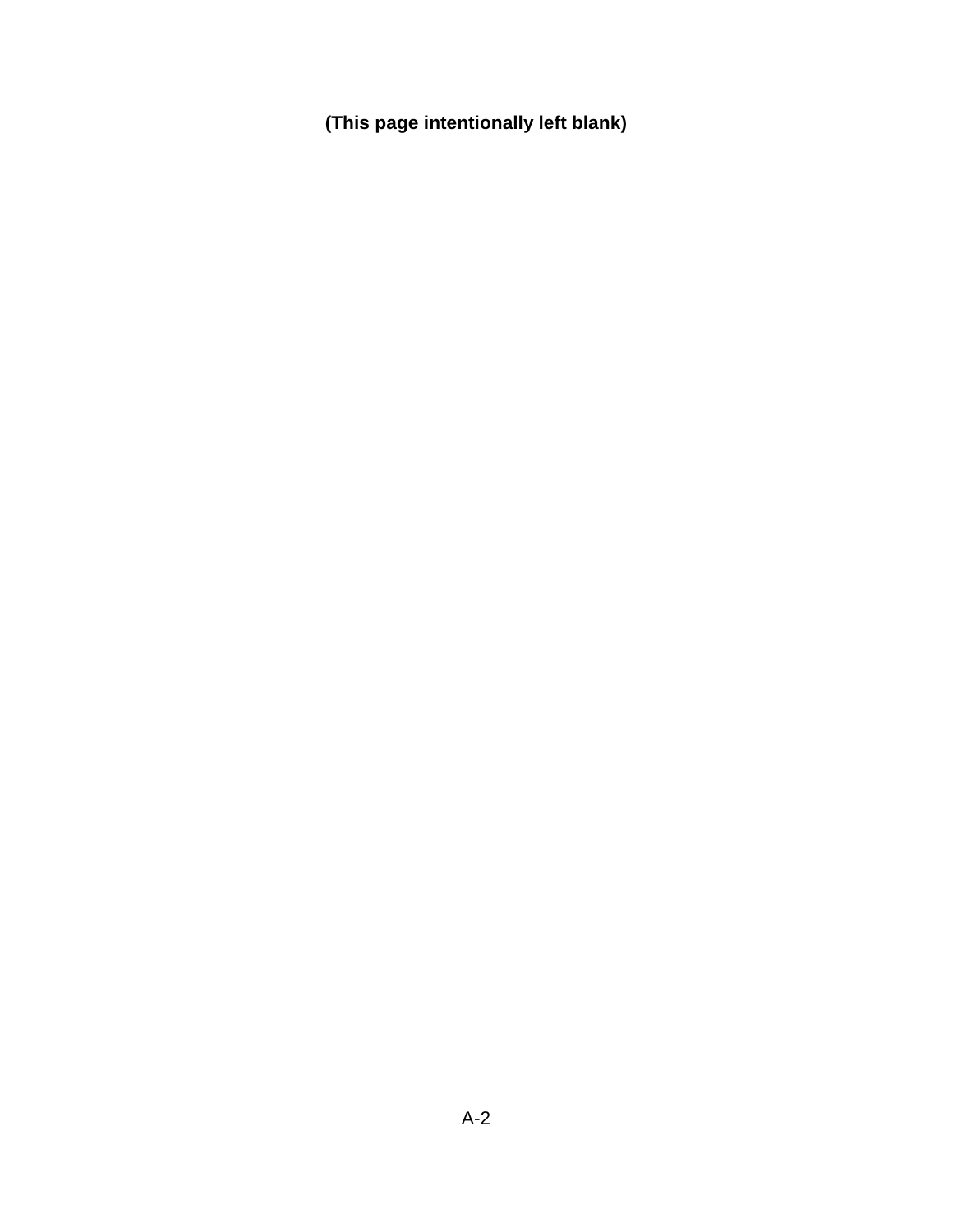## **SUBDIVISION APPENDIX**

## **OPTION TO REQUIRE DEDICATION OF PARKLAND IN-LIEU-OF PAYMENT OF THE PARK AND RECREATION FEE**

As land is developed for residential use, the need for park land is created. In order to provide land for this need, there is hereby established, a procedure whereby land may be required in-lieu-of payment of a Park and Recreation Fee as otherwise described in the body of these Regulations. The administration of this optional procedure is as follows:

1. Applicability and Option to Require Dedication of Land.

a. All residential subdivision plats, having a dwelling unit density greater than one (1) dwelling unit per acre shall adhere to the provisions set forth in this Appendix if and only if it is determined by the City Council of Sand Springs based upon the recommendation and advice of the Park Board (as to the desirability of the tract) and the Planning Commission (as to the appropriateness of the intended land use), that the requirement for park land dedication shall be acceptable to the City of Sand Springs inlieu-of payment of the Park and Recreation Fee.

b. All person, firms, or corporations subdividing land under the provisions of these Regulations for residential purposes within the incorporated boundaries of the City of Sand Springs shall, prior to the signing and release of the final plat and subject to other provisions hereinafter set out, dedicate land to be used for park and/or open space as an alternative to payment of a Park and Recreation Fee.

2. Standards for Park Land to be dedicated.

a. Each dedication shall be of suitable size, dimension, topography and general character, and have adequate road access for park and recreation purposes. The area to be dedicated shall be designated on the preliminary and final plat as "Public Park and Recreation Purposes." The location of the land to be dedicated shall be approved by the City of Sand Springs prior to the signing and release of the final plat.

b. The amount of land to be dedicated shall be determined on the basis of either one acre per one-hundred (100) dwelling units or five (5) percent of the area contained within the subdivision plat (excluding therefrom only streets and reserve areas) whichever is greater. All calculations of the area to be dedicated and the area in streets and reserve areas shall be initially provided by the subdivider for review by the City. The dedication requirements for multi-family development shall be based on the maximum number of dwelling units per acre as permitted by the existing zoning of the site, regardless as to what intensity the tract is developed.

c. Private parks may be accepted as credit toward the park land dedication option only when included within an approved Planned Unit Development and only upon approval of the City Council after review and recommendation by the Park Board and Planning Commission.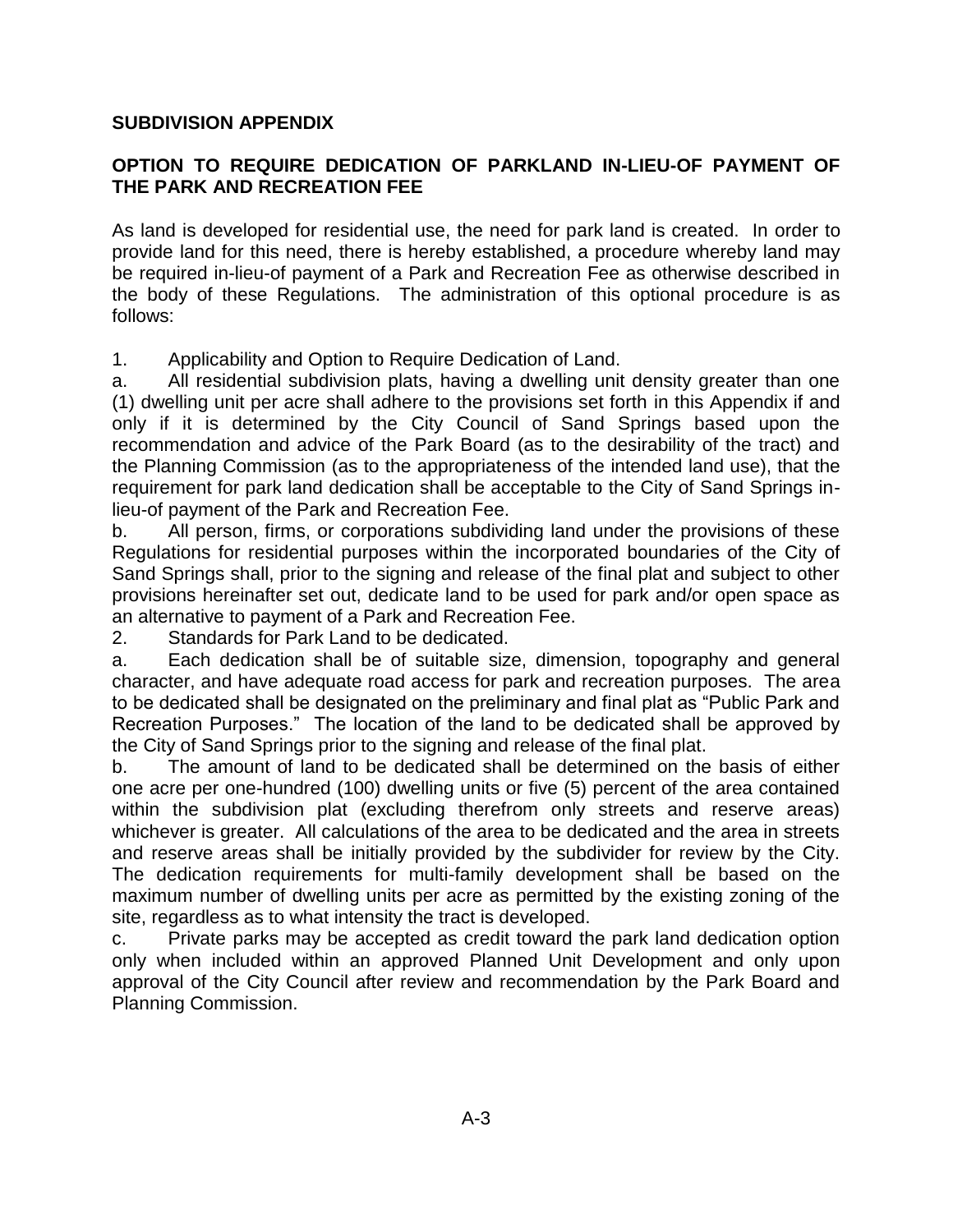3. Location and Character of Land to be Dedicated.

a. Any land to be dedicated to meet the requirements of this section shall be suitable, reasonably located and adaptable for use as land for a park and recreation facility. Such determination shall be subject to the final approval of the City Council based upon the review and recommendation of the Park board and Planning Commission.

b. The City Council may require that the land to be dedicated to be located on the edge of the subdivision so additional land may be added to the tract at a future date.

c. Existing features which add value to residential development or to the City as a whole, such as trees, watercourses, historic sites and similar irreplaceable natural assets, shall be preserved in the design of the subdivision and be considered as land to be dedicated for park purposes.

4. Form of the Dedication of Park Land.

Land required for dedication under this optional procedure shall be conveyed by any of the following methods:

a. Be dedication within the plat filed for record in the of the County Clerk of Tulsa or Osage County; or

b. By warranty deed transferring the property in fee simple title to the City of Sand Springs; or

c. By credit for private park and/or open space.

Where a private park and/or open space for park and recreational purposes is provided in a proposed subdivision that is included within an approved Planned Unit Development and such area is to be privately owned and maintained by the future residents of the subdivision, these areas may be credited against the requirement for dedication of park land and/or open space as set forth in this appendix provided that the City Council, upon the review and recommendation of the Park Board and Planning Commission, finds it is in the public interest to grant such credit. The following standards must be met:

(1) That yards, setbacks and other open areas required to be maintained by the zoning and building regulations shall not be included in the computation of such private park and /or open space area; and

(2) That the private ownership and maintenance of said park area is provided for by recorded covenants that have been approved by the City and to which the City is a party at interest; and

(3) That the use of the private park and/or open space is restricted to park and recreational purposes by the recorded covenants which run with the land in favor of the future owners of property within the tract and the City of Sand springs and said covenants cannot be eliminated without the consent of owners of all property within the subdivision and the City Council; and

(4) That the proposed private park and/or open space adds value to the residential development or to the City as a whole and is suitable and reasonably adaptable for use for park and recreational purposes taking into consideration such factors as size, shape, topography, geology, access, trees, watercourses, historic sites and similar irreplaceable natural assets, and location; and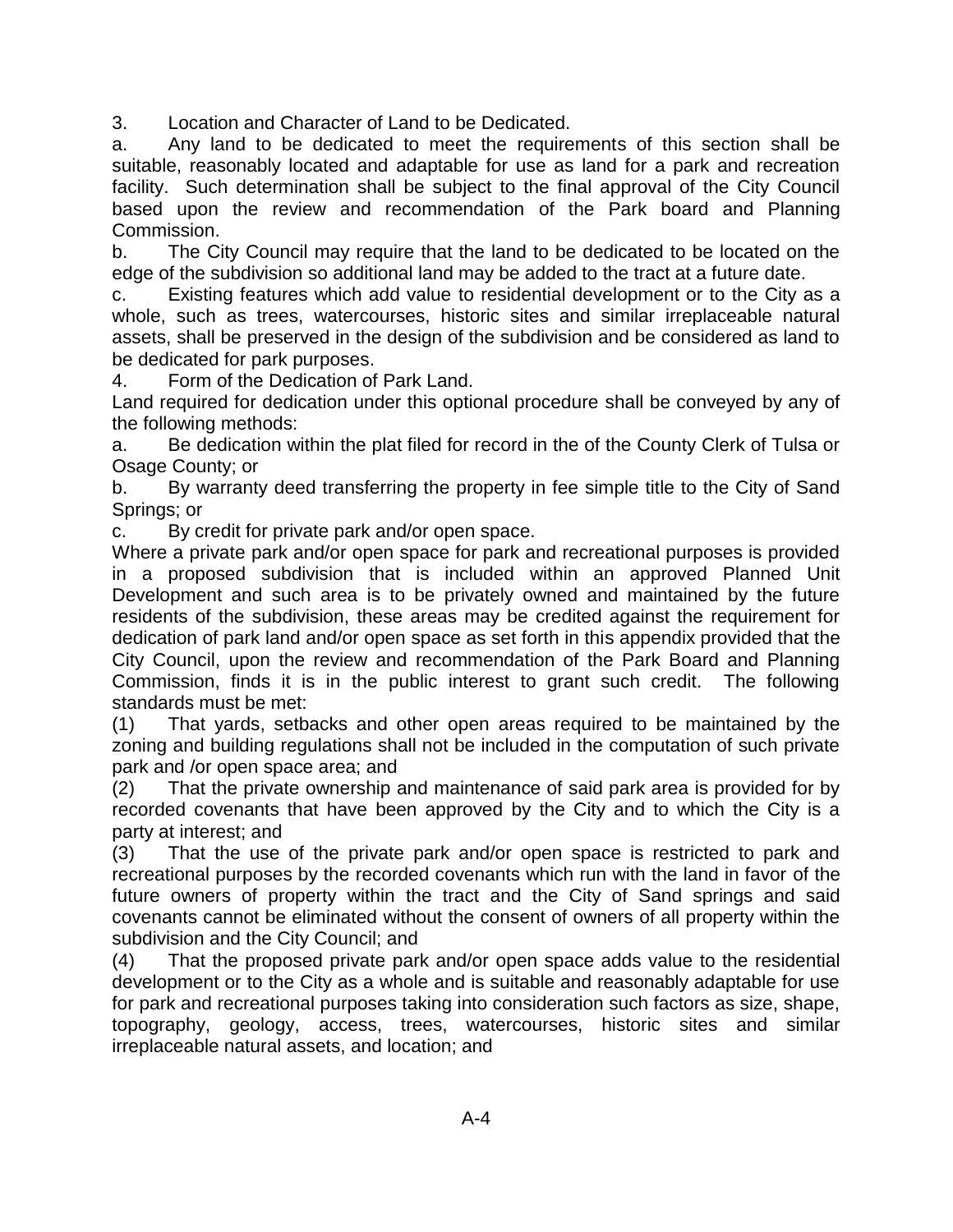(5) That facilities proposed for park and open space are in substantial accordance with the provisions of the recreational element of the Comprehensive Plan and are approved by the City council, and, further, that the installation, maintenance and replacement of any planned improvements is guaranteed to the satisfaction of the City of Sand Springs.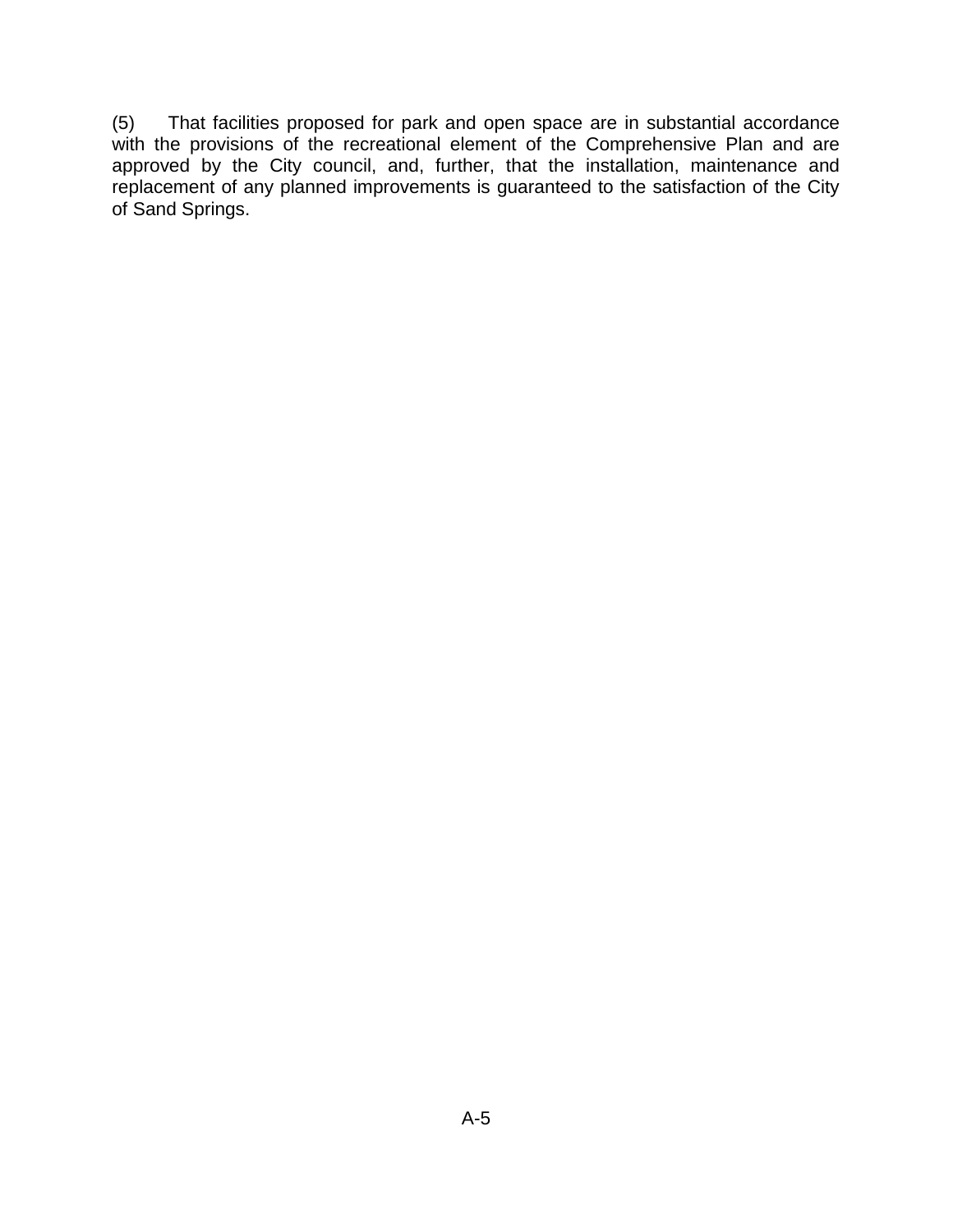**(This page intentionally left blank)**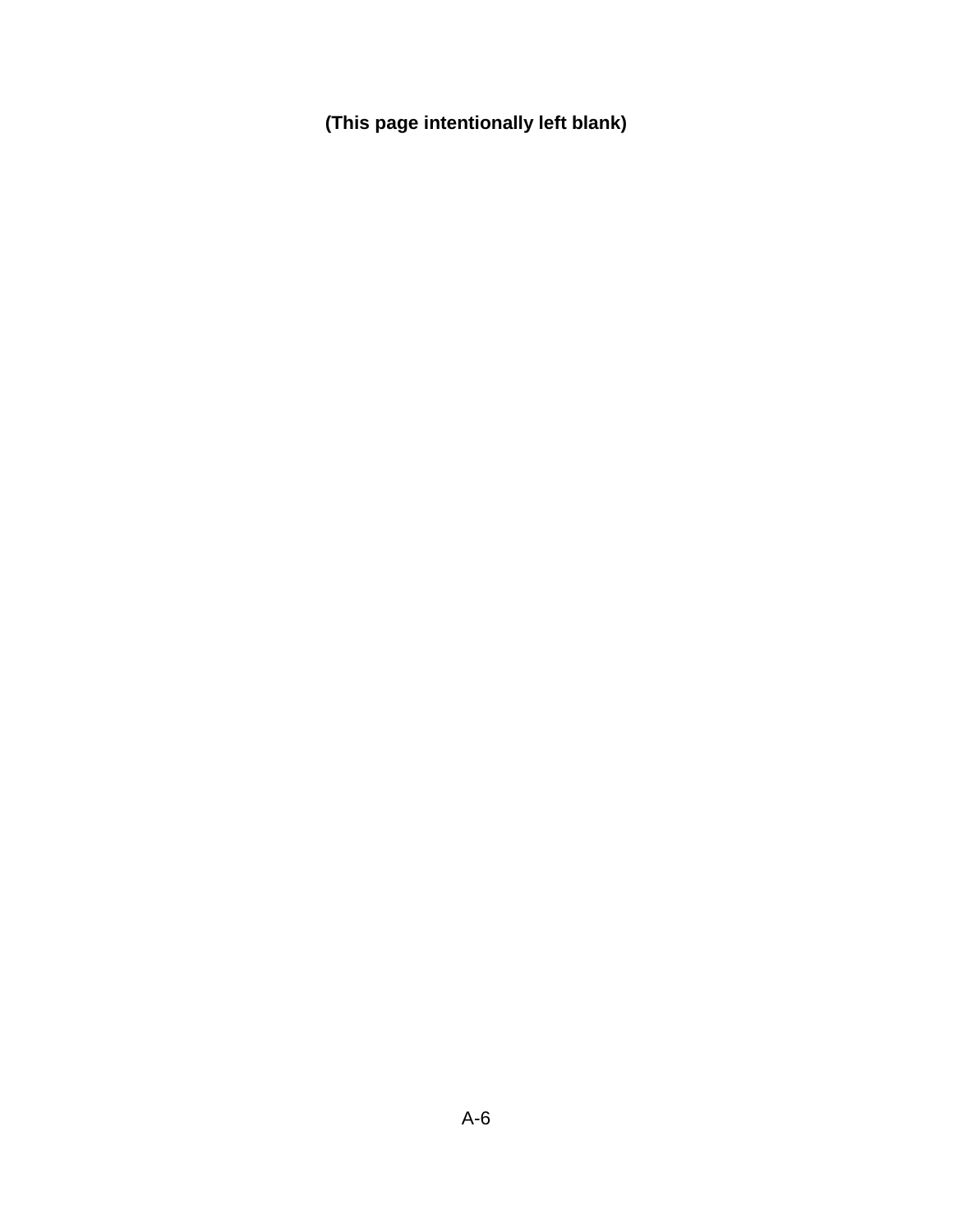## **TELEPHONE EXCHANGE INSPECTION FEE AND SERVICE CHARGE**

#### **Sections:**

- **Section 1. Inspection Fee**
- **Section 2. Fee in Lieu of Other Fees and Taxes**
- **Section 3. Repeal**
- **Section 4. Emergency**

## **SECTION 1. INSPECTION FEE.**

That from and after the effective date of this ordinance there is hereby levied an annual inspection fee and service charge upon each and every person, firm and corporation operating a telephone exchange in the City of Sand Springs, Oklahoma, in an amount equal to two percent (2%) of the gross revenues for each current year for exchange telephone transmission service rendered wholly within the limits of the City of Sand Springs, to compensate said City for the expenses incurred and services rendered incident to the exercise of its police power, supervision, police regulation and police control of the construction of lines and equipment of the telephone company in the City of Sand Springs. The said inspection fee and service charge shall be due and payable to the said City of Sand Springs on or before the 1st day of May, of each year, commencing with the 1st day of May 1937, and shall be paid into and appropriated and expended from the general revenue fund of said City.

## **SECTION 2. FEE IN LIEU OF OTHER FEES AND TAXES.**

During continued substantial compliance with the terms of this ordinance by the owner of any telephone exchange, the charge levied hereby shall be and continue to be in lieu of all concessions, charges, excise, franchise, license, privilege and permit fees or taxes or assessments except ad valorem taxes; provided, however, that it is not intended hereby to extinguish or abrogate any existing arrangement whereby the said City is permitted to use underground conduit, duct space or pole contracts of said company for the fire alarm and/or police call systems of said City.

#### **SECTION 3. REPEAL**

All ordinances and parts of ordinances in conflict herewith are hereby repealed.

# **SECTION 4. EMERGENCY.**

That an emergency exists for the preservation of the public peace, health and safety, by reason whereof this ordinance shall take effect from and after its passage, approval and publication.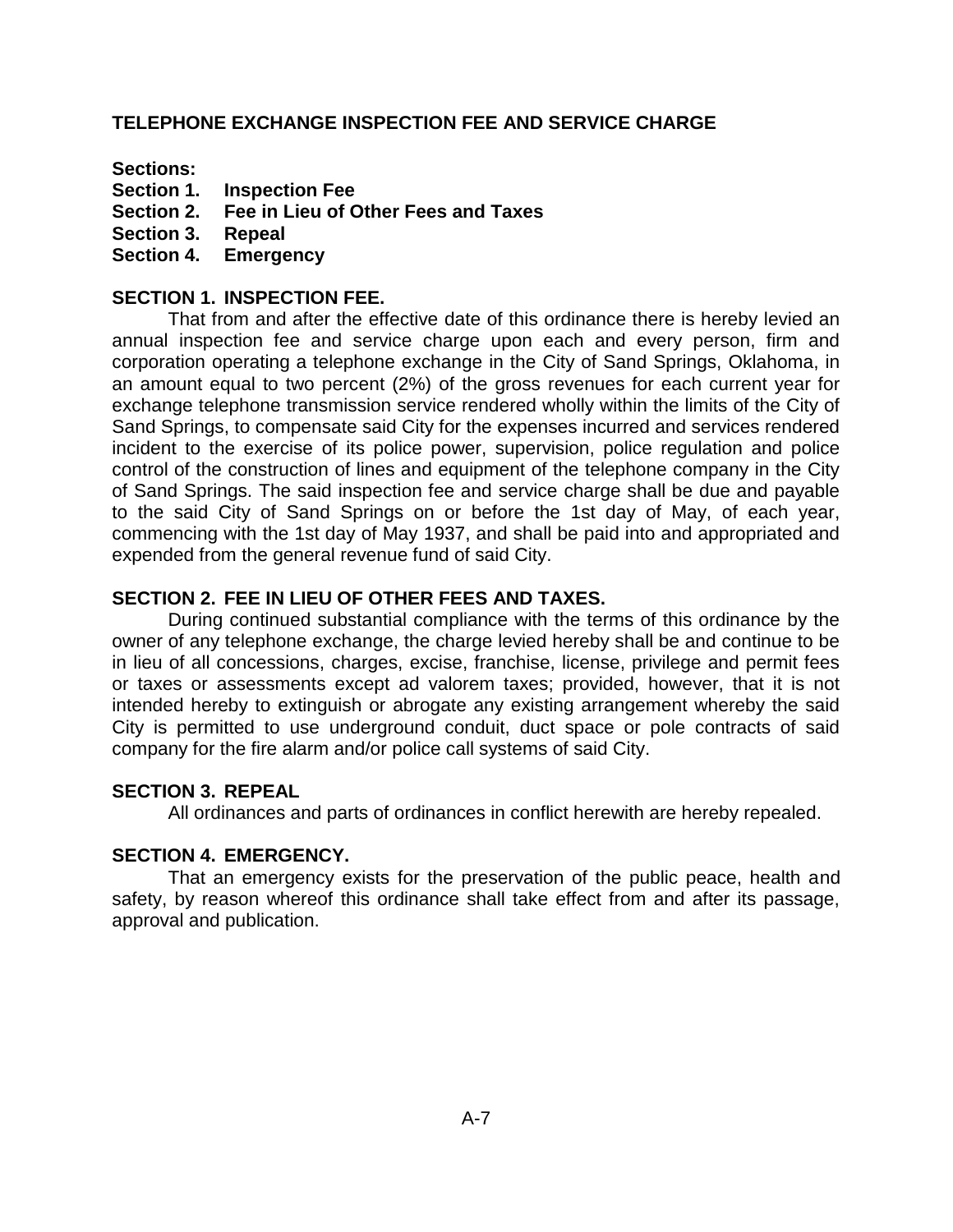**(This page intentionally left blank)**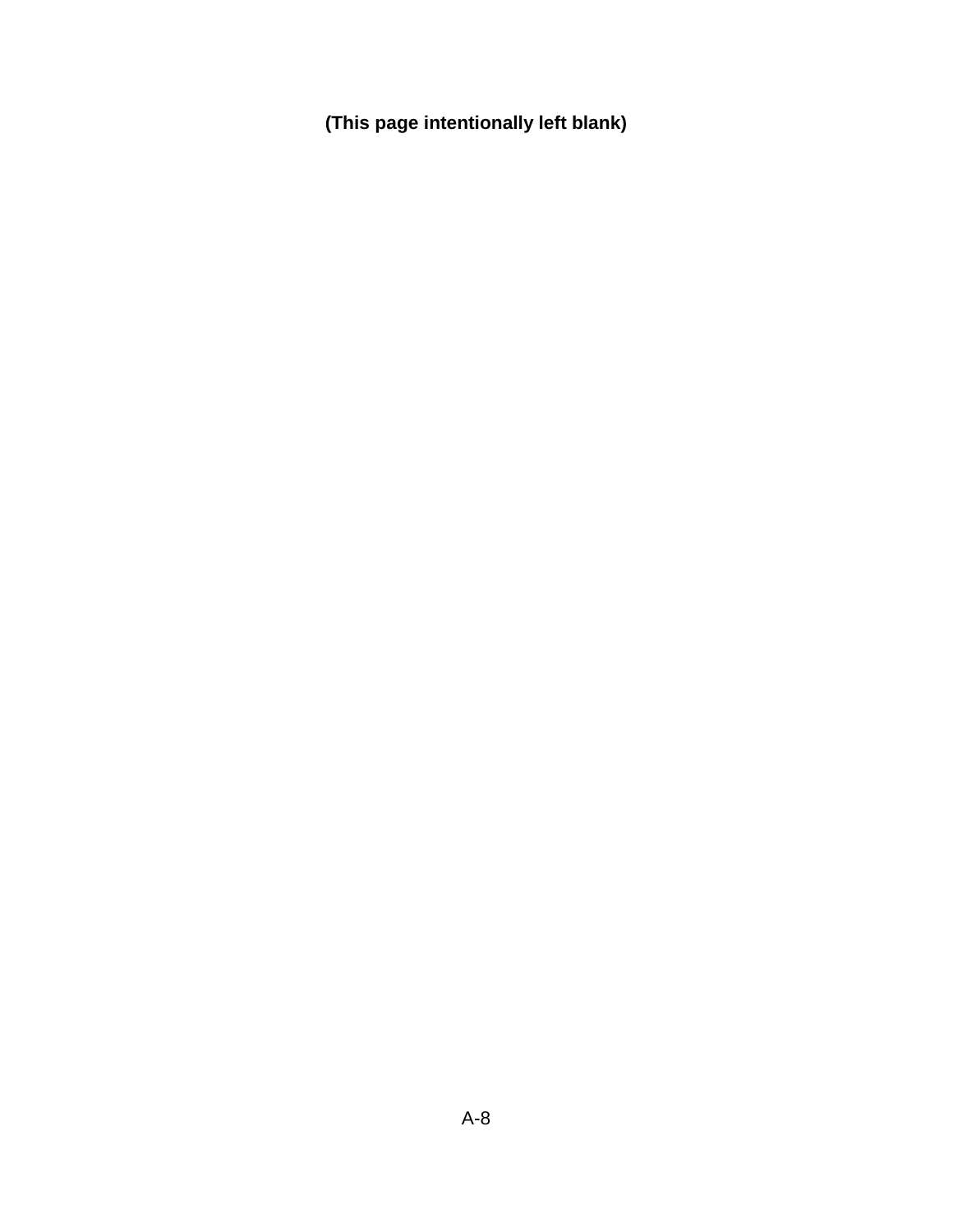#### **Section 98.01.020 NATURAL GAS FRANCHISE**

**Sections:**

- **Section 1. Definitions**
- **Section 2. Grant of Franchise**
- **Section 3. Franchise Assignment, Sale or Lease**
- Use and Repair of the Public Ways
- **Section 5. Regulation of Service**
- 
- **Section 6. Depth of Pipeline Duty to Move or Alter Lines**
- **Section 8. Indemnification of Grantor**
- **Section 9. Grantee' s Rules and Regulations**
- **Section 10. Maintenance and Inspection of Records**
- **Section 11. Consideration for Franchise: Franchise Fee**
- **Section 12. Election Required**
- **Section 13. Acceptance and Effective Date**
- **Section 14. Right of First Refusal**
- **Section 15. Severability**

## **SECTION 1. DEFINITIONS**

As used in this Ordinance, the following words and phrases shall have the following meanings:

A. "Consumer" shall mean any individual person, corporation, company, partnership, firm, unincorporated association, trust, municipality or public corporation served by the Grantee through any use of the public ways.

B. "Distribution system" shall mean a system of works, pipes, pipelines, apparatus, machinery, structures, appliances and appurtenances as are reasonably necessary for the transportation, distribution or sale of gas to consumers.

C. "Franchise" shall mean the rights and privileges granted by Grantor to Grantee under Section 2A of this Ordinance.

D. "Grantee" shall mean the Oklahoma Natural Gas Company, a division of ONEOK Inc., a corporation, its successors and assigns.

E. "Grantor" shall mean the City of Sand Springs, Oklahoma, a municipal corporation.

F. "Gross cash receipts" shall mean cash, cash equivalents, or other considerations actually received by Grantee from a Consumer.

G. "Install, operate and maintain" shall mean to acquire, erect, construct, install, extend, repair, remove, relocate, replace, or otherwise operate and maintain.

H. "Public ways" shall mean any street, alley, avenue, boulevard, lane, park, parkway, sidewalk, driveway, utility easement, right of way, and any other public ways, places, areas, or grounds within the corporate limits of the City of Sand Springs as now constituted or as may be added or extended hereafter.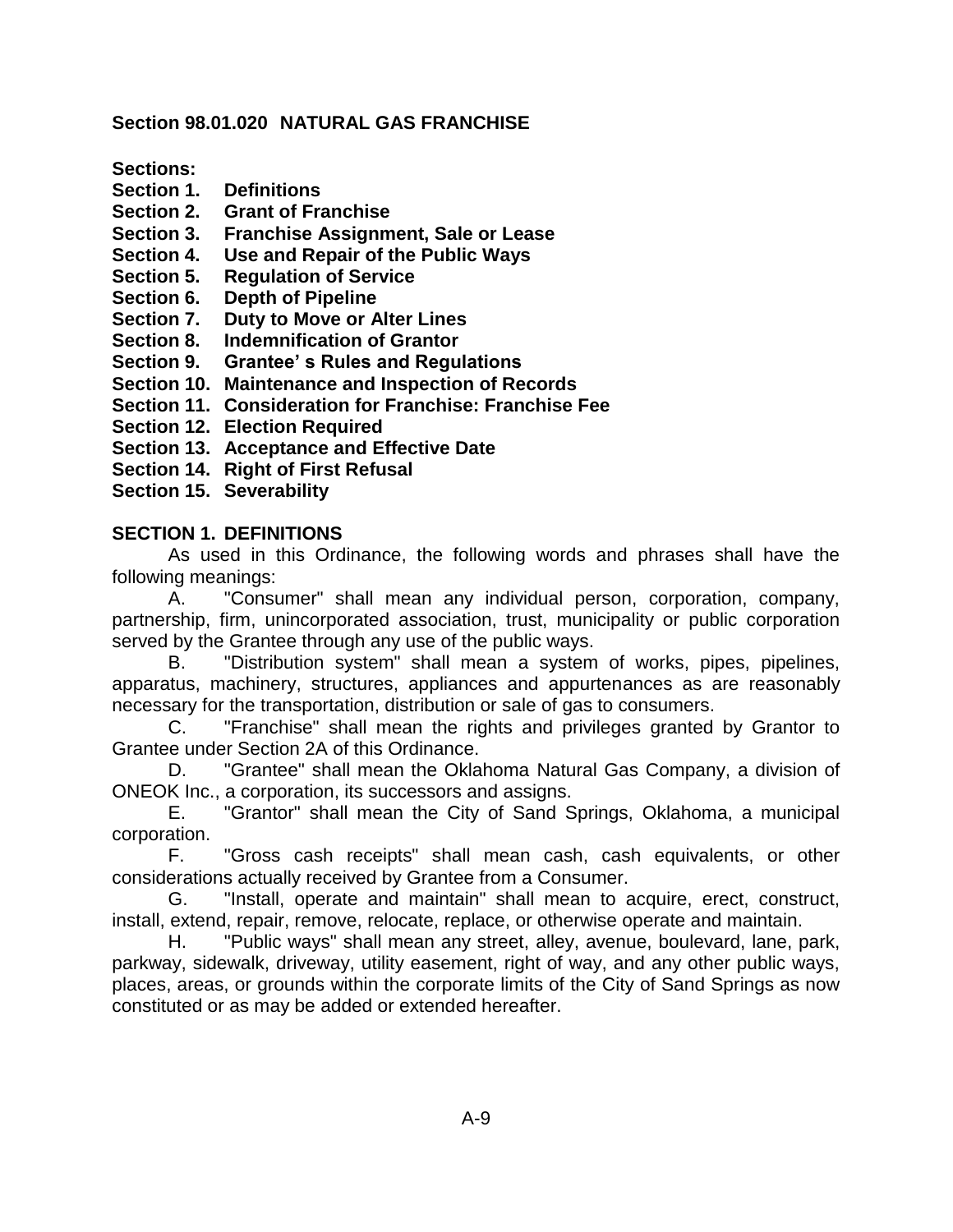#### **SECTION 2. GRANT OF FRANCHISE**

A. The Grantor hereby grants to Grantee for the term of twenty-five (25) years from the passage of this Ordinance and the filing of a written acceptance by the Grantee, the right to enter upon the public ways to install, operate and maintain a distribution system along, across, over and under the public ways for the privilege of transporting, distributing and selling gas to consumers and the public generally within the corporate limits of the City of Sand Springs. The previous franchise held by Grantee shall be null and void from and after the acceptance of this new franchise by Grantee.

B. This Ordinance shall have the effect of and shall be a contract between Grantor and Grantee and shall be the measure of the rights and liabilities of Grantor as well as Grantee.

C. The franchise granted by this Ordinance is not exclusive and nothing herein shall be construed to divest the Grantor of its control and regulation of the public ways.

# **SECTION 3. FRANCHISE ASSIGNMENT, SALE OR LEASE**

A. Grantee shall not have the right to assign, sell, lease, or otherwise transfer in any manner whatsoever either the rights and privileges granted under this Ordinance or the distribution system installed, operated and maintained hereunder, except as hereinafter provided. Any assignment, sale, lease, or other transfer by the Grantee of the franchise granted herein or the distribution system installed, operated and maintained hereunder shall be a breach of this franchise by the Grantee, ineffective and void unless:

(1) The proposed assignment, sale, lease or transfer shall be in writing; and

(2) The prospective assignee, buyer, lessee or other transferee shall agree in writing to accept and become responsible for full performance of all conditions, covenants, obligations, and liabilities contained in this Ordinance; and

(3) Such writing shall be submitted to the City Clerk in writing and approved by the City Council of the City of Sand Springs.

This Section 3A shall not apply to any lease or other arrangement which is in full compliance with the provisions of Section 3B hereof. This Section 3A shall not apply to any use of any portion of Grantee's distribution system for the transportation, distribution or sale to any consumer purchasing, receiving and using natural gas outside the corporate limits of the City of Sand Springs.

B. After the operative date of this Ordinance, Grantee shall not have the right to enter into or continue to operate pursuant to any lease of capacity in any portion of its distribution system or to enter into or continue any arrangement by which natural gas owned by any party other than Grantee shall be transported, distributed or sold through any portion of Grantee's distribution system for delivery to any consumer within the corporate limits of the City of Sand Springs, unless Grantee is specifically authorized to conduct such transactions by written document signed by the Mayor and approved by the City Council of the City of Sand Springs. Absent such written permission, the

following shall be required: (1) The lessee or other party transporting the gas shall have obtained a license from the Grantor for use of the public ways in connection with such transportation, distribution or sale of gas; and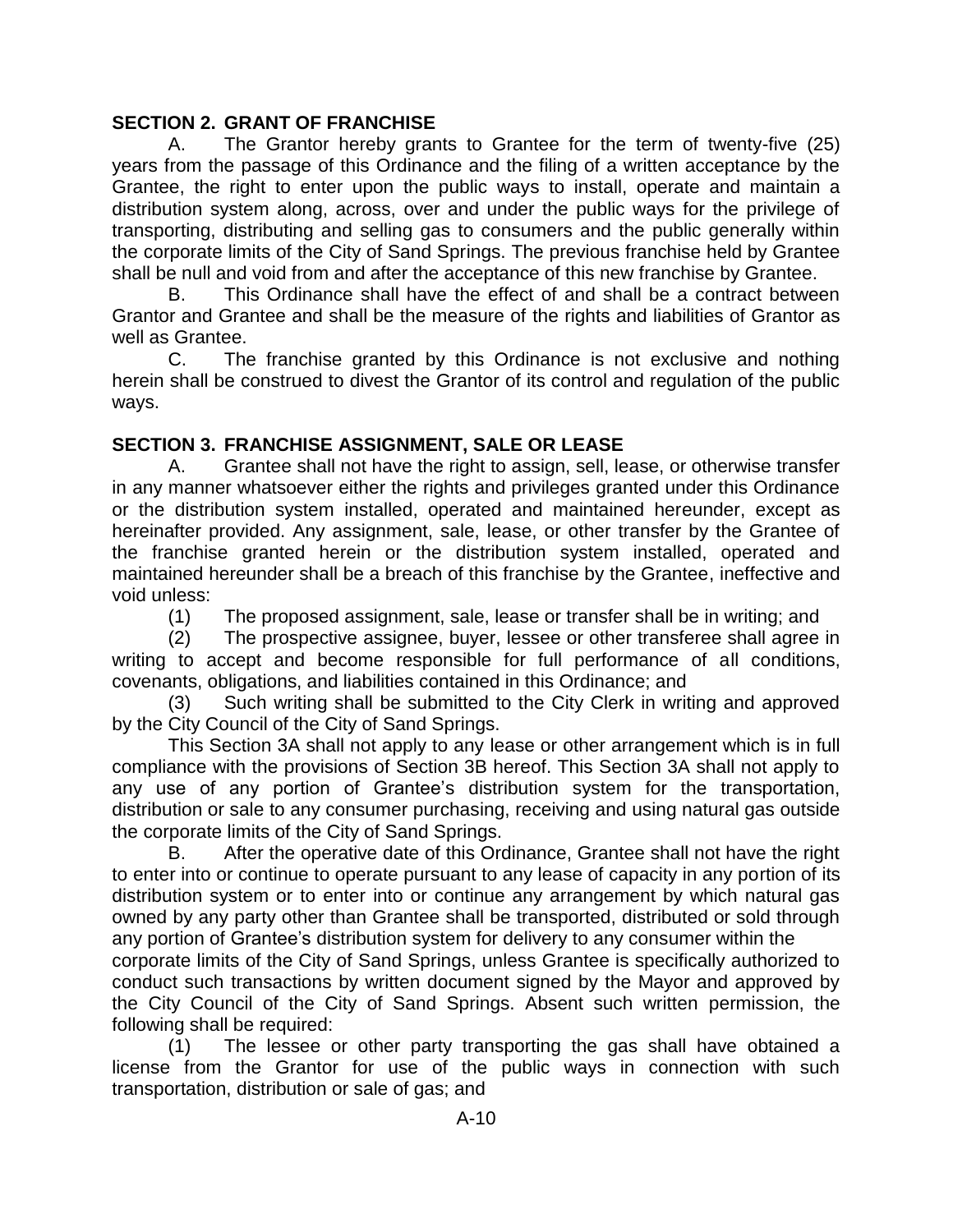(2) Grantee, if requested by Grantor, shall agree to act as Grantor's agent to collect from the lessee or other party transporting the gas, any and all fees paid pursuant to such license, and to remit such fees so collected, to Grantor on a monthly basis; and

(3) All volumes transported, distributed or sold through Grantee's distribution system for delivery to any consumer within the corporate limits of the City of Sand Springs pursuant to any such lease or arrangement shall be reported by Grantee to Grantor on a monthly basis.

Termination of operations pursuant to any lease or other arrangement is existence on the effective date of this Ordinance, but not in compliance with this Section 3B shall be effected by Grantee only upon written notice by Grantor to Grantee.

# **SECTION 4. USE AND REPAIR OF THE PUBLIC WAYS**

A. Grantee's distribution system shall be erected, placed, laid or otherwise installed, operated and maintained in such a manner as will, consistent with reasonable necessity, least interfere with other public uses of the public ways.

B. Before Grantee shall excavate or disturb the surface of any public way, except in the case of emergency, at lease forty-eight (48) hours notice shall be given to the City Engineer or other proper authority designated in writing by the Grantor. After such excavation or disturbance the Grantee shall, with due diligence and dispatch place the public ways in a condition in compliance with the Grantor's reasonable standards and specifications.

C. Upon Grantee's failure to commence or complete any construction, maintenance or restoration work required by this ordinance with due diligence and dispatch, the Grantor may cause such work to be done after written notice to Grantee, given so as to afford Grantee an opportunity to commence and complete such work within a reasonable time. The cost of such construction, maintenance or restoration incurred by Grantor upon Grantee's failure shall then be charged and collected from the Grantee.

D. Grantor reserves the right to make and enforce reasonable regulations concerning the construction, operation and maintenance of Grantee's distribution system located along, across, over, or under the public ways and to reasonably designate where the distribution system's works and pipelines shall be placed.

E. Nothing in this ordinance shall be construed to authorize Grantee to lay any main gas line in any city park without obtaining an easement, right-of-way or other special permission.

# **SECTION 5. REGULATION OF SERVICE**

A. The distribution system of the Grantee shall at all times be installed; operated and maintained in such condition as will enable the Grantee to furnish adequate and continuous service as required by the orders, rules and regulations of the Corporation Commission of Oklahoma or other regulatory authority having jurisdiction.

B. In the event that the Corporation Commission of Oklahoma or other state regulatory authority should be deprived of the authority to regulate Grantee, then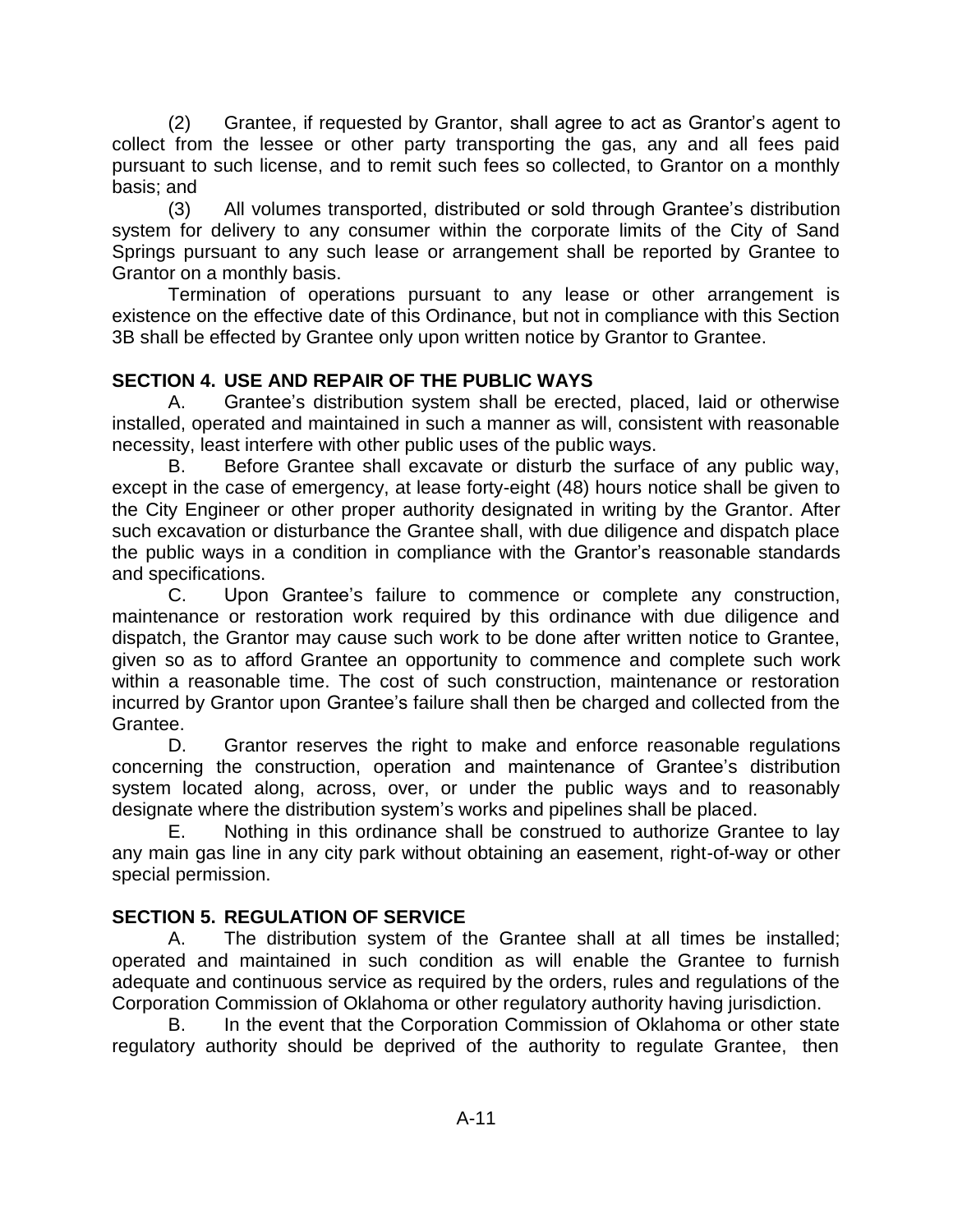Grantor shall have the authority to set rates, terms and conditions of service for transportation, distribution or sale of natural gas by Grantee within the corporation limits of the City of Sand Springs.

C. Upon application by any bona fide applicant for service, Grantee shall at its own expense, but subject to the applicable regulations of the Oklahoma Corporation Commission, furnish and install service pipe of suitable capacity to the property line or other delivery point agreed to between Grantee and the property owner with respect to property abutting upon any public way.

## **SECTION 6. DEPTH OF PIPELINE**

A. After the operative date of this franchise, Grantee's main or lateral lines installed, replaced or repaired in public ways shall be installed or replaced at depths which comply with all applicable state and federal rules and regulations establishing minimum safety standards for the design, construction, maintenance and operation of pipelines. Depth shall be measured from the lower of existing grade or proposed future grade as set forth on plans or other specifications existing at the time such lines are installed or replaced.

B. Subject to Corporation Commission rules and regulations, Grantee shall maintain and repair company-owned service lines, whether or not such service lines lie on public or private property. Placement of gas meters shall be in accordance with Corporation Commission Rules No. 7 and 8 and Commission Order No. 334855 exempting Oklahoma Natural Gas on Rule 8(b) or successor regulations.

## **SECTION 7. DUTY TO MOVE OR ALTER LINES**

A. Grantor reserves the right to lay or permit to be laid cables, electric conduits, water, sewer, gas or other pipelines and to do or permit to be done any underground work deemed necessary and proper by the Grantor, along, across, over or under the public ways. In permitting such work to be done the Grantor shall not be liable to the Grantee for any damages so occasioned nor shall the Grantor in doing such work be liable to the Grantee for any damages not willfully and unnecessarily occasioned.

B. Whenever by reason of establishing a grade or changes in the grade of any street or in the location or manner of construction of any public way, cables, electric conduits, water, sewer, gas or other underground structures, it shall be deemed necessary by the Grantor to alter, change, adapt or conform the distribution system of the Grantee, such alterations or changes shall be made within a reasonable time by the Grantee, as ordered in writing by the Grantor, without claim for reimbursement or compensation for damages against Grantor.

C. If Grantor shall require the Grantee to adapt or conform its distribution system, or in any way to alter, relocate or change its property to enable any other person, firm or corporation or entity (whether public or private), other than the Grantor, to use the public ways, the Grantee shall be reimbursed by the person, firm, corporation or entity desiring or occasioning such alteration, relocation or change for any and all loss, cost or expense occasioned thereby.

D. "Person", "firm", "corporation", and "entity" as used in the preceding Section 7C shall not include regular departments of the Grantor, or any trust or authority formed by or for the benefit of Grantor for public utility purposes, but shall include any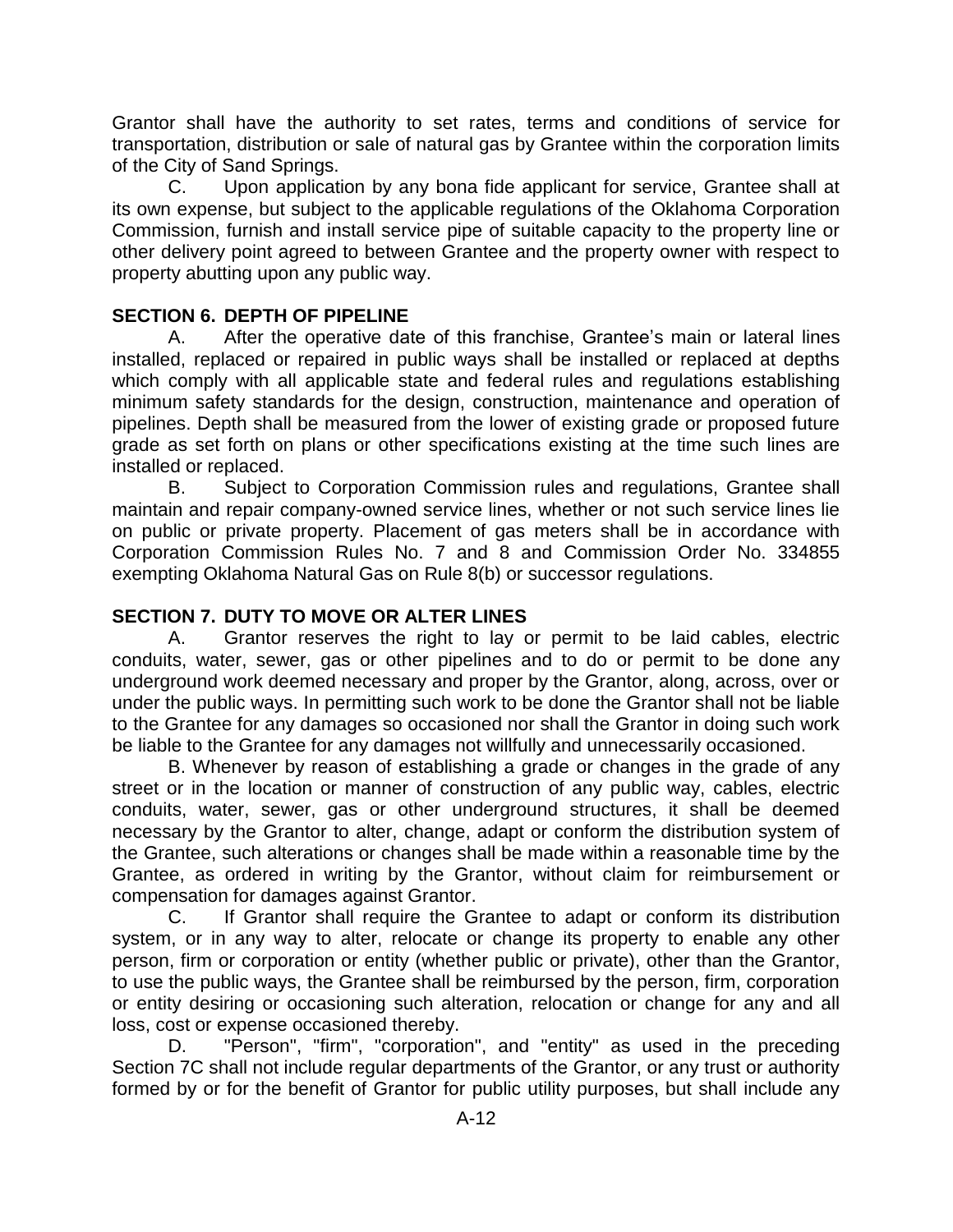other agency or authority of the City of Sand Springs, whether acting in a governmental or non-governmental capacity, including, but not limited to, any urban renewal authority, or any other agency or authority, which as a part of its program clears whole tracts of land within the city limits and relocates citizens for the purpose of urban development or similar aims.

# **SECTION 8. INDEMNIFICATION OF GRANTOR**

The Grantee shall indemnify, become responsible for and forever save harmless the Grantor from any and all damages, judgments, reasonable costs and expenses, including attorney fees, which the Grantor may suffer or incur, or which may be legally obtained against the Grantor, for or by reason of the negligent use, repair or occupation of any public way within the corporate limits of the City of Sand Springs by the Grantee pursuant to the terms of this Ordinance or resulting from the negligent exercise of the Grantee of any of its privileges or by reason of its carrying on its business in said City; provided, however, that in the event of such claim or claims being prosecuted against the Grantor, the Grantee shall have the right to defend against the same, and to settle or discharge same in such manner as it may see fit, and the Grantor shall give prompt written notice to the Grantee of the presentation or prosecution of such claims.

# **SECTION 9. GRANTEE'S RULES AND REGULATIONS**

The Grantee shall have the right to make and enforce such reasonable rules and regulations as it may deem necessary for the extension of its facilities, the sale of its gas and the prudent conduct of its business, provided that such rules and regulations shall neither be in conflict with the laws of the State of Oklahoma, with the orders, rules or regulations of the Corporation Commission of Oklahoma or other regulatory authority having jurisdiction, nor with the ordinances and regulations of the Grantor insofar as they are consistent with the jurisdiction of the Corporation Commission of Oklahoma or such other regulatory authority.

# **SECTION 10. MAINTENANCE AND INSPECTION OF RECORDS**

A. Grantee shall at all times make and keep full and complete plats, maps and other records showing the nature, location and size of all elements comprising Grantee's distribution system within the corporate limits of the City of Sand Springs.

B. Grantee agrees to maintain an office in the City of Sand Springs in which to keep all books, papers and records kept in the ordinary course of business and pertaining to the gas business carried on by it in the City of Sand Springs, for the purpose of affording Grantor the opportunity to enforce the terms of this Ordinance and particularly to collect its franchise fee.

C. Grantee shall permit Grantor to inspect and audit during regular business hours the relevant books, records, plats and maps kept by Grantee pursuant to this Section.

# **SECTION 11. CONSIDERATION FOR FRANCHISE: FRANCHISE FEE**

A. In consideration for the rights and privileges enjoyed under the franchise, Grantee agrees to pay Grantor, as a franchise fee, a sum equal to three percent (3%) of Grantee' s gross cash receipts from the transportation, distribution, or sale of gas for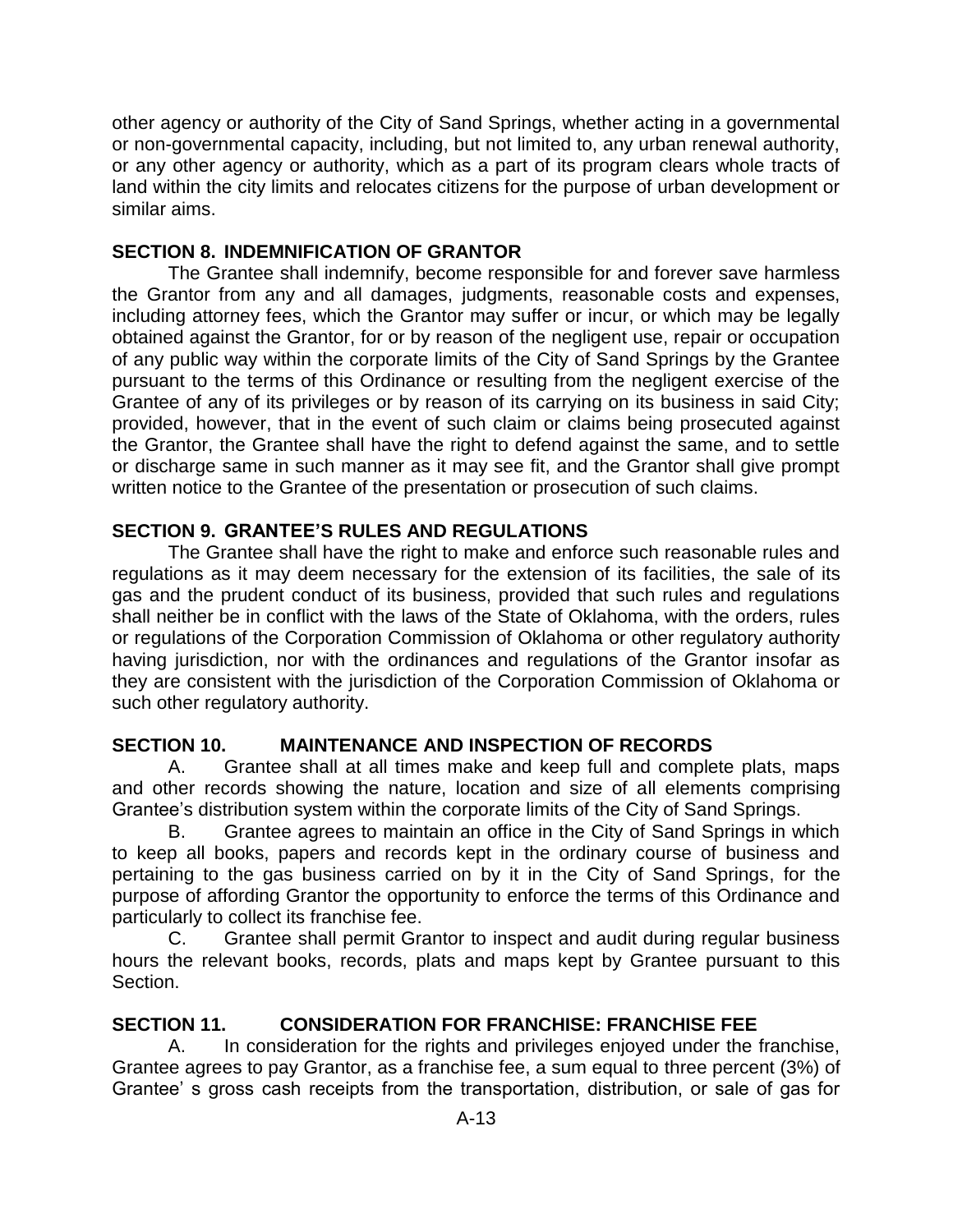domestic, commercial or industrial consumption within the corporate limits of the City of Sand Springs. Such fee so levied shall be in lieu of all other franchise, license or occupation taxes or fees, which may be levied or attempted to be levied by Grantor.

B. Grantee's franchise fee shall be payable monthly on or before the 25th day of each month, on its gross cash receipt of the preceding calendar month.

C. Should Grantee accept any franchise from any city in the State of Oklahoma and Grantee's service territory, and should such franchise provide for the payment of compensation to such city at a rate in excess of three percent (3%) of the gross cash receipts from the transportation, distribution or sale of gas for a specific class of service, whether domestic, commercial or industrial, then, at Grantor's option, such increased rate shall likewise apply to the same class of service furnished in the City of Sand Springs, and the Grantee shall thereafter pay to the City of Sand Springs the amount arising from the increased rate, at Grantor's option.

# **SECTION 12. ELECTION REQUIRED**

This ordinance shall not become effective until it shall be approved by a majority of the qualified electors voting thereon residing within the corporate limits of the City of Sand Springs at an election called for that purpose, and a special election is hereby called for the purpose of submitting to the qualified electors residing in said City of Sand Springs, the question of approval or disapproval of this Ordinance, which election shall be held on the 7th day of August, 1990, between the hours prescribed by law. The Mayor of the City of Sand Springs is hereby authorized and directed to issue a proper and lawful call and proclamation of such special election to be held on such date as aforesaid for said purpose, and the executive officers of said City are hereby directed to give due and lawful notice of such election and submission of said question to the electors of said City, prescribing in said proclamation and notice of the proposition to be voted upon, the time of opening and closing the polls, the number and location of the polling places and the names of the precinct election officers who shall conduct said election, and all other things prescribed by law, or the ordinances of the City of Sand Springs, Oklahoma.

# **SECTION 13. ACCEPTANCE AND EFFECTIVE DATE**

In the event this Ordinance is approved by a majority vote of said electors voting thereon at said election, the Grantee shall file with the City Clerk of said City of Sand Springs within ten (10) days after the official canvass of the votes and declaration by the City Council of the results thereof, a written acceptance. This Ordinance shall become operative on the date of filing of such acceptance.

# **SECTION 14. RIGHT OF FIRST REFUSAL**

A. Grantee agrees to grant to Grantor the right, option, and privilege of purchasing Grantee's distribution system located within the corporate limits of the City of Sand Springs for the identical price, and upon the identical terms and conditions at which Grantee desires to sell such system to any third party not affiliated with Grantee. Grantee agrees to forward by registered mail to the Mayor of Sand Springs notice in writing of any offer for purchase of such system which Grantee wishes to accept,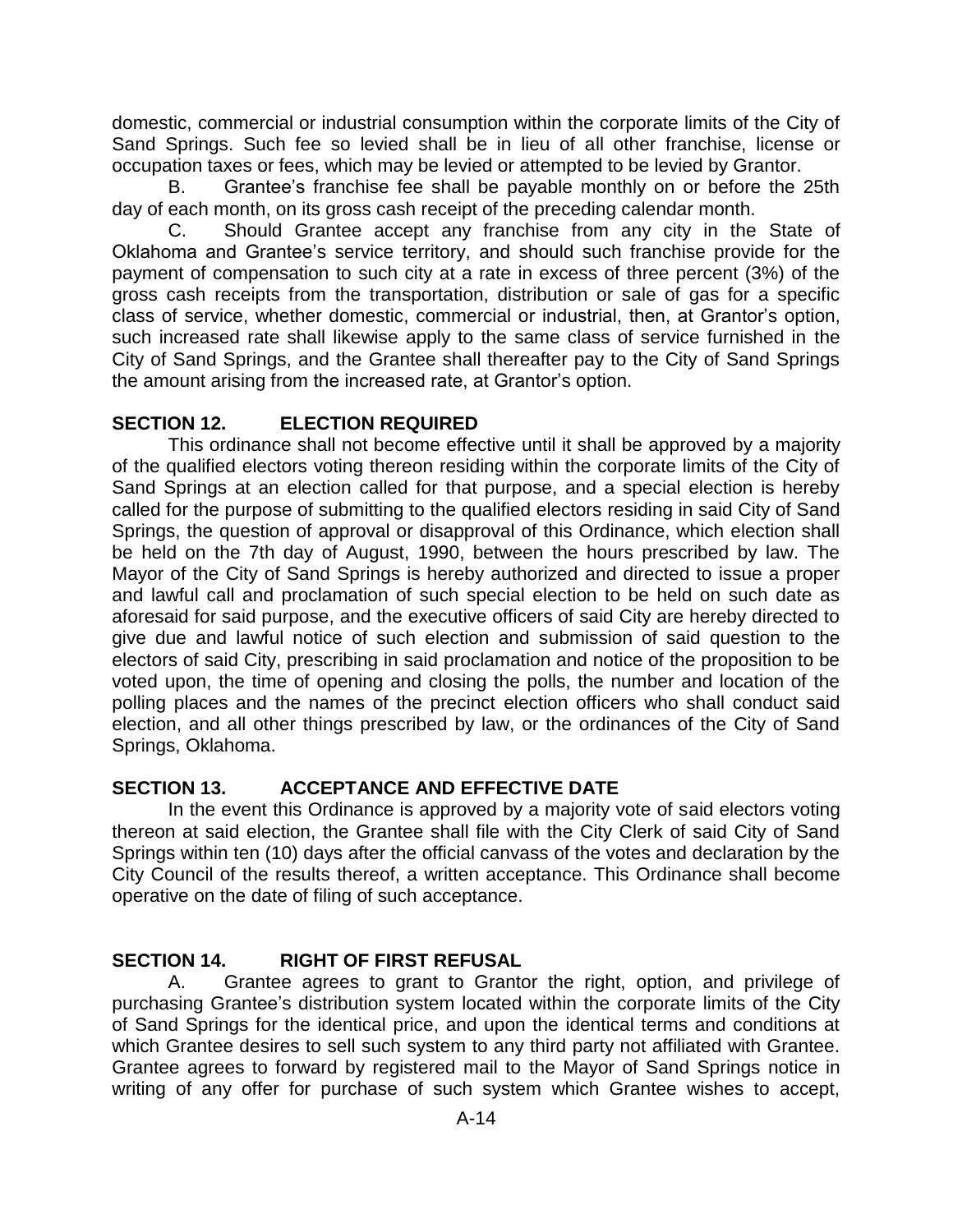together with a copy of the offer or an exact report of the details thereof and the name and address of the offeror; and Grantee further agrees that it will not sell or convey any part of such system until it has complied with the requirements of this provision and Grantor has refused or failed to purchase said system within sixty (60) days of the day on which Grantor received such notice. In the event an offer of any third party covers the purchase of more than the distribution system of Grantee located within the City of Sand Springs and a price is not specified by the third party for the Sand Springs distribution system alone, this option agreement shall be void with respect to such offer.

B. This option agreement shall continue in force and effect for the term of this ordinance and shall expire upon the expiration of said term or upon the effective date of any other franchise agreement between Grantor and Grantee, whichever first occurs.

# **SECTION 15. SEVERABILITY**

If any section of this ordinance or any part thereof is for any reason found to be invalid by a court of competent jurisdiction, such decision shall not affect the validity of the remaining portions of this ordinance or any part thereof.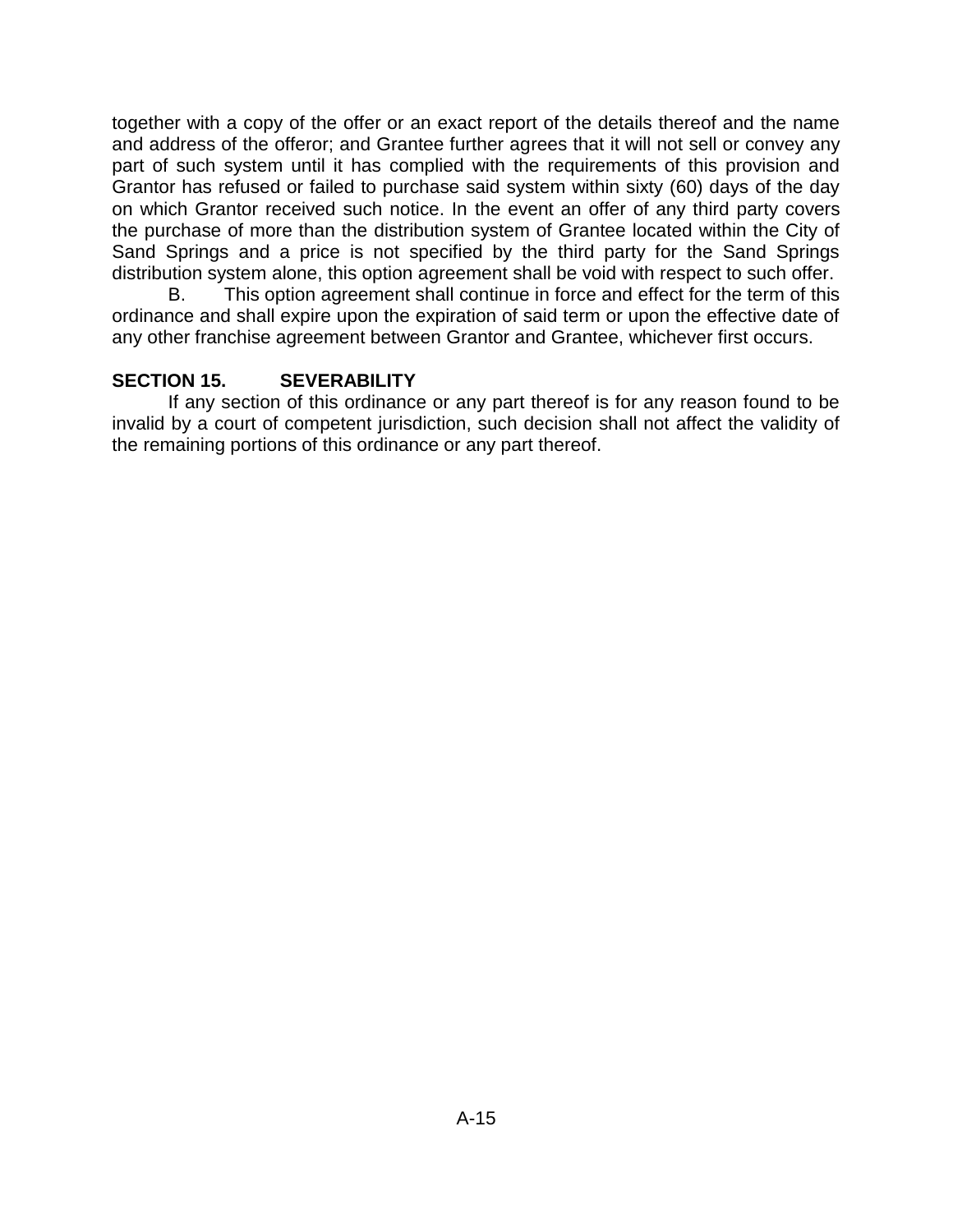**(This page intentionally left blank)**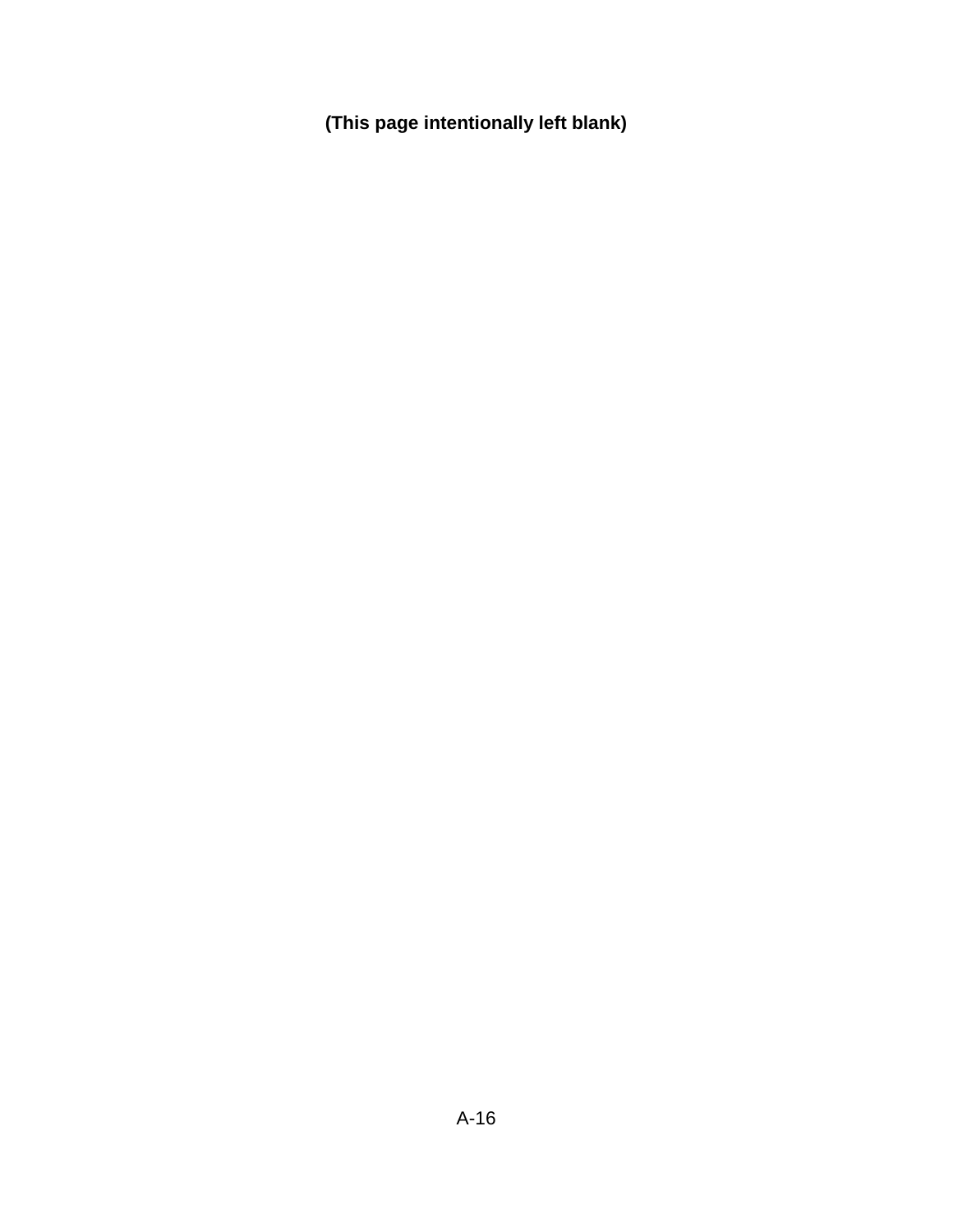**Section 98.01.030 TULSA CABLE TELEVISION PERMIT**

**Sections:**

**Section 100.Short Title Section 101. Definitions Section 102. Grant of Permit Section 103. Rules of Grantee Section 104.Service Standards Section 105. Regulation by City Section 106. Use of System by City Section 107. Conditions on Use of Public Ways Section 108.Erection, Removal and Joint Use of Poles Section 109.Permit Fee Section 110. Rates to Subscribers Section 111. Liability of Grantee, Insurance and Indemnification Section 112.System Rebuild Section 113.System Rebuild Schedule and Extension Section 114. Operational Standards Section 115.Services to Subscribers Section 116. Governmental and Educational Uses Section 117.Services to City Section 118. Compliance and Monitoring Section 119. Default of Grantee, Penalties and Revocation Section 120. Assignability Section 121. Right of City to Purchase System Section 122. Non-Discrimination Section 123. Modification Section 124. Miscellaneous Provisions**

# **Section 125. Acceptance by Grantee**

#### **Section 100.Short Title**

This Chapter shall be known and may be cited as the "Tulsa Cable Television Permit Ordinance".

# **Section 101. Definitions**

For the purposes of this Permit, the following terms, phrases, words and their derivation shall have the meaning given herein. When not inconsistent with the context, words used in the present tense include the future tense, words in the plural include the singular and words in the singular include the plural. The word "shall" is always mandatory and not directory.

A. Affiliate. Any Person who owns or controls, is owned or controlled by, or is under common ownership or control with Grantee.

B. Basic Cable Service. Any service tier which includes the retransmission of local television broadcast signals and includes educational and government access channels.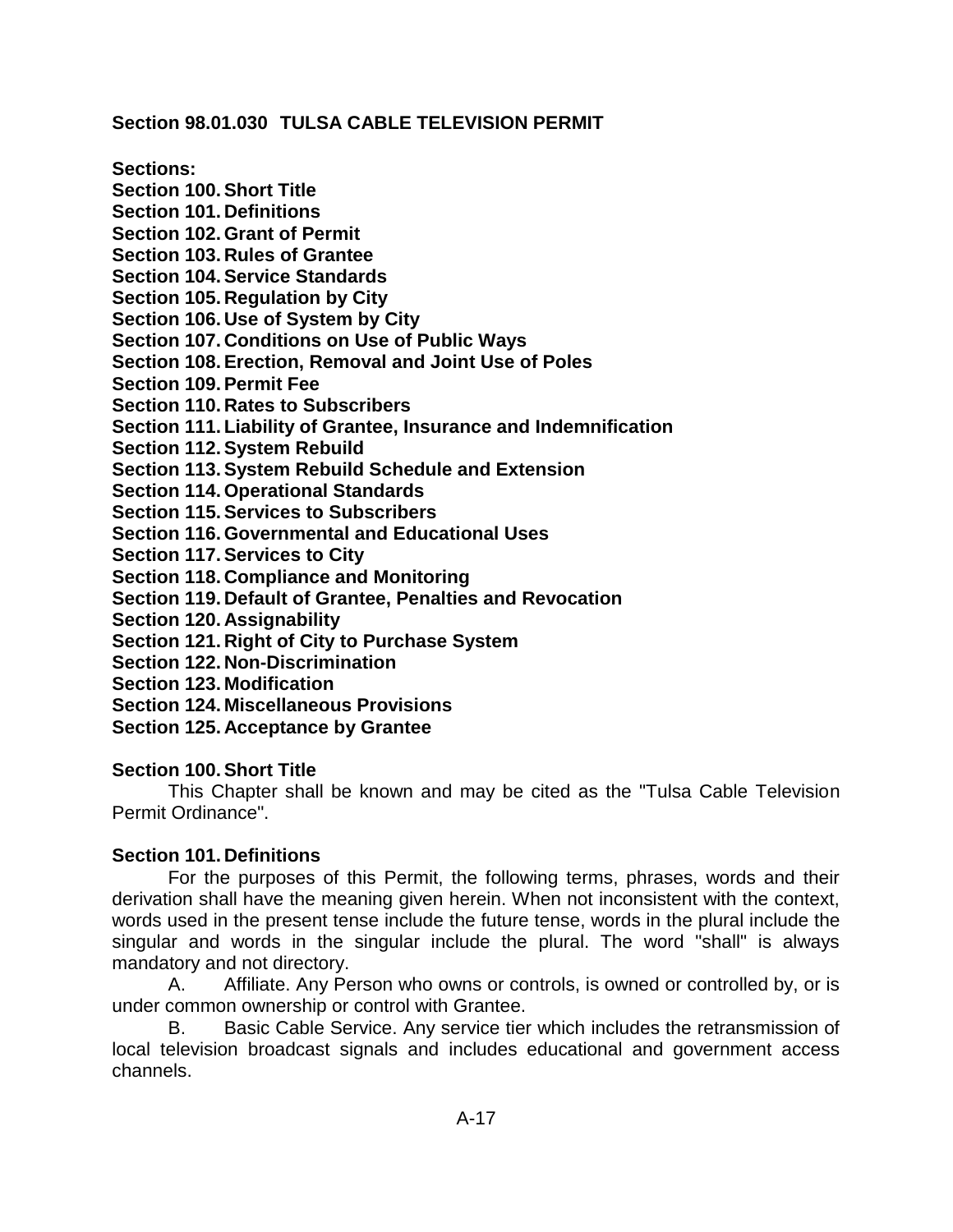C. Cable Act. The Communications Act of 1934, as amended by the Cable Television Consumer Protection and Competition Act (Public Law No. 102-385, 1992) and as the same may hereafter be amended.

D. Cable Channel or Channel. A portion of the electromagnetic frequency spectrum which is used in a Cable Television System and which is capable of transmitting a television channel as defined by the FCC.

E. Cable Service. The one-way transmission to Subscribers of video and audio programming or other programming services and Subscriber interaction, if any, which is required for the selection of video and audio programming or other programming services provided through electric or electronic signals, or which utilizes any facility or equipment of the Cable System.

F. Cable Television System or Cable System or System. Facilities consisting of antennae, coaxial cables, fiber optic cables, wave guides, conductors or other closed transmission paths and associated signal generation, reception and control equipment, and other equipment designed to provide Cable Service or Other Lawful Service to Subscribers and users.

G. City. The City of Sand Springs, Oklahoma, a municipal corporation in its present incorporated form or in any other reorganized or changed form.

H. Completion of System Rebuild. The reconstruction and upgrade of the Cable System or part thereof as required by Section 113 hereof, including above and underground trunk and feeder cables, amplifiers, power supplies, connectors, splitters and tap installations, headend and hub rebuild or upgrade and any and all other construction necessary for the Cable System or part thereof to be ready to deliver Cable Service to Subscribers.

I. Council. The City Council of the City or any body constituting in the future the legislative body of the City.

J. FCC. The Federal Communications Commission or its successor.

K. Fiber Trunk Cable. Any part of the Cable System which utilizes fiber optic cable for the purpose of transmitting video, audio or other lawful signals.

L. Grantee. Tulsa Cable Television, Inc., now doing business as TCI Cablevision of Tulsa or its lawful successor, transferee or assignee.

M. Gross Operating Revenues. Any and all fees, charges, cash, credits, property of any kind or nature, consideration, compensation or receipts derived directly or indirectly by Grantee, it's Affiliates, subsidiaries, parents, or arising from or attributable to the operation of the Cable Television System, except that the term shall not include:

1. The amount of any refunds, corrective billing credits or other re-payments made to Subscribers or users;

2. Any taxes on service furnished by Grantee, imposed directly or indirectly on any Subscriber or user by any municipal corporation, political subdivision, state or other governmental unit and collected by Grantee for the governmental unit;

3. Receipts for the sale or transfer of tangible property;

4. Receipts for the sale or transfer of the system;

5. Receipts from the installation or reconnection of Cable Service, the transfer of an existing connection, the moving of a cable television outlet, or other nonrecurring charges to a Subscriber or user for technical or installation services; and,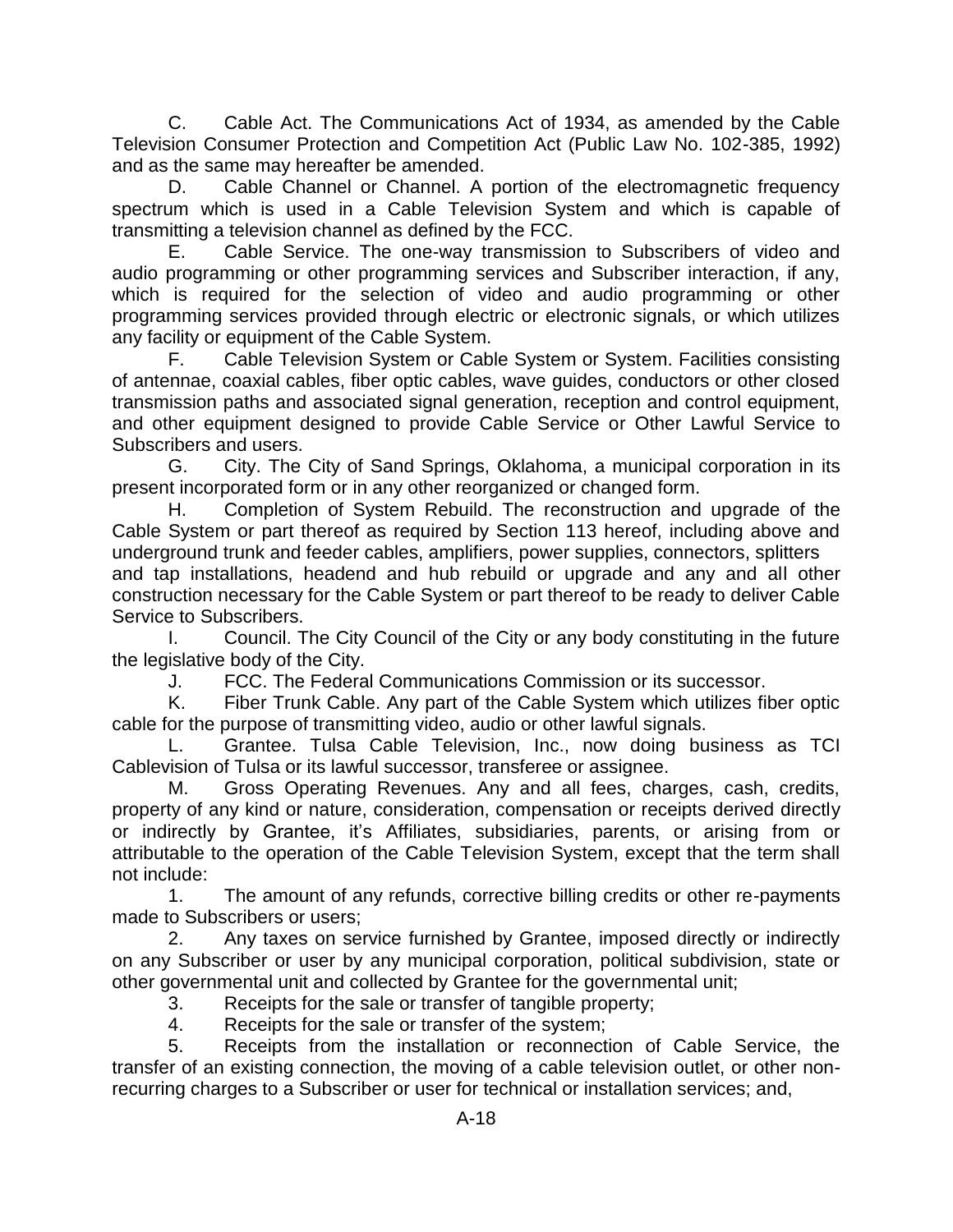6. Charges, credits, compensation, or payments on a commercially reasonable basis to an Affiliate, subsidiary or parent for services rendered to Grantee.

N. Other Lawful Service. Any service other than Cable Service provided through electric or electronic signals or which utilizes any facility or equipment of the Cable System.

O. Person. An individual, corporation, partnership, association, joint stock company, trust corporation or governmental entity.

P. Permit. The rights and privileges granted by City to Grantee to construct, operate, maintain and upgrade a Cable Television System utilizing Public Ways within the corporate limits of the City of Sand Springs, Oklahoma, for the purpose of offering Cable Service or Other Lawful Service to Subscribers.

Q. Public Way. The surface of and the space above and below any public street, highway, freeway, bridge, alley, court, boulevard, sidewalk, parkway, way, lane, drive, circle or other public right-of-way, including but not limited to, public utility and communication easements, dedicated utility strips or rights-of-way dedicated for compatible public uses, and any temporary or permanent fixtures or improvements located within or held by City in the Service Area which entitles City or Grantee to its use for the purpose of installing, operating, repairing and maintaining the Cable Television System.

R. Service Area. The present corporate limits of the City and any additions caused by annexation or other lawful means.

S. State-of-the-art. The most current technology which is economically feasible, has been performance tested and is commonly accepted by industry standards for cable television systems or comparable size.

T. Subscriber. Any Person lawfully receiving Cable Service or Other Lawful Service from the Cable Television System.

U. System Rebuild. The reconstruction and upgrade as required by Section 112 hereof of the Cable Television System existing in the Service Area utilizing fiber optic cable and technology which is the State-of-the-art as of the date of the approval of this Permit.

# **Section 102. Grant of Permit**

A. City hereby grants to Grantee a Permit to enter upon the Public Ways to install, construct, operate, maintain, rebuild and upgrade in, upon, along, across, above and under the Public Ways a Cable Television System for the purpose of providing Cable Service and Other Lawful Services to Subscribers subject to the terms, conditions and provisions contained in this Permit, the Charter and applicable laws and regulations of Oklahoma and the United States of America.

B. This Permit shall be the measure of the rights, privileges and liabilities of City as well as the Grantee. In any court proceeding involving any claim against the City or other governmental entity, or any official, member, employee, or agent of the City or entity, arising from the regulation of the Cable Service or from a decision of approval or disapproval with respect to a grant, renewal, transfer, or amendment of this Permit, any relief, to the extent such relief is required by any provision of federal, state, or local law, shall be limited to injunctive relief and declaratory relief.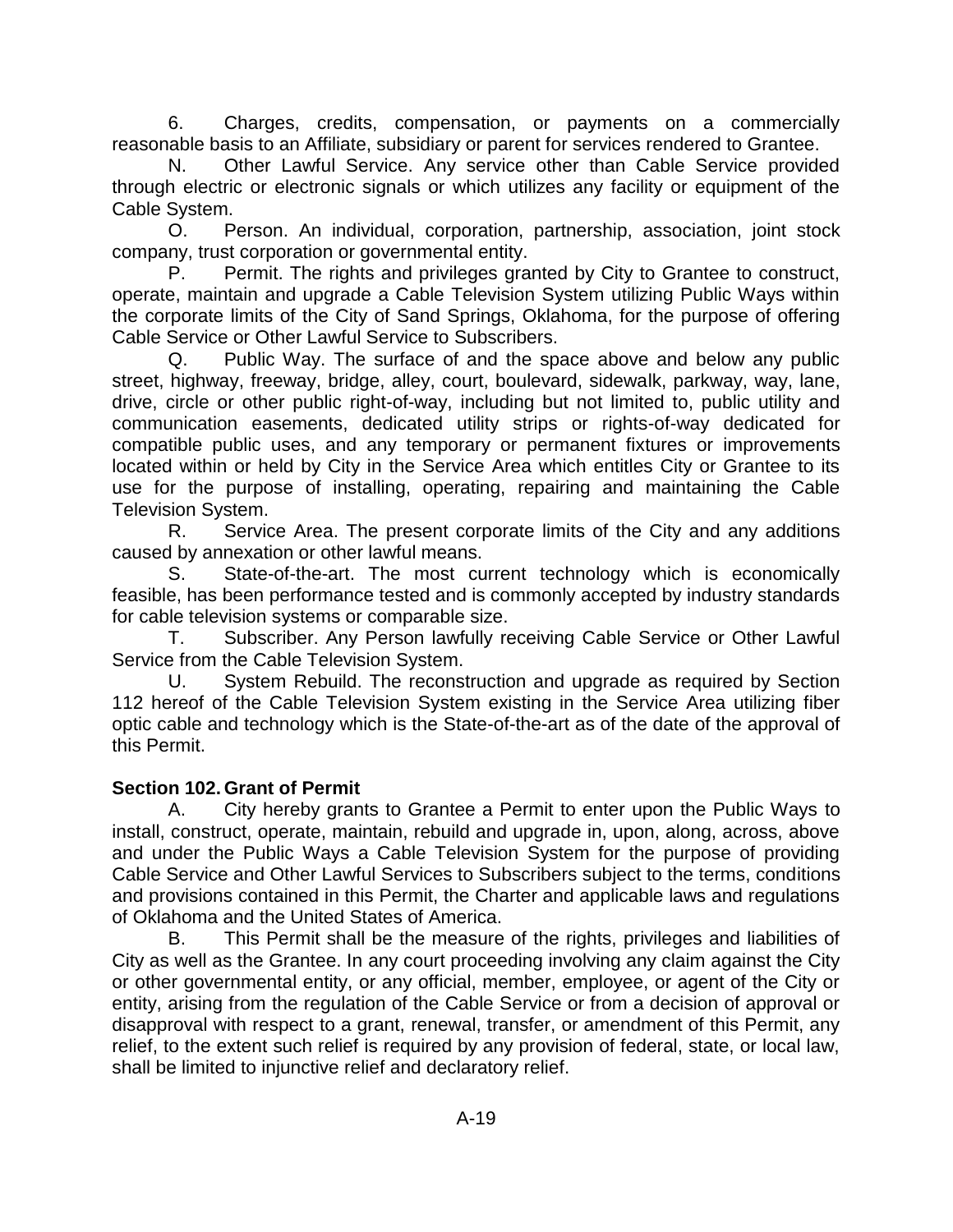C. This Permit shall not be exclusive and nothing herein shall be construed to divest City of its control and regulation of the Public Ways.

# **Section 103. Rules of Grantee**

The Grantee shall have the authority to promulgate and enforce such reasonable rules, regulations, terms and conditions governing the conduct of its business as it shall deem necessary to enable Grantee to exercise its rights and perform its obligations under this Permit and to assure uninterrupted Cable Service to each and all of it's Subscribers. Such rules, regulations, terms and conditions shall not be in conflict with the provisions of this Permit, the rules and regulations of the FCC or any other body having lawful jurisdiction. The rules of Grantee shall become effective only upon or after, if a later effective date is specified therein, the filing of copies of such rules with the City Clerk and the Secretary to the Council.

# **Section 104.Service Standards**

Grantee shall maintain and operate the Cable System and render efficient Cable Service in accordance with such rules and regulations as shall be promulgated by the FCC. Wherever it is necessary to interrupt Cable Service for the purpose of making repairs, adjustments or installments, Grantee shall do so at such time as will cause the least inconvenience to Subscribers, and unless necessary, Grantee shall give reasonable notice to Subscribers.

# **Section 105. Regulation by City**

A. Grantee in the installation, maintenance and operation of the Cable Television System shall, at all times, be subject to the terms and provision of the general ordinances of the City and to the lawful exercise of the police power of the City.

B. Grantee shall be subject to the lawful exercise by City of all other powers, functions, rights, privileges and immunities of regulation of the Cable System, Cable Service or Other Lawful Service granted or delegated to City by the Charter, by the Constitution and the laws of Oklahoma or the laws and regulations of the United States of America.

# **Section 106. Use of System by City**

A. City shall have the right, at no cost, to locate equipment upon and make attachments to the Cable Television System owned by Grantee in connection with City systems. Attachments shall be installed and maintained in accordance with the requirements of the Electrical Code of City and only after written notice to Grantee. Upon request by City, Grantee agrees to construct attachments to the System for exclusive use by the City, it's departments, boards, authorities, commissions and agencies for governmental purposes, other than the operation of a Cable Television System at the incremental cost of such attachments at the time of construction. Grantee shall assume no liability or expense in connection with any City attachment to or use of the Cable Television System. City use shall be in such manner as not to interfere with the use and maintenance of the Cable Television System by the Grantee.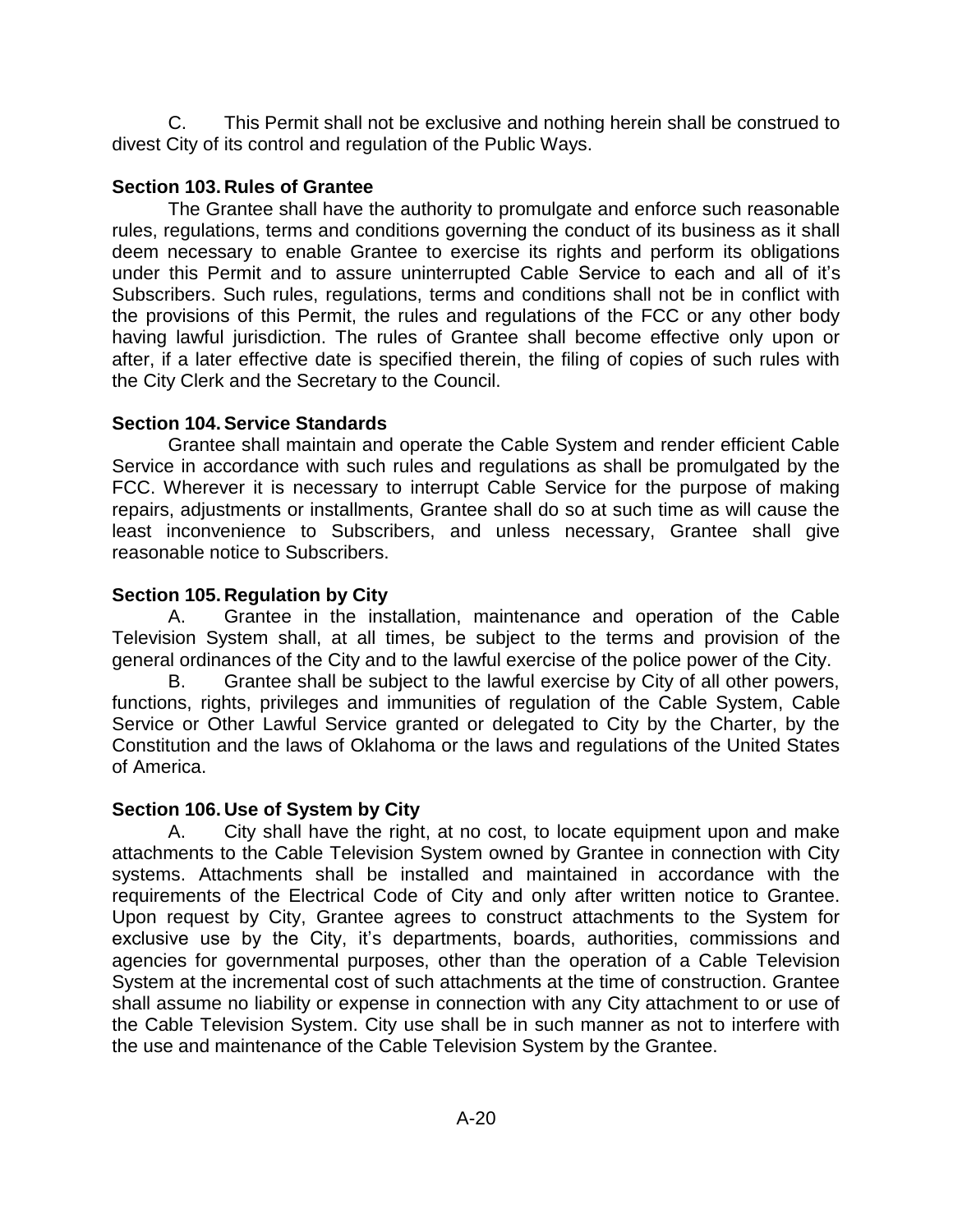B. City, in its use and maintenance of such equipment and fixtures, shall at all times comply with the rules and regulations of Grantee in order that there be a minimum danger of contact or conflict between the equipment and fixtures of Grantee and the equipment and fixtures used by City.

C. City shall be solely responsible and save Grantee harmless for all claims and demands for damages to Persons or property arising out of the use by the City of the Cable Television System.

## **Section 107. Conditions on Use of Public Ways**

All transmission and distribution structures, lines and equipment erected by Grantee within the Service Area shall be located so as not to obstruct or interfere with the property use of the Public Ways and other public places, and to cause minimum interference with the rights of property owners who abut any of the Public Ways and places, and not to interfere with existing public utility installments. In all areas of the Service Areas where all cables, wires or other like facilities of public utilities are placed underground, Grantee shall place it's cables, wires, or other like facilities underground to the maximum extent existing technology reasonably permits by a method approved by City's Department of Public Works. Upon request, Grantee shall furnish to and file with City maps, plats and permanent records of the location and character of all facilities constructed including underground facilities. Such maps, plats, and permanent records shall be updated as required by City.

B. In case of any disturbance of pavement, sidewalk, driveway or other surfacing, Grantee shall, at it's own expense, replace and restore all paving, sidewalk, driveway or other surface of any Public Way disturbed in accordance with the standards and specifications of the City.

C. If at any time during the period of this Permit City shall elect to alter or change the grade or location of the water line, sewer line, street, alley or other Public Way, Grantee shall, upon reasonable notice by City, remove and relocate it's poles, wires, cables, conduits, manholes and other fixtures at it's own expense, and in each instance comply with the standards and specification of the City.

D. Grantee shall not place poles, conduits, or other fixtures above or below ground where the same will interfere with any gas, electric, telephone fixtures, water hydrant or other utility, and all such poles, conduits or other fixtures placed in any Public Way shall be so placed as to comply with all requirements of the City.

E. Grantee shall, on request of any Person holding a house moving permit issued by City, temporarily move it's cables, equipment or fixtures to permit the moving of buildings with the expense of such temporary removal to be paid by the Person requesting the same. Grantee shall be given not less than forty-eight (48) hours advance notice to arrange for such temporary changes.

F. Grantee shall have the authority to trim any trees upon and overhanging the Public Ways of City so as to prevent the branches of trees from coming in contact with the equipment and cables of Grantee, except that at the option of City such trimming may be done by City, or under it's supervision and direction, at the expense and liability of Grantee and other franchise and permit grantees.

G. City shall not be liable to Grantee for any injury to Grantee's Cable Television System caused by any City employee while performing emergency repairs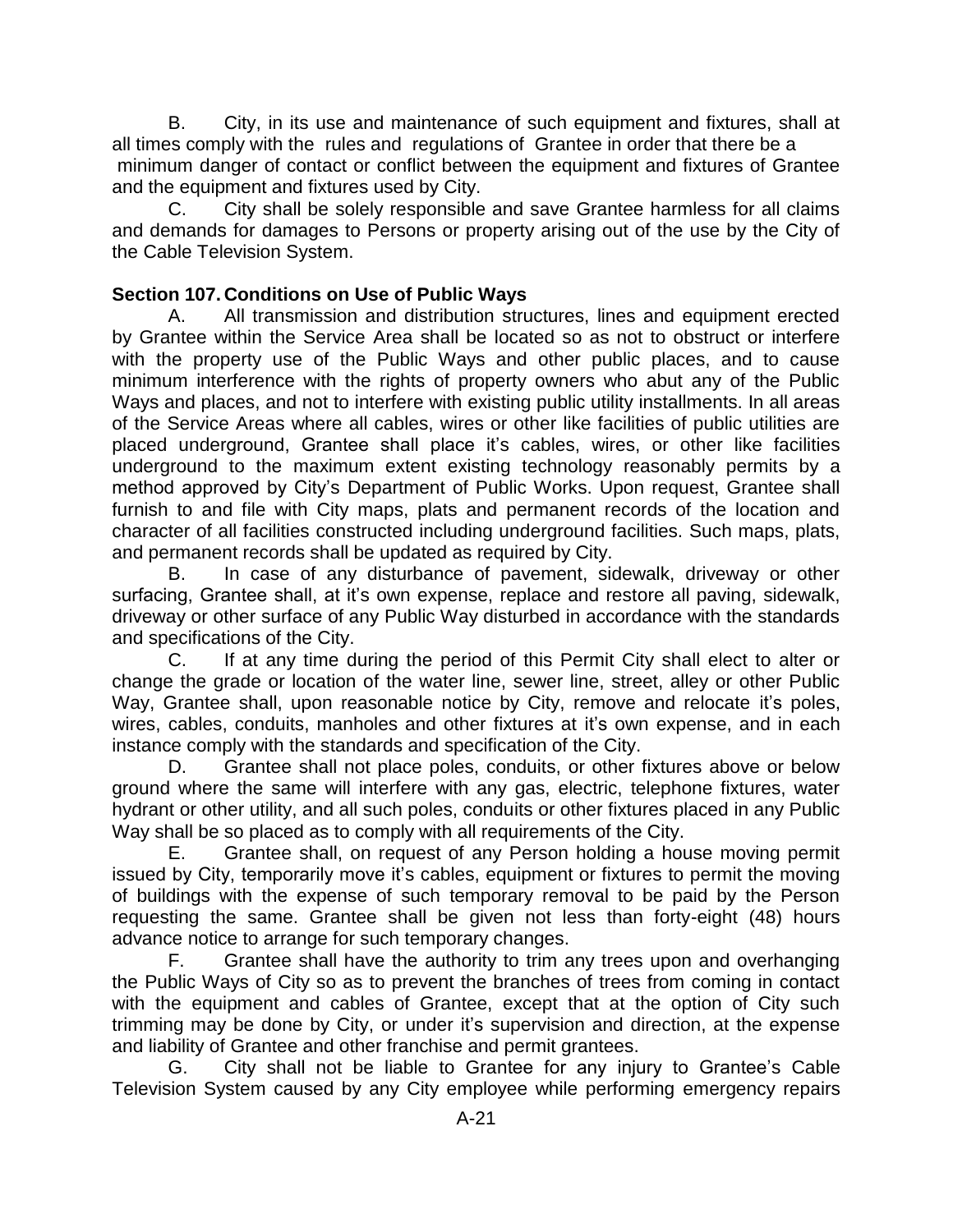within the Public Ways. In all other circumstances when City employees negligently injure Grantee's Cable System, City shall only be liable to Grantee for the Grantee's actual cost of materials, equipment and labor necessary to effect repairs, with no allowance for interruption to service or loss of revenues, subject to any applicable limits of liability established by the Oklahoma Governmental Tort Liability Act. Grantee, no later than January 1 of each year, shall file with the City Clerk a schedule of the current cost of materials, equipment and labor necessary to make repairs.

## **Section 108.Erection, Removal and Joint Use of Poles**

A. No poles, conduits or other structures shall be erected or installed by Grantee without prior approval of City with regard to location, height, type and other pertinent aspects. Grantee shall not have a vested right to retain the location of any pole, conduit or structure installed by Grantee. Such poles, conduits or structures shall be removed or modified by Grantee at its own expense when necessary for the convenience of City.

B. Where poles, conduits or other structures of any public utility company are available for use by Grantee, City may require Grantee to use such poles, conduits and structures if the permission and consent of such public utility company may be obtained by Grantee and if the terms of the use available to Grantee are just and reasonable.

C. Where a public utility serving City desires to make use of the poles, conduits or other structures of Grantee but an agreement with Grantee cannot be reached, City may require Grantee to permit such use for such consideration and upon such terms as the Council shall determine to be just and reasonable if the use would not unduly interfere with use of the Cable Television System.

D. Where City owned utility poles are available for use by Grantee, Grantee shall pay City the same pole rental per annum as paid by Grantee for the use of poles owned by public utilities.

#### **Section 109.Permit Fee**

A. Grantee shall pay to City as compensation for the rights and privileges enjoyed under this Permit an annual fee on a calendar year basis equal to five percent (5%) of the Gross Operating Revenues from the Cable System in the Service Area. The fee, together with any accumulated interest, shall be payable monthly on or before the 45th day after the end of each month on Gross Operating Revenues received for that month. If the payment is not timely made, interest upon any unpaid portion shall accrue at the rate of one and on-half percent (1.5%) per month until paid.

Grantee shall file a complete and accurate verified statement of all Gross Operating Revenues within the Service Area during the Operating Revenues within the Service Area during the period for which the monthly payment is made and an annual statement of such Gross Operating Revenues, verified by the Grantee's external certified public accountant, within sixty (60) days after the end of each calendar year. Grantee's first annual statement shall include the months of the calendar year that preceded the first month in which this Permit is effective. If Grantee fails or refuses to pay such fee, City may maintain an action against Grantee for the amount of such fee and interest and all expenses of collecting same, including reasonable attorneys fee.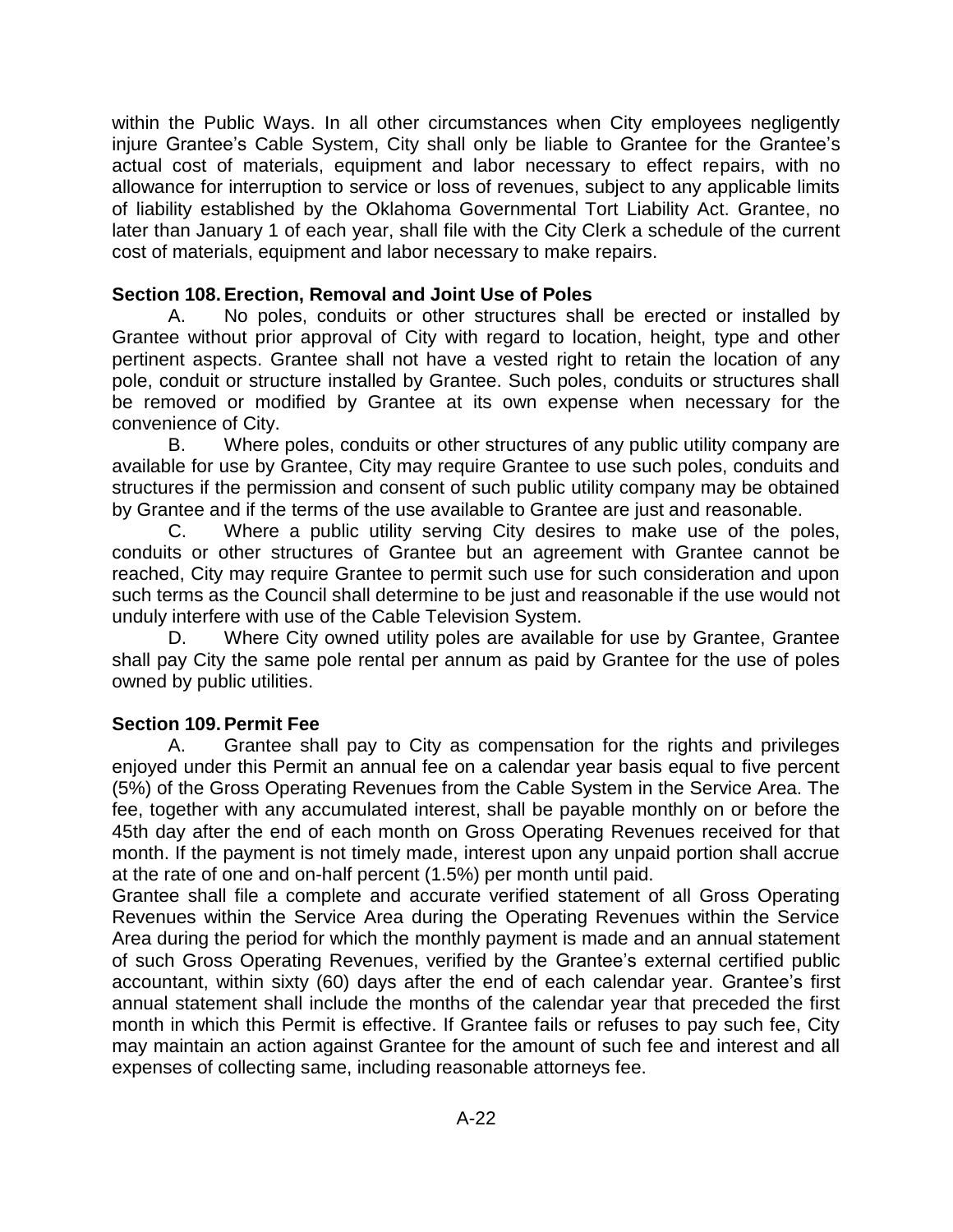B. If permitted by federal law, in the event Grantee or an Affiliate accepts a franchise, permit, license, authorization or other agreement of any kind with any municipal corporation or other governmental subdivision wholly or partially within Tulsa County, Oklahoma, for the purpose of constructing or operating a Cable System or providing Cable Services to any part of a city or other governmental subdivision which provides for the payment as compensation for the rights and privileges enjoyed thereunder of an annual fee in excess of five percent (5%) of the Gross Operating Revenues from governmental subdivision, then this Permit shall be deemed amended as of the effective date of the other franchise, permit, license, authorization or other agreement and Grantee shall thereafter pay to City as compensation for the rights and privileges enjoyed hereunder an annual fee equal to the same percentage of Gross Operating Revenues in the Service Area as is paid by Grantee under such other franchise, permit, license, authorization or other agreement.

#### **Section 110. Rates to Subscribers**

Subject to the provision of the Constitution and laws of the United States of America, the Cable Act and the Constitution and laws of Oklahoma, and the provisions of the Code of Ordinances of the City of Sand Springs, Oklahoma, the Council may regulate the rates of Grantee of the Basic Cable Service to be furnished by Grantee under this Permit. No rates shall be adopted or changed by the Council except after notice to the public and to Grantee and after a public hearing.

#### **Section 111. Liability of Grantee, Insurance and Indemnification**

Grantee shall defend and hold City harmless from all loss sustained by City by reason of any suit, judgment, execution, claim or demand resulting from the construction, operation or maintenance by Grantee of the Cable Television System in the Service Area. Grantee shall maintain in full force and effect for the term of this Permit, at Grantee's sole expense, a general comprehensive liability insurance policy, in protection of City, the Council, the City officers, boards, commissions, agents and employees, issued by a company protecting City and all Persons against liability for loss or damage for personal injury, death and property damage occasioned by the operations of Grantee under this permit in the minimum amount of three million dollars (\$3,000,000.00); provided, if the maximum liability of City under the Oklahoma Governmental Tort Liability Act should be increased to more than three million dollars (\$3,000,000.00), the amount of liability insurance required hereunder shall be increased to that amount. Grantee shall file with the City Clerk certificates of the insurance required hereunder in a form satisfactory to the City Attorney.

#### **Section 112.System Rebuild**

The Cable Television System now owned and operated by Grantee within the Service Area provides a maximum of forty (40) video channels and consists of coaxial cables, amplifiers, conductors and other equipment and facilities which represented the State-of-the-art at the time of construction. Upon acceptance of this permit, and in reliance thereon, Grantee, in accordance with Section 113, shall rebuild and upgrade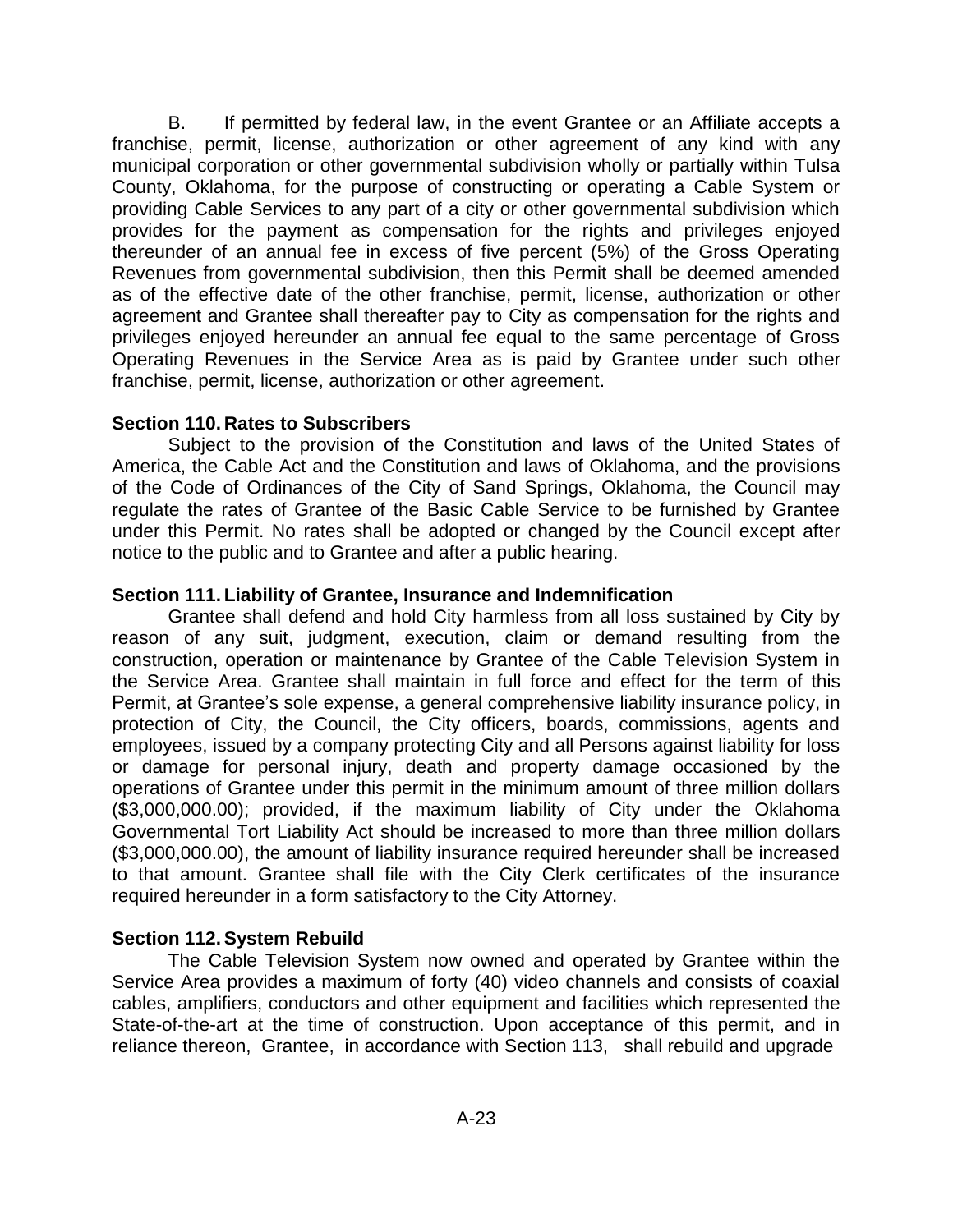the Cable Television System utilizing fiber optic cables, coaxial distribution cables and State-of-the-art technology. Upon completion of the System Rebuild, the System shall have an available Channel capacity of at least seventy-two (72) video channels.

Grantee shall not charge a Subscriber any direct fee or assessment for the System Rebuild, including the upgrade of drops required for service to a subscriber.

# **Section 113.System Rebuild Schedule and Extension**

A. Grantee shall review the System Rebuild's design and schedule with City in order that City may elect to make attachments to the System during construction. Construction of the System Rebuild shall be completed by February 2, 1999.

B. Construction of the System Rebuild shall provide for upgraded Cable Service to all residences and properties in developed areas within the corporate limits of the City. Thereafter, the System shall be extended and Cable Service provided to any area where there are then existing thirty-five (35) homes within one (1) mile of the existing Cable System or ten (10) homes within one-quarter (1/4) miles of the existing Cable System. In other areas, Grantee may charge for extension of the Cable System based upon the cost of labor and materials.

C. The time for Completion of the System Rebuild may be extended or excused by the Council for any period during which Grantee experience delays or interruptions due to circumstances reasonably beyond it's control including, but not limited to, necessary utility changes or re-arrangements, governmental or regulatory restrictions or requirements, major strikes, litigation, lock-outs, war (declared or undeclared), national emergency, economic conditions, fire, earthquakes and acts of God.

# **Section 114. Operational Standards**

A. Grantee shall maintain and operate the Cable System so as to provide video, audio and other signals to be delivered with signal strength and quality levels which meet the parameters specified by the FCC and any other normally accepted industry standards. Grantee shall construct the System Rebuild and operate and maintain the System in a manner consistent with all ordinary care and all applicable laws, ordinances, construction standards, and FCC technical standards. Upon request, Grantee shall provide City a report of the results of any FCC required proof of performance test conducted by Grantee.

B. Grantee shall maintain equipment capable of providing standby battery owner for trunk amplifiers for a minimum period of four (4) hours.

C. Grantee shall, as part of the System Rebuild, provide capacity for interactive services which may be added to the System as such services become technically and economically feasible.

D. Grantee may interconnect the Cable Television System within the Service Area with cable television systems owned or operated by Grantee within adjacent cities.

E. Upon request, Grantee shall provide Subscribers with a parental control locking device or digital code capable of blocking or otherwise preventing a television set from receiving a Channel or audio signal, for which Grantee imposes a separate charge.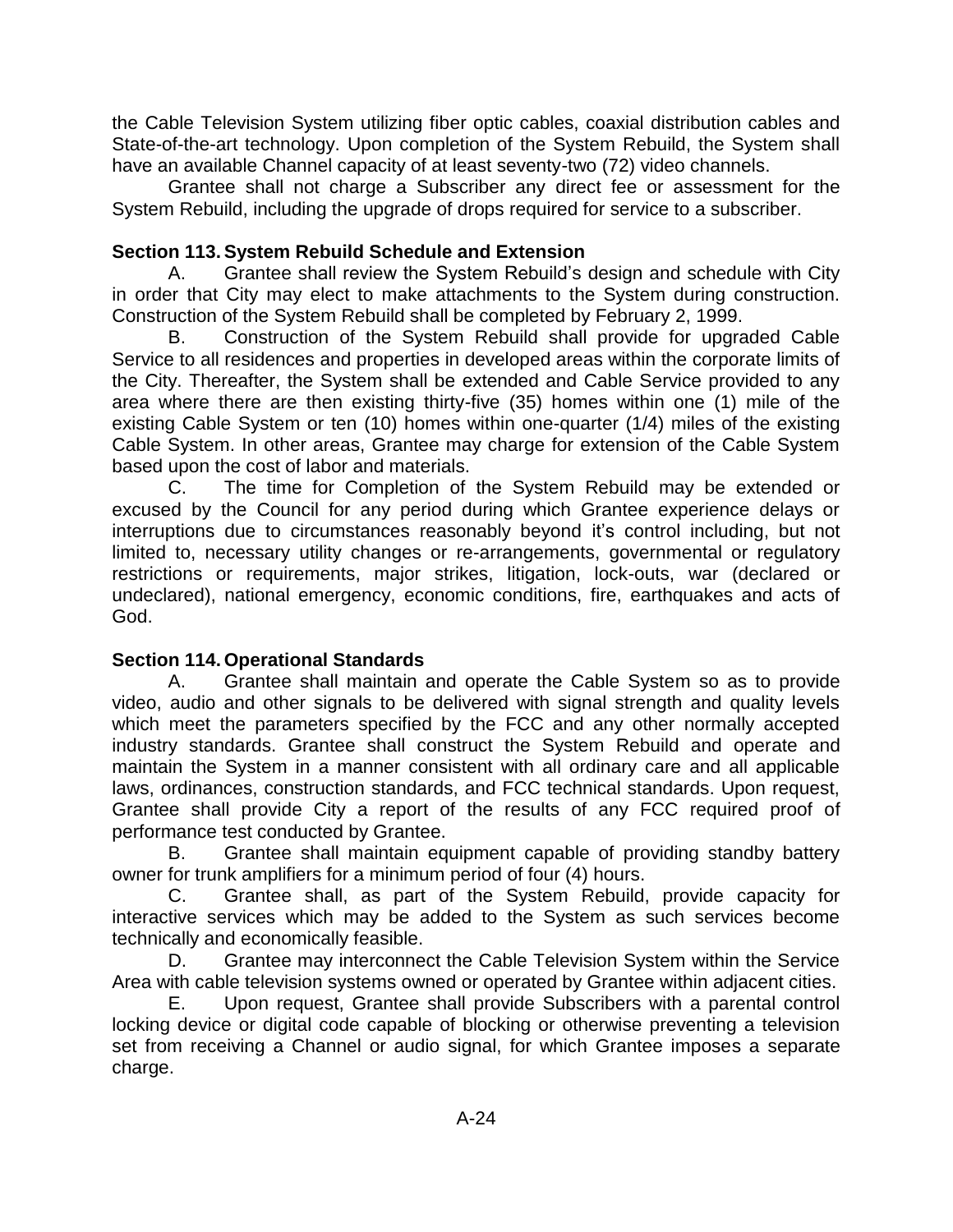F. Under normal operating conditions, each of the following standards shall be met no less than ninety-five percent (95%) of the time on an annual basis:

1. Standard installations shall be performed within seven (7) business days after an order has been placed; and,

2. Except when beyond the control of Grantee, Grantee shall respond to Cable Service interruptions promptly and in no event later than twenty-four (24) hours.

G. Grantee shall establish procedures for receiving, acting upon and resolving Subscriber complaints which shall be subject to the approval of the City Council.

H. City shall notify Grantee in writing of any complaint from Subscribers or of any failure of Grantee to comply with the terms and conditions of this Permit. Grantee, upon receipt of such notice, shall promptly investigate the complaint and take such action as is necessary to provide Cable Service to Subscribers and to operate the System as required.

# **Section 115.Services to Subscribers**

A. Grantee shall provide to Subscribers as a part of it's Basic Cable Service local television broadcast signals as required by the Cable Act and FCC regulations subject to obtaining the consent of the local broadcast stations as required by law, and educational and public affairs programming including local educational and governmental programs.

B. Upon completion of the System Rebuild, Grantee shall offer to Subscribers programming on at least fifty (50) video channels including the video channels offered as a part of the Basic Cable Service.

C. Grantee shall provide audio services.

D. Upon request, and at a reasonable charge, Grantee shall provide to Subscribers an input selector switch to permit broadcast television reception from an antenna.

#### **Section 116. Governmental and Educational Uses**

A. Until the completion of the System Rebuild, Grantee shall provide to state accredited public, private and parochial schools and institutions of higher learning in the Service Area for educational services at no cost to the school or institution one (1) free service outlet to the Cable Television System to all public, private and parochial schools and institutions of higher learning, with additional service outlets to be provided at the cost of labor and materials, and with no monthly service charge for service outlets or for services which are not offered on a premium or pay-per-view basis.

Grantee shall provide maintenance, at no cost, of cables, amplifiers and other distribution equipment owned by Grantee and used for educational programming, and shall provide, at no cost, technical assistance required for the use of Channels for educational use.

B. Upon Completion of the System Rebuild, Grantee shall provide for governmental and educational use and for networking among governmental or educational users, at no cost to such users, the following: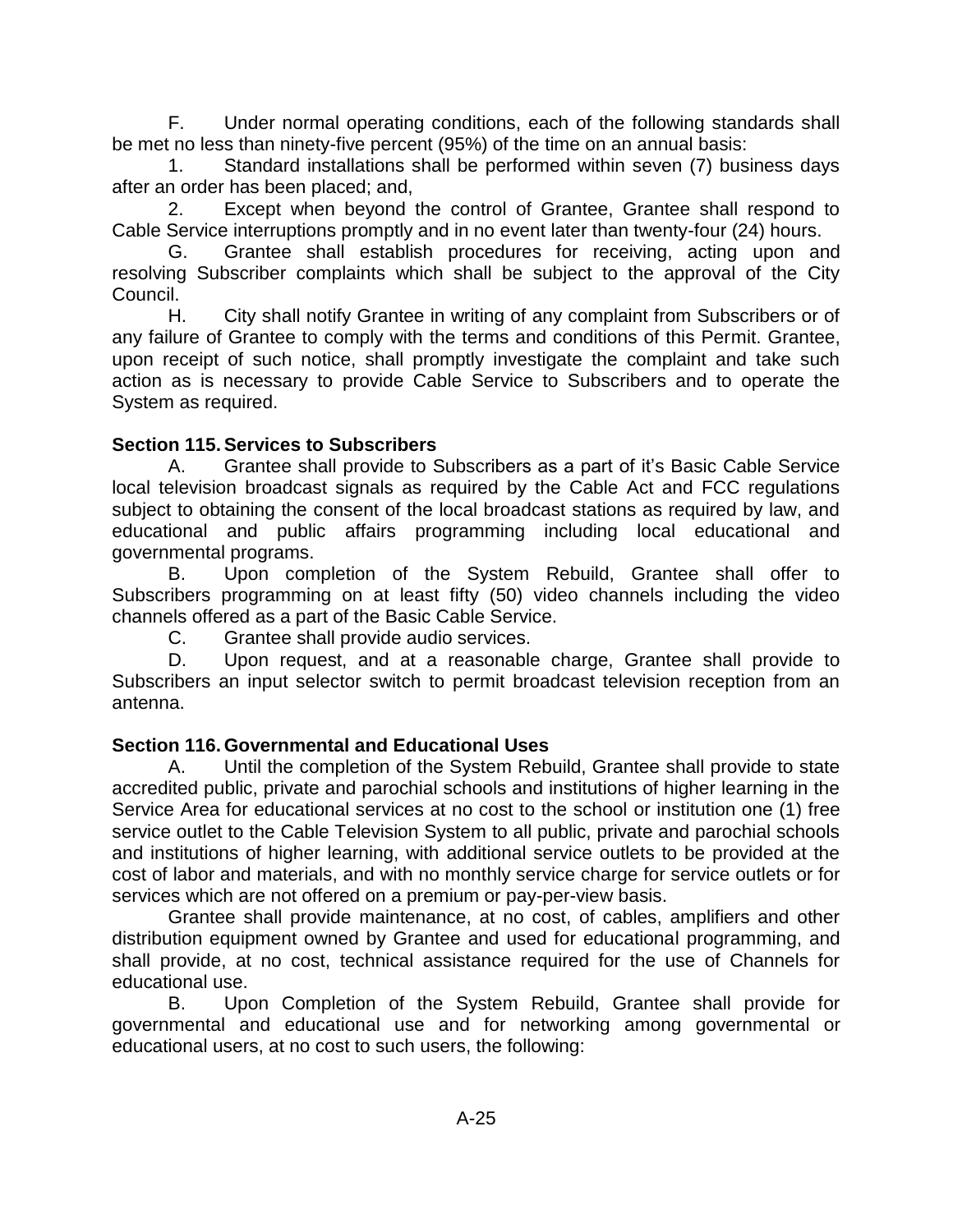1. One (1) Channel on the System for the exclusive use of Sand Springs School District of Tulsa County, Oklahoma, lying within the corporate limits of Grantor or outside the corporate limits of Grantor and not within the corporate limits of an adjoining community if in the referenced school district as well as within an area served by Grantee;

2. One (1) Channel on the System for the exclusive use of Tulsa Junior College;

3. One (1) Channel on the System for shared use, under the coordination of Independent School District Number One of Tulsa County, Oklahoma, for the exclusive use of Independent School District Number One of Tulsa County, Oklahoma, and Tulsa Junior College, and other state accredited elementary and secondary schools within the Service Area and service areas of other cable television systems owned by the Grantee and interconnected with the Cable System within Tulsa County, which develop, staff and operate facilities and equipment to provide programming on a continuing basis; and,

4. Three (3) Channels on the System for joint and cooperative sue by the City, other cities which have granted the Grantee a permit or franchise to provide Cable Service and are interconnected with the Cable Television System, state accredited elementary and secondary schools and institutions of higher learning within the Service Area, and service areas of other cable television systems owned by the Grantee and interconnected with the Cable System, including Independent School District Number One of Tulsa County, Oklahoma, and Tulsa Junior College.

If potential users are unable to agree on the allocation of Channels provided in this subsection B.4 and subsection D. of this section, the Council may promulgate rules, regulations and procedures governing the allocation of governmental and educational use Channels. The Council shall resolve any disputes between any user of the Channels and shall approve all allocations of educational and governmental Channels provided in this subsection B.4 and subsection D. of this Section.

C. Grantee shall provide one (1) free service outlet to the System with additional service outlets to be provided at the cost of labor and materials, and with no monthly service charge for service outlets or for services which are not offered on a premium or pay-per-view basis for each state accredited school and institution of higher learning for the Channels allocated for educational use. Grantee shall provide, at no cost, connections for video origination from the Sand Springs School District Administration Building and, upon Completion of the System Rebuild, from one point at each institution of higher learning. Grantee shall provide, at no cost, connections for governmental video and audio origination from City Hall. Upon request from a governmental or educational user, Grantee shall provide, at the direct cost to the Grantee of labor and materials, additional connections for video origination from other points. Grantee shall maintain, at no cost, cable television Channels used for governmental and educational use and shall provide, at no cost, technical assistance required for the use of Channels for governmental and educational use.

D. Grantee shall have the right to temporarily use any unused portion of the Channel allocated under subsection B.4 and subsection D. of this Section for governmental and educational use which is not being fully utilized, as defined herein, provided such use shall not interfere with any educational or governmental use. If the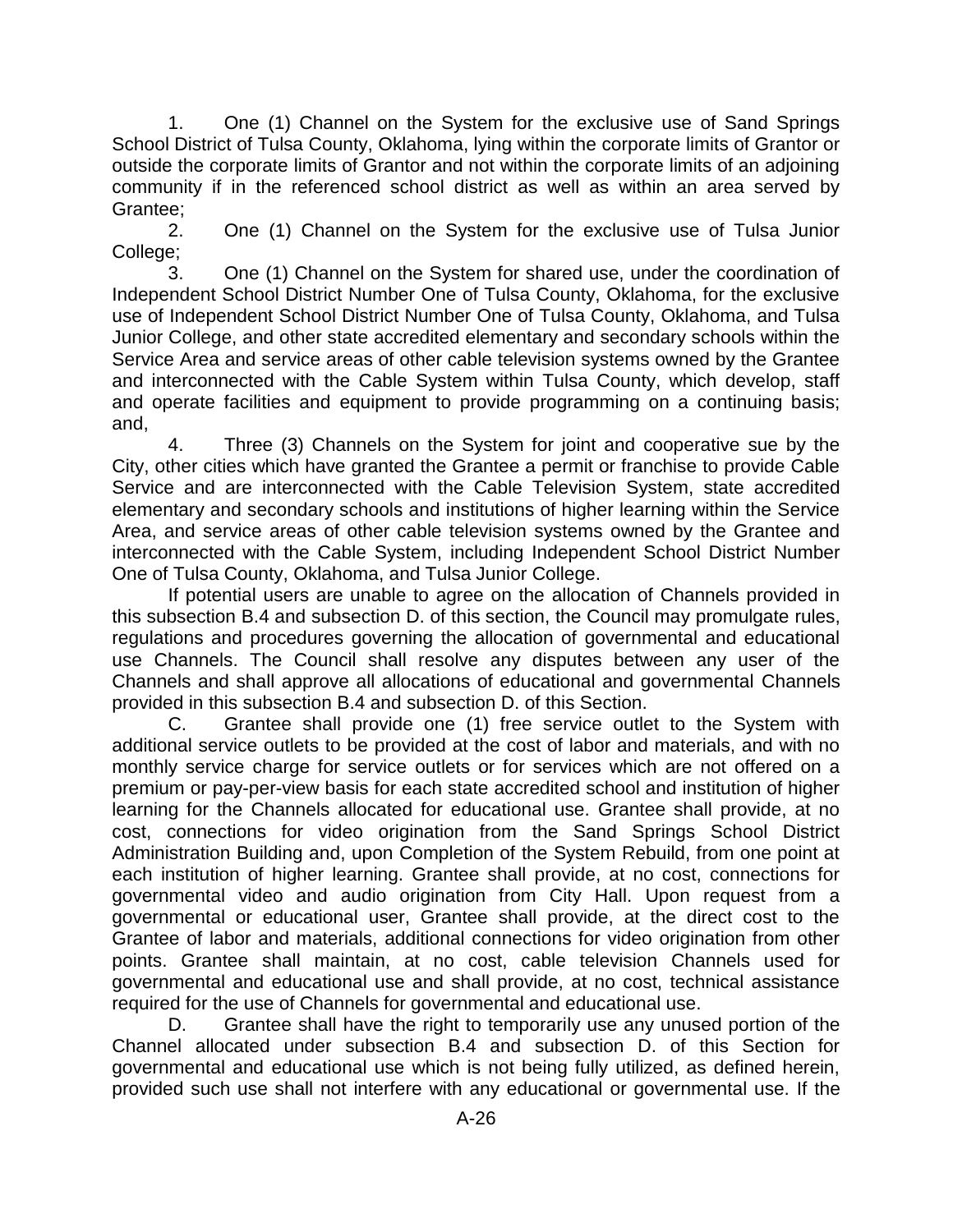Channels provided under this Section for governmental and educational use are being fully utilized, Grantee shall provide at no cost to the user for additional governmental and educational use the first Channel added to the Cable Television System above the seventy-two (72) Channels which shall be available upon Completion of the System Rebuild. Thereafter, Grantee shall provide at no cost to the user for governmental and educational use the first Channel added to the Cable Television System above eightfour (84) Channels, above ninety-six (96) Channels, above one hundred and eight (108) Channels, and added to the Cable Television System. Use of such additional Channels shall be allocated as provided in subsection B.4 of this Section. Generally, a Channel shall be considered as being fully utilized if more than an average of forty-eight (48) hours per week over a six (6) month period of programming other than character generated programming is offered. School terms, seasonal and special concerns shall be considered in determining whether a Channel is fully utilized. If a Channel allocated shall have the right to require the return of the Channel or portion thereof by a written statement to Grantee that the institution is prepared to fully utilize the Channel or portion thereof in which event the Channel or portion thereof shall be returned to such institution within three (3) months after receipt by Grantee of the statement.

E. Grantee shall not make any separate or premium charge to a Subscriber for access to educational or governmental Channels.

F. All Channels allocated for governmental and educational use shall be of the same quality as the Channels on the Cable System for Cable Service. All Channels allocated for educational use shall be available to Subscribers in the Service Area and the service areas of other cable television systems interconnected with the Cable System.

G. When a Channel allocated for governmental or educational use has been assigned a Channel number or position by the Grantee, such Channel number or position shall not be changed until at least six (6) months written notice has been given to the user of such channel.

# **Section 117.Services to City**

Grantee shall provide the following services to City:

A. Channel space as provided in Section 116 at no charge for the dissemination of information to the public;

B. A service outlet, at no cost to City, to each City facility within the Service Area including, but not limited to, City Hall, the Community Center, fire stations, public libraries, City-County Health Department, William Pogue Municipal Airport, Police and Fire Training Centers, recreation centers, and maintenance facilities. Additional service outlets shall be provided at the cost of labor and materials with no monthly service charge for connections, service outlets or non-premium services; and,

C. A means of simultaneously interrupting all Channels other than local broadcast Channels on the Cable Television System to present emergency audio and, upon Completion of the System Rebuild, moving character generated video messages by local public safety, civil defense and other public officials. Grantee shall install City purchased equipment, at no cost to City, in the City Hall, for the use of the emergency information system.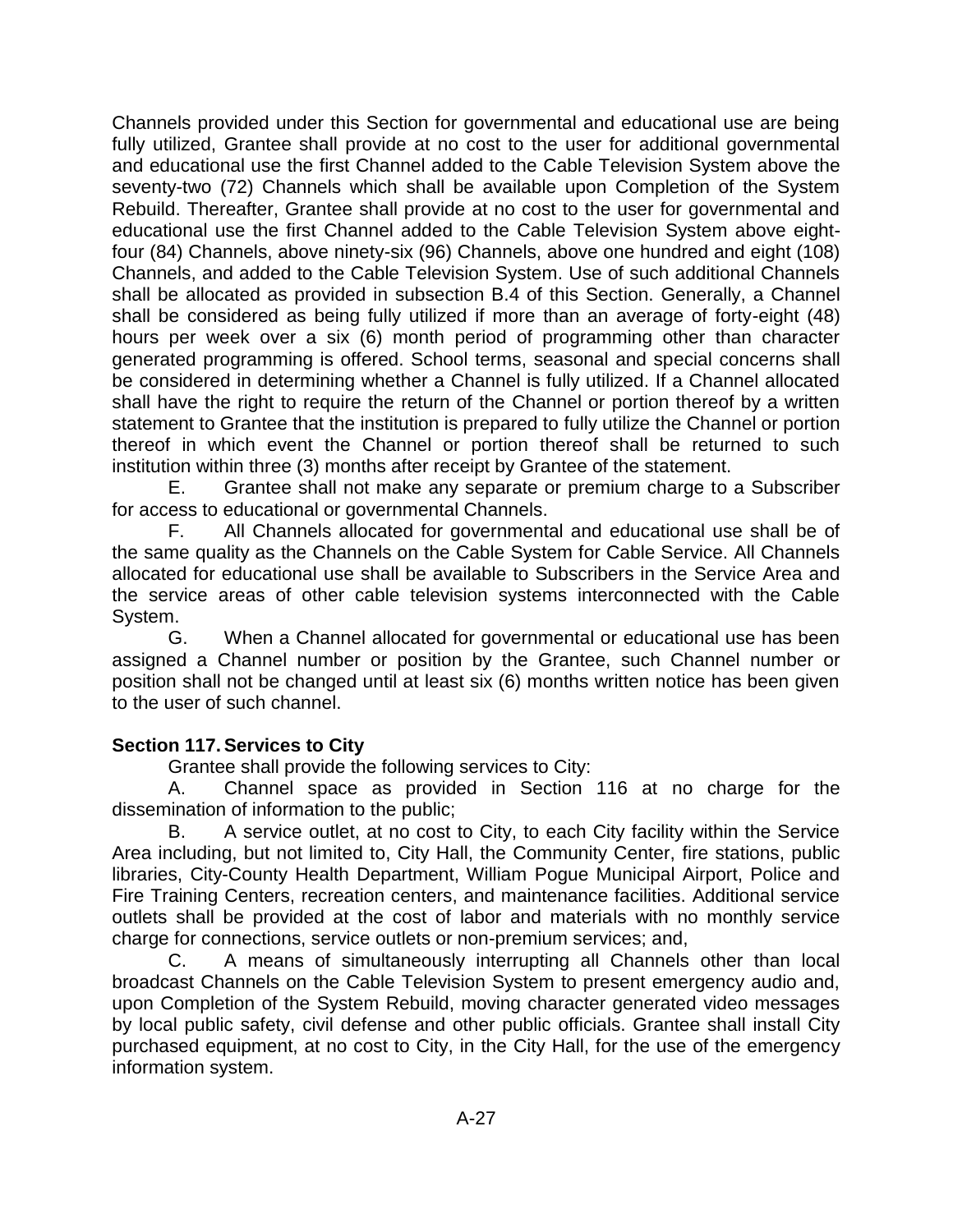#### **Section 118. Compliance and Monitoring**

A. Grantee will provide written notification to the City prior to offering any other Lawful Service and Grantee shall file with the City a copy of it's authority to provide such service, if any has been obtained.

B. City may perform technical tests of the Cable System during reasonable times and in a manner which does not unreasonably interfere with the normal business operations of Grantee or the Cable System in order to determine whether or not Grantee is in compliance with the terms hereof and applicable state or federal laws. Except in emergency circumstances, such tests may be undertaken only after giving Grantee reasonable notice thereof and providing a representative of Grantee an opportunity to be present during such test. In the event that such testing demonstrates that Grantee has requirement hereof, the reasonable costs of such test shall be borne by Grantee. In the event that such testing demonstrates that Grantee has substantially complied with such material provisions hereof, the cost of such testing shall be borne by City. Except in emergency circumstances, such testing shall be undertaken no more than two (2) times in a calendar year and the results thereof shall be made available to Grantee. Upon request, Grantee shall furnish to and file with City the results of technical tests that Grantee conducts for itself or others.

C. On or after September 1, 1998 and every five (5) years thereafter, Council may commence proceedings, which afford public notice, public participation and open meetings, for the purpose of identifying future Cable System community needs and interest, including channel capacity and customer service, and reviewing Grantee's performance during the preceding five (5) years. Upon request by the Council, Grantee shall cause to be conducted a survey, as approved by the Council, to determine community needs, desires and ratings of Grantee's performance. The survey shall be made available to the public and shall specifically address, among other items, the demand for new services in relation to the cost of providing such services so as to ascertain the overall need for channel expansion.

D. Upon completion of any five (5) year review provided for in this section, Grantee and City shall meet, confer and, if deemed necessary by either, renegotiate in good faith the terms and conditions of this Permit relating to community needs, channel capacity and customer service.

#### **Section 119. Default of Grantee, Penalties and Revocation**

A. The rights and privileges granted by the City to Grantee under this Permit shall continue and remain in full force and effect until revoked by the Council. In the event that City or the Council believes that Grantee has not complied with the terms of this Permit, city or the Council shall notify Grantee in writing of the exact nature of the alleged default.

B. Grantee shall have thirty (30) days from receipt of a written notice of default to: (a) respond contesting the alleged assertion of a default, or (b) cure such default or, in the event that, by the nature of default, such default cannot be cured within the thirty (30) day period, initiate reasonable steps to remedy such default and notify City or the Council of the steps being taken and the projected date that they will be completed.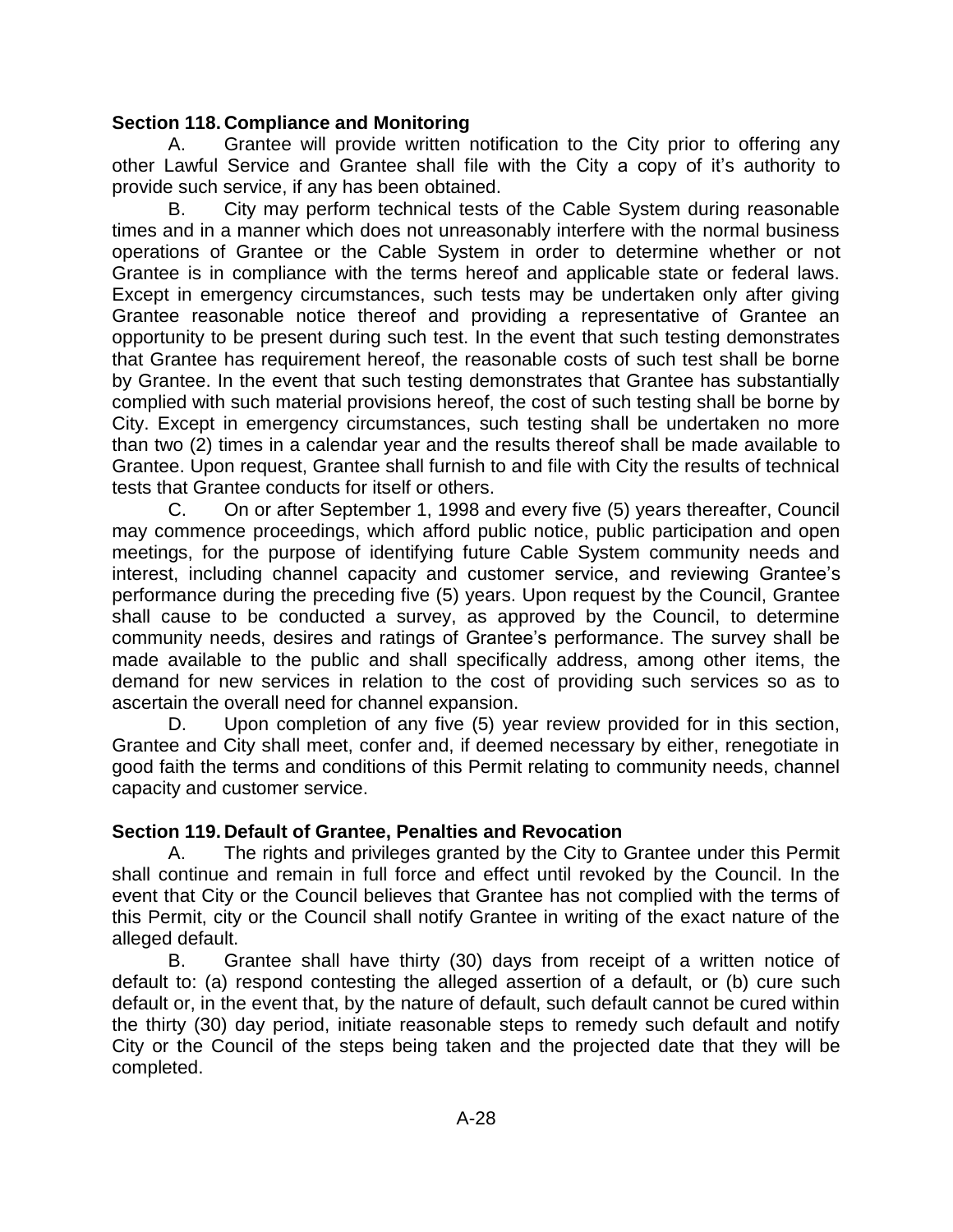C. In the event that Grantee contest that assertion of a default or fails to respond to a notice of default or the alleged default is not remedied within thirty (30) days after Grantee is notified thereof, the Council shall schedule a hearing to investigate the default. The council shall notify Grantee of the time and place of such hearing and provide Grantee with an opportunity to be heard.

D. In the event the Council, after such hearing, determines that Grantee is in default of any provision of this Permit, the Council may:

1. Assess liquidated damages to City caused by the default by Grantee as follows:

a. For default in the Completion of the System Rebuild as required by Section 112 and 113 hereof, the sum of one thousand dollars (\$1,000.00) per day for the first thirty (30) days after the expiration of the time for the Completion of the System Rebuild or part thereof as required by Sections 112 and 113 hereof, two thousand five hundred dollars (\$2,500.00) per day for each day more than thirty (30) days past the expiration of the time for the Completion of the System Rebuild or part thereof as required by Sections 112 and 113 hereof and thirty-five hundred dollars (\$3,500.00) per day after each day more than sixty (60) days past the expiration of the time for Completion of the System Rebuild or part thereof as required by Section 112 and 113 hereof, provided that the total amount of liquidated damages assessed under this subsection shall not exceed two hundred thousand dollars (\$200,000.00);

b. For knowingly failing to provide data, documents or information as required in this Permit, two hundred fifty dollars (\$250.00) per day for each day the failure occurs or continues; and,

c. For knowingly failing to comply with the service and operation standards of this permit, five hundred dollars (\$500.00) per day for each day the failure occurs or continues.

Amounts of liquidated damages in this Section are deemed appropriate as of the effective date of this Permit. Such damages, at the time of any Council assessment, will be adjusted to equivalent values. Damages identified in this Section shall be adjusted in accordance with the changes in the United States Department of Labor, Bureau of Statistics Consumer Price Index City Average for Urban Wage Earners and Clerical Workers ("C.P.I") measured from the effective date of this Permit to the date of assessment by the Council. In the event a substantial change is made in the method of establishing the C.P.I., or the C.P.I. or successor is not available, a reliable governmental or other independently determined publication, evaluating information used in determining the C.P.I., shall be sued in lieu of the C.P.I.

2. In the case of a default of a provision of this Permit which is not cured by Grantee or the subject of damages assessed as provided herein, the Council may revoke this Permit in it's entirety; or,

3. Seek specific performance of any provision, which reasonably lends itself to such remedy, or injunctive relief as an alternative to damages or termination of this Permit.

Grantee shall not be relieved of any of its obligations to comply promptly with any provision of this Permit by reason of any failure of City to enforce prompt compliance.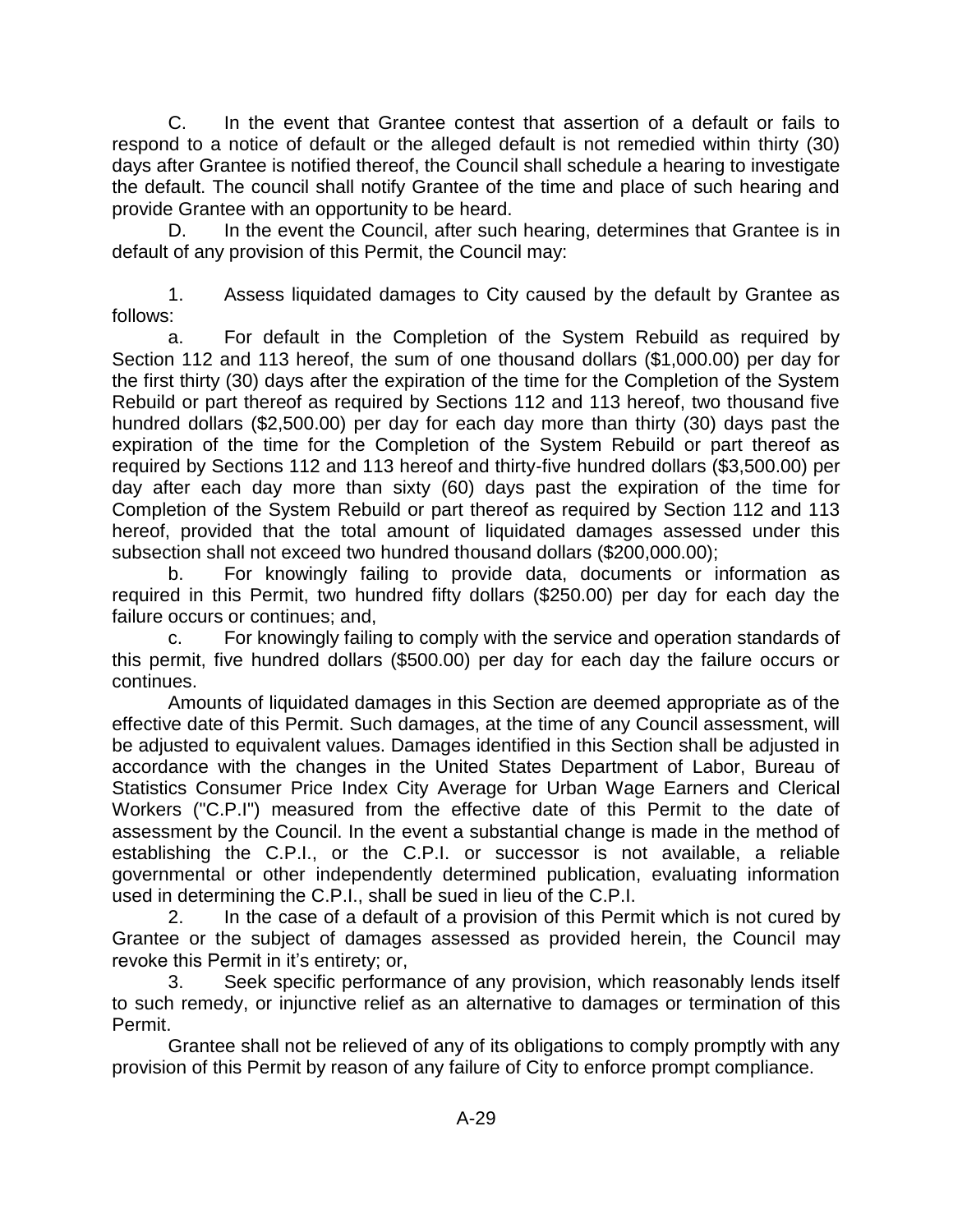E. Grantee shall not be held in default with the provision of this Permit, nor suffer any enforcement or penalty relating thereto, where such alleged default is caused by strikes, acts of God, power outages or other events reasonably beyond the ability of Grantee to control.

#### **Section 120. Assignability**

If Grantee shall at any time assign, sell, lease or otherwise transfer in any manner whatsoever it's rights and privileges under this Permit to any Person, such action shall be in writing and a duly authenticated copy shall be filed with the City Clerk. Such action shall not become effective until the transferee shall have agreed in writing with City to become responsible for the full performance of all the conditions, liabilities, covenants and obligations contained in this Permit and until such action shall have been approved by the Council, provided such approval shall not be unreasonably withheld. The Council may require evidence that the transferee possesses the financial, technical and legal capability to perform all of the conditions, liabilities, covenants and obligations contained in this Permit. If the Council fails to act upon a proposed transfer within sixty (60) days after the transferee shall have agreed in writing to become responsible for the full performance of all the conditions, liabilities, covenants and obligations of this Permit, then such action shall be deemed to have been approved.

No approval of City shall be required for a transfer in trust, by mortgage, by other hypothecation, or by assignment of any rights, title or interest of Grantee in this Permit or the Cable Television System in order to secure indebtedness of Grantee.

#### **Section 121. Right of City to Purchase System**

A. City shall have the right at any time after fifteen (15) years after the effective date of this Permit granted herein to purchase the Cable Television System of Grantee located within the Service Area and to terminate this Permit, if the purchase is approved by a majority of the qualified electors of City voting at a special or general election. At any time after the right to purchase the Cable Television System of Grantee shall have accrued under the terms hereof, the question of the purchase of the Cable Television System may be submitted by the Council to the qualified electors of the City for approval. The question of the purchase of the Cable Television System of Grantee shall be submitted at the next succeeding election of the City upon petition to the Council of twenty-five percent (25%) of the qualified electors of the City. Grantee shall be compensated for the fair market value of the Cable Television System located within the Service Area with such value to be determined by the majority of three (3) appraisers, one to be appointed by the Mayor of the City, one by Grantee, and the third by the first two appraisers. The appraisers shall be persons of recognized skill, ability and experience with respect to the appraisal and valuation of cable television systems. If Grantee shall refuse to select an appraiser for thirty (30) days after approval by the qualified electors of the City of the purchase, the value of the Cable Television System located within the Service Area shall be fixed by the vote of a majority of the Council. If the two (2) appraisers appointed by the Mayor and by Grantee shall fail to agree upon the third appraiser within thirty (30) days after their appointment, the third appraiser, upon the application of either City or Grantee, shall be appointed by the Presiding Judge of the District Court of Tulsa County, Oklahoma.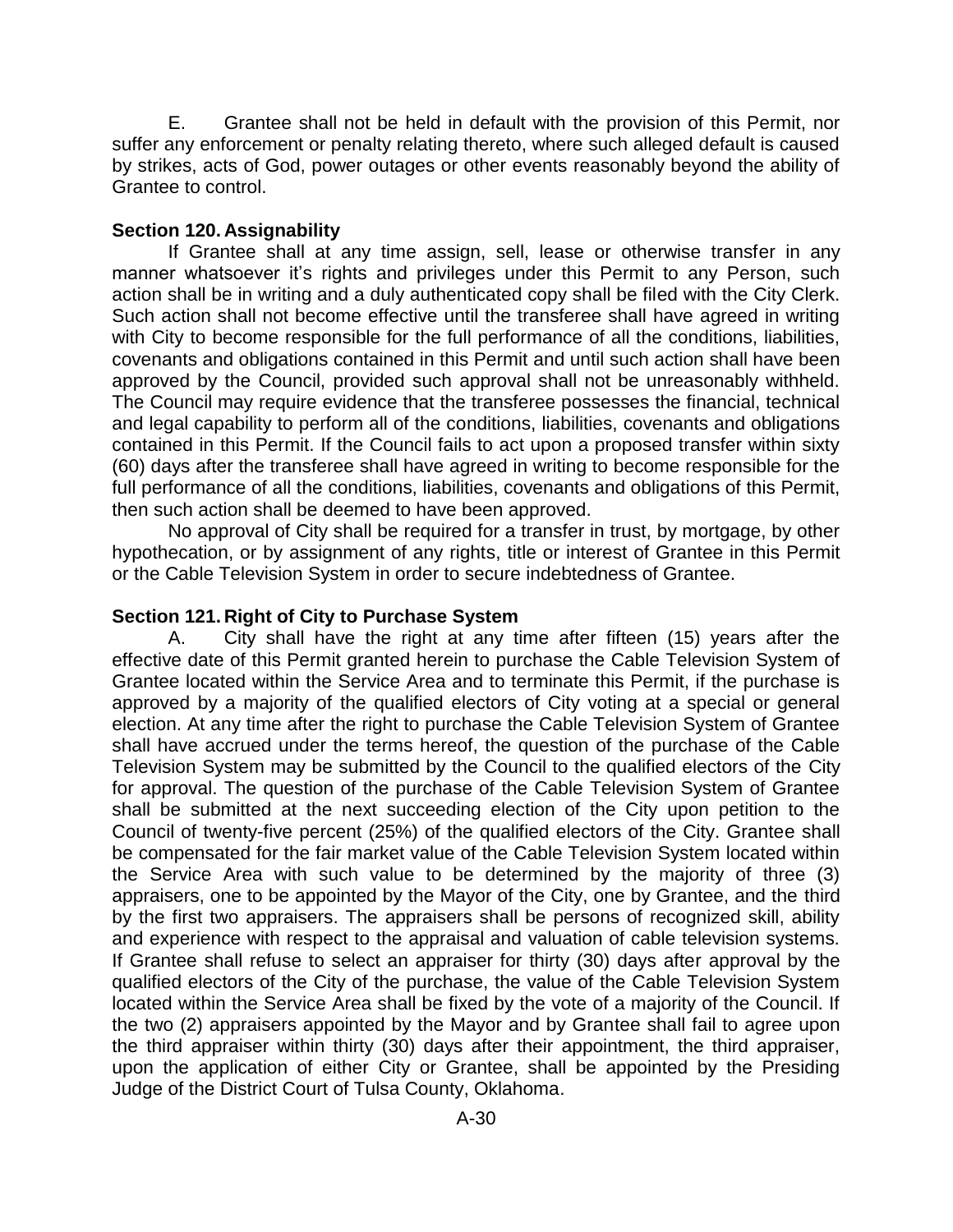B. The fair market value of the Cable Television System shall be determined by the majority of the appraisers within ninety (90) days after the appointment of the third appraiser. City shall have ninety (90) days from the receipt of written notice of the decision of the appraisers within which to pay Grantee in cash the appraised value of the Cable Television System. Until such payment, Grantee shall continue to operate the Cable Television System pursuant to the terms of this Permit, provided, that if between the date of the appraisal of the Cable Television System and the date of payment therefor, reasonable and necessary additions, betterments and replacements shall have been made by Grantee to the Cable Television System, City shall pay in addition to the value established by the appraisers the reasonable cost of such additions, betterments and replacements.

## **Section 122. Non-Discrimination**

A. Grantee shall not deny any Person or group of potential cable Subscribers access to Cable Service because of race, color, religion, national origin, age, gender, physical handicap or the income of residents in the local area in which a Person or group resides.

B. Grantee shall not discriminate in the rates or charges for Cable Services or in making available Cable Services or facilities of the System. Grantee shall not extend any preference of advantage to any Subscriber or potential Subscriber to the System or to any user or potential user of the System. Grantee may conduct promotional campaigns to stimulate subscriptions to Cable Services or other lawful uses of the System and Grantee may establish bulk billing rates and rate schedules for different classes of Subscribers and Cable Service which any Subscriber coming within such bulk billing group, rate or service classification shall be entitled.

C. Grantee shall not discriminate against any employee or applicant for employment because of race, color, religion, age, gender or national origin. Grantee shall comply with all applicable laws and regulations of the United States and of Oklahoma with respect to employment and personnel practices.

#### **Section 123. Modification**

The City, after notice and public hearing, may modify this Permit to provide for such standards and exercise such powers, functions, rights or privileges as may now or hereafter be permitted, delegated or mandated by federal or state law, rules or regulation regarding the Cable System, Cable Service or other lawful service.

#### **Section 124. Miscellaneous Provisions**

A. Grantee shall keep books and records for periods of time reasonably established by the City to determine compliance with the terms of this Permit. City, after reasonable notice, shall have the right to review the books and records, including any complaints, of Grantee during normal business hours as is reasonably necessary to monitor compliance with the terms hereof. Such records shall include, but shall not be limited to, any public records required to be kept by Grantee pursuant to the rules and regulations of the FCC. Grantee shall not be required to disclose information which it reasonably deems to be proprietary or confidential in nature; provided this exception shall not be construed to include financial records necessary to enable the City to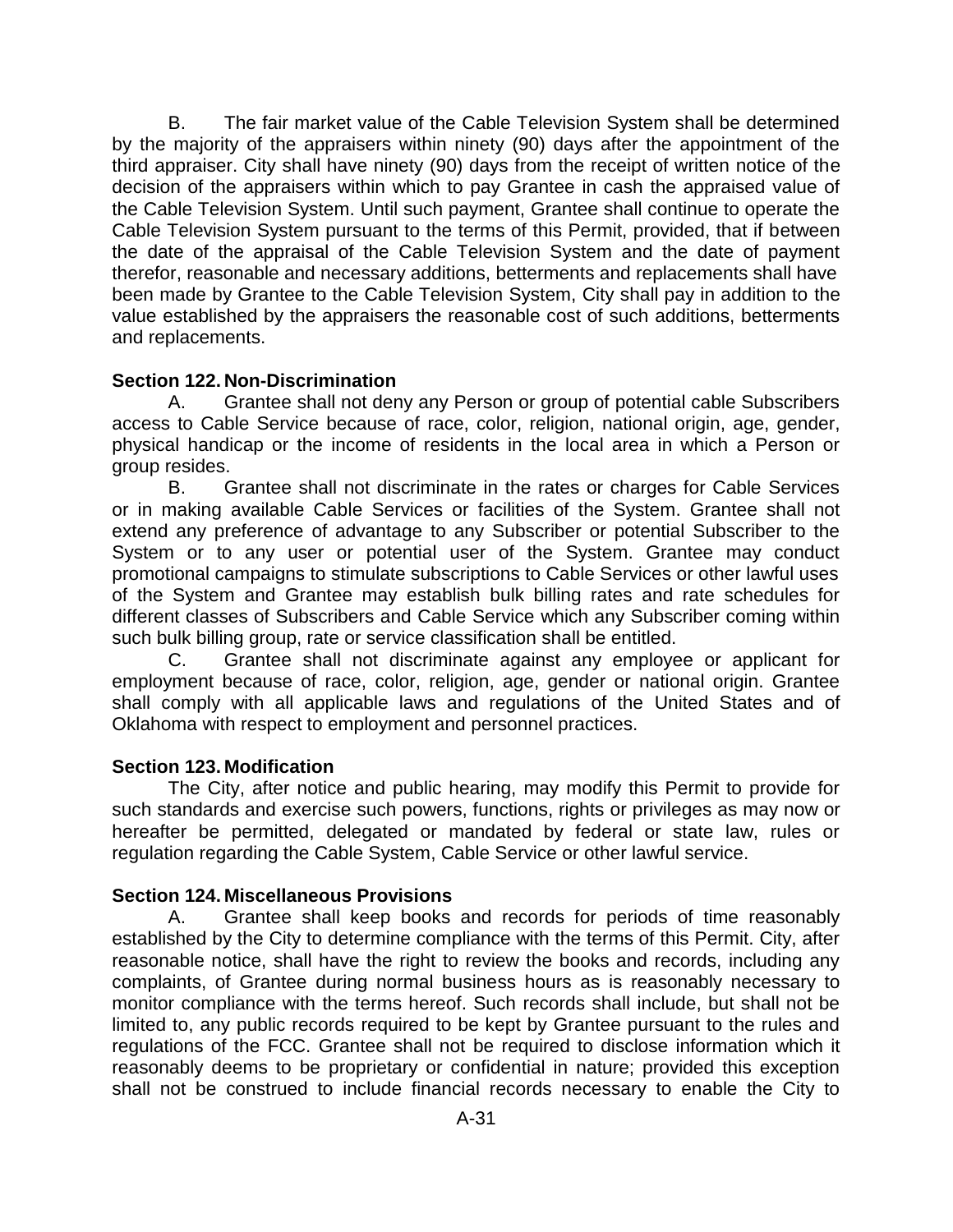determine compliance with Grantee's fee payment obligations. Subject to open meeting and record disclosure laws of the State of Oklahoma, City agrees to treat any information disclosed by Grantee to it on a confidential basis and only to disclose it to employees, representatives and agents thereof that have a need to know, or in order to enforce the provisions hereof. The Council may inspect the books and records of Grantee as necessary to determine compliance with the terms of this Permit, compel attendance of witnesses and may by ordinance revoke this Permit as provided in Section 119 hereof for failure or refusal of Grantee or any officer, employee or agent thereof to testify or to produce such books or records.

B. Copies of all petitions, applications and communications submitted by Grantee to the FCC, or any other federal or state regulatory commission or agency having jurisdiction in respect to any matters affecting cable television operations authorized pursuant to this Permit, shall be submitted to the City Clerk upon request.

C. Grantee shall pay the cost of publication of this Ordinance.

D. In the event City enters into a franchise, permit, license, authorization or other agreement of any kind with any Person other than Grantee or City for the purpose of constructing or operating a Cable Television System or providing Cable Service or Other lawful Service within the same Service Area, which contains terms more commercially or economically favorable with regard to government and educational Channels and service, System operational service standards, fees to the City or rates to Subscribers and users, or in the event City enters into a franchise, permit, license, authorization or other agreement of any kind with any Person other than Grantee for the purpose of constructing or operating a Cable Television System or providing Cable Service or Other Lawful Service within the same Service Area, which contains terms more favorable to City with regard to government and educational Channels and service, System operational service standards fees to the City or rates to Subscribers and users, then Grantee and City shall meet, confer and, if deemed necessary by either, renegotiate in good faith the terms and conditions of this Permit relating to government and educational standards, fees to the City or rates to Subscribers and users.

E. Notices or responses served upon City or Grantee shall be in writing, and shall be deemed to have been duly given to the required party three (3) business days after having been posted in a properly sealed and correctly addressed envelope by certified or registered mail, postage prepaid, at a Post Office or branch thereof regularly maintained by the U.S. Postal Service.

All notice or responses between City and Grantee shall be addressed and delivered by certified or registered mail as follows: if to the City, City Clerk, City of Sand Springs, P.O. Box 338, Sand Springs, Oklahoma 74063, with copies to the Mayor, the Chairman of the City Council and the City Attorney at the same address; if to Grantee, Tulsa Cable Television, Inc., d/b/a/ TCI Cablevision of Tulsa, 6650 East 44th Street, Tulsa, Oklahoma 74145-4642. Any notice given by Grantee to the City Clerk shall be accompanied by instructions to the Clerk referencing this section and directing the Clerk to file and maintain such notice with the original of this Ordinance. City and Grantee may designate other addressees or addresses from time to time by giving notice to the other.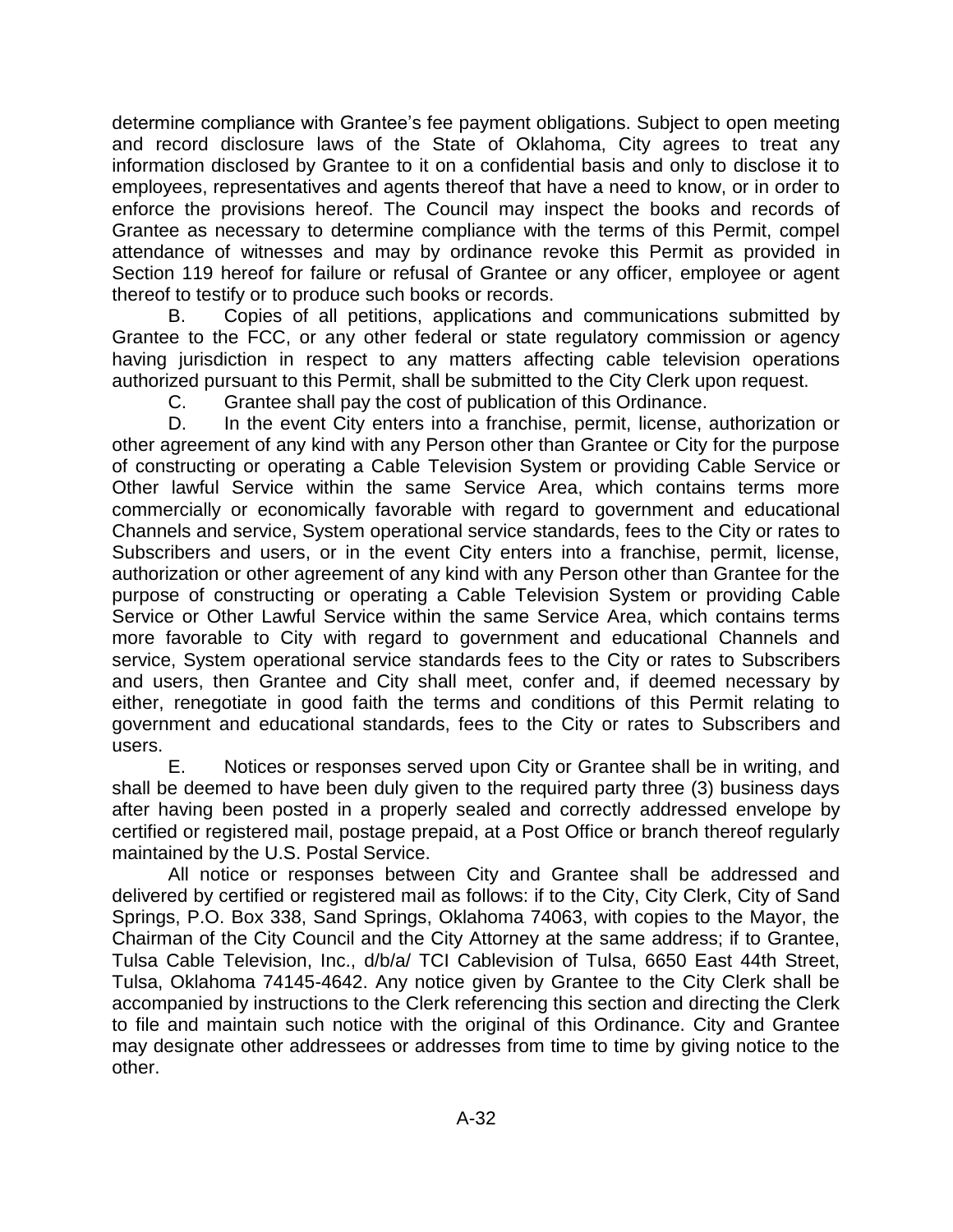#### **Section 125. Acceptance by Grantee**

A. Grantee shall file with the City Clerk of the City within twenty (20) days after passage, approval by the Mayor and prior to publication of this Ordinance a written acceptance, approved by parent corporations, of this Permit and the terms and conditions thereof as set out herein.

B. Grantee by the acceptance of this Permit shall be deemed to have waived and released any claim the Grantee might have against the City by reason of a declaration, ruling or judgment by a court as to the invalidity of this Permit or any part thereof.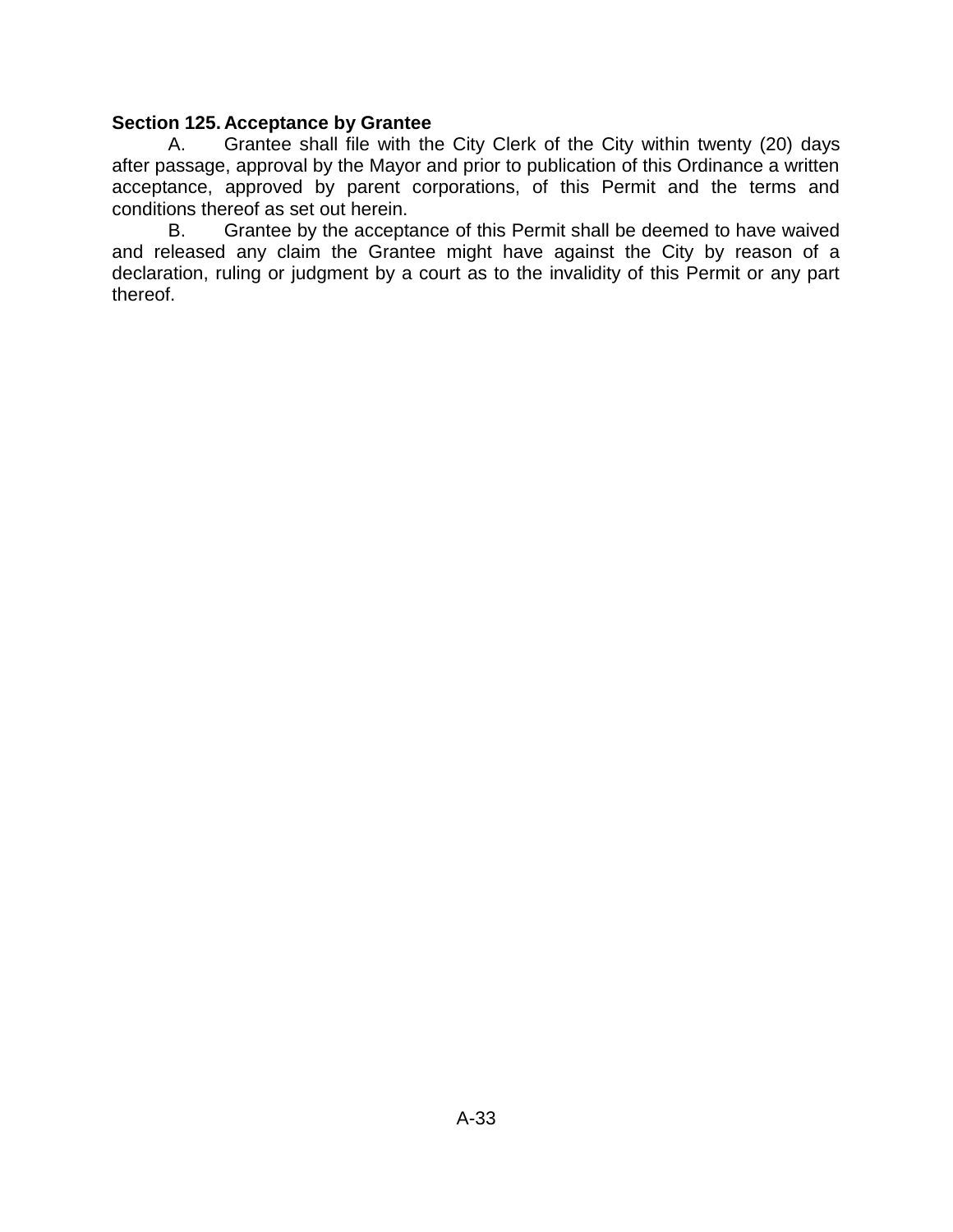**(This page intentionally left blank)**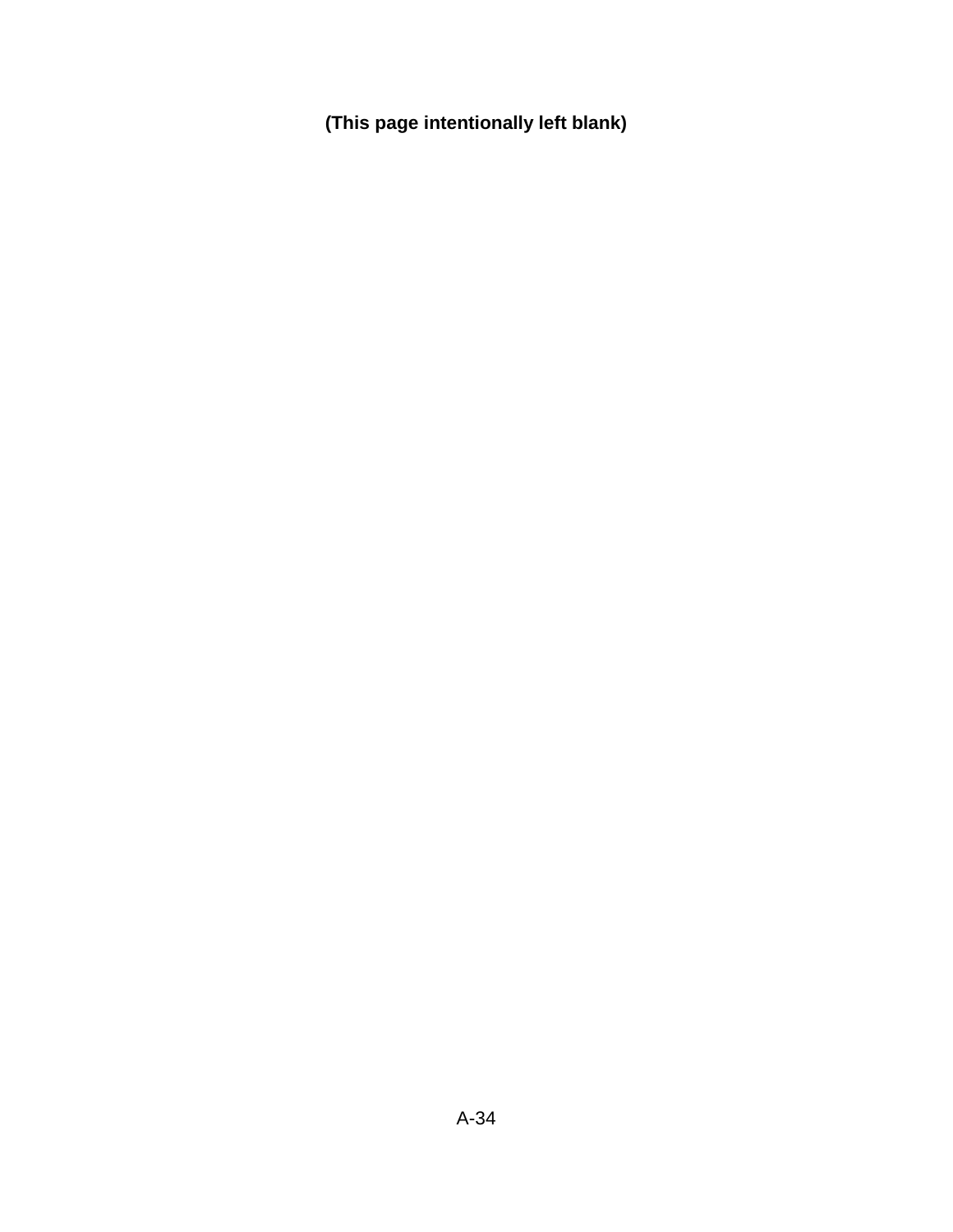# **Section 98.01.040 ELECTRICITY FRANCHISE**

**Sections:**

- **Section 1. Definitions**
- **Section 2. Grant of Franchise**
- **Section 3. Term of Franchise**
- **Section 4. Assignment, Sale or Lease**
- **Section 5. Enforceability of Rules and Regulations of Grantee**
- **Section 6. Standard of Service - Indemnification of City**
- **Duty to Move or Alter Lines**
- **Section 8. Location of Plants and Systems and Transmission of Energy and Related Services**
- **Section 9. Use and Repair of the Public Ways**
- **Section 10. Reasonable Rates Authorized**
- **Section 11. Sale of Power to City**
- **Section 12. Fees**
- **Section 13. Maintenance and Inspection of Records**
- **Section 14. Right of City to Purchase Property**
- **Section 15. Election Required - Acceptance by Grantee**
- **Section 16. Repeal of Previous Franchise Agreement**
- **Section 17. Emergency Clause**

## **SECTION 1. DEFINITIONS**

As used in this ordinance and franchise, the following words and phrases shall have the following meanings:

A. CABLE SERVICE shall mean the

(i) One-way transmission to subscribers of video programming or other programming service; and,

(ii) Interaction, if any, which is required by the receiver of such programming for the selection or use of such video programming or other programming service.

B. CONSUMER shall mean any individual person, corporation, company, partnership, firm, unincorporated association, trust, municipality or public corporation served by the Grantee through any use of the public ways.

C. CONTROL of electricity shall mean regulation of the current and/or voltage or use of such electricity.

D. FRANCHISE shall mean the rights and privileges granted by Grantor to Grantee under this ordinance and franchise agreement.

E. GRANTEE shall mean Public Service Company of Oklahoma, an Oklahoma corporation, its successors and assigns.

F. GRANTOR shall mean the City of Sand Springs, a municipal corporation of the State of Oklahoma.

G. INFORMATION SERVICE shall mean the offering of a capability for generating, acquiring, storing, transforming, processing, retrieving, utilizing, or making available information via telecommunications.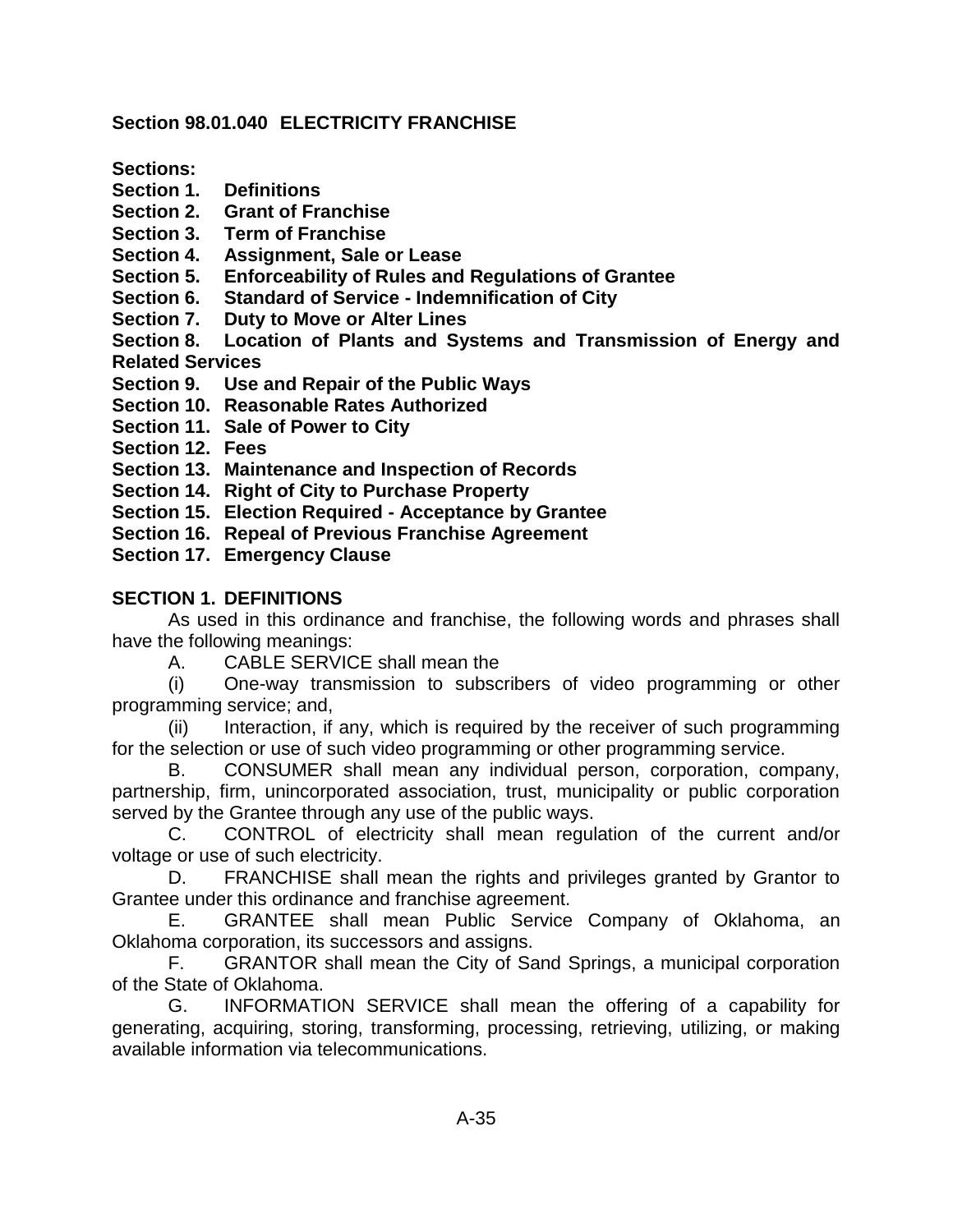H. INSTALL, OPERATE AND MAINTAIN (and other forms of such words) shall mean to acquire, erect, build, construct, install, extend, repair, remove, relocate, replace, or otherwise operate and maintain.

PLANTS AND SYSTEMS shall mean plants, systems, poles, wires, conduits, substations, meters, structures, equipment, facilities appliances and apparatus as are reasonably necessary for the control, transmission, distribution and sale in and to Grantor and to the public, generally.

J. PUBLIC WAYS shall mean the public rights-of-way, including streets, alleys, avenues, boulevards, parkways and public utility easements within the corporate limits of the City of Sand Springs as now constituted or as may be added to hereafter.

K. TELECOMMUNICATIONS shall mean the transmission between or among points specified by the user, of information of the user's choosing, without change in the form or content of the information as sent and received.

L. ULTIMATE CONSUMER shall mean a consumer which receives electric energy other than for resale to another consumer.

M. UNDERGROUND INSTALLATION shall mean the installation, operation and maintenance or replacement of any portion of Grantee's plants and systems underground or beneath the surface of any public way.

# **SECTION 2. GRANT OF FRANCHISE**

There is hereby granted by the Grantor to Grantee, its successors and assigns, the right, power and authority to use the public ways of Grantor for the purpose of owning, installing, operating and maintaining plants and systems for the control, transmission, distribution and sale in and to the Grantor and to the public, generally, of electricity for lighting, heating, cooling and power purposes as well as for such other purposes as electric energy may be put, and to transmit and provide electric energy and related services, over distribution and transmission lines throughout the City and to connections and systems in other localities, with plants and systems upon, across, over and under each and any of said public ways. The rights and privileges granted by this ordinance shall include the right, power and authority for Grantee to install, operate and maintain the plants and systems described herein for the purpose of providing telecommunications, telecommunications services, cable services and information services to the extent that such are related to and used solely in connection with Grantee's manufacture, control, transmission, distribution and sale of electric energy and related services, and not for the purpose of selling or providing such telecommunications, telecommunications services, cable services and information services to the public, generally.

# **SECTION 3. TERM OF FRANCHISE**

All rights and privileges granted by this ordinance shall extend and be in force between Grantor and Grantee for a term of twenty-five (25) years from and after the date of acceptance of this ordinance, except as hereinafter provided.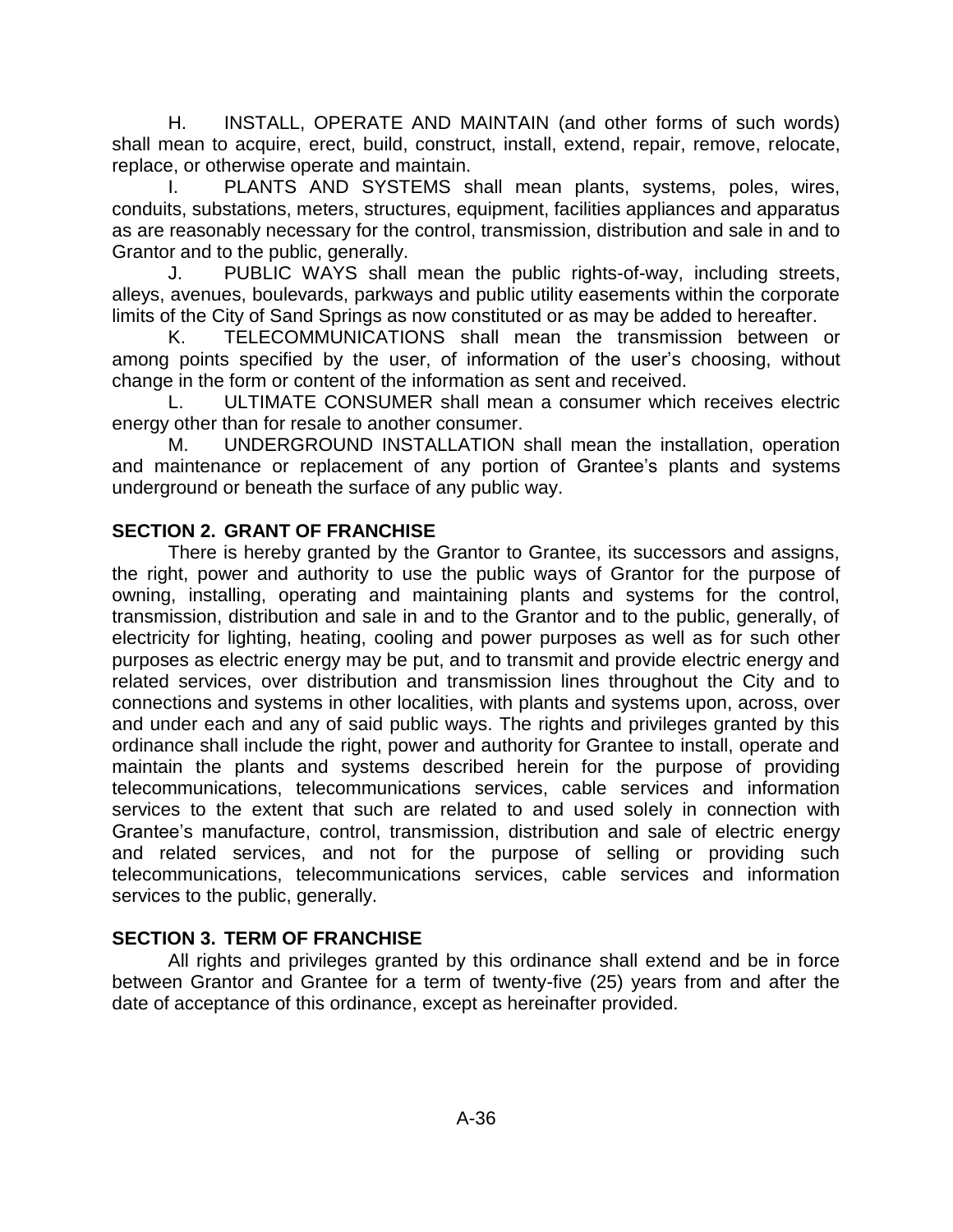#### **SECTION 4. ASSIGNMENT, SALE OR LEASE**

A. All provisions of this ordinance and franchise which are obligatory upon or which inure to the benefit of the Grantee shall also be obligatory upon and shall inure to the benefit of its successors and assigns, and the word "Grantee" as used in this ordinance shall include and be taken to mean not only Public Service Company of Oklahoma, but also its successors and assigns. Subject to the provisions of this subsection and Subsection 4(B), below, Grantee may assign all or a portion of its rights and/or obligations under the provisions of this ordinance and franchise. Any assignment by Grantee shall be in writing, and the assignee shall agree in writing to accept and become responsible for full performance of all conditions, covenants, obligations, and liabilities contained in this ordinance and franchise to the extent such are the subject of such assignment. Upon notifying Grantor of any such assignment or proposed assignment, Grantee and/or the assignee shall provide Grantor with such information as is reasonably necessary to enable Grantor to make an informed determination of such assignee' s financial status and capabilities. Any such assignment shall be deemed approved by Grantor unless within thirty (30) days of receiving written notice of such assignment Grantor notifies Grantee in writing that it objects to such assignment on the ground that the assignee is not financially able to perform the conditions, covenants, obligations, and liabilities in this ordinance and franchise which the assignee will be responsible for as a result of such assignment. Any such objection by Grantor must be based upon reasonable and generally recognized financial standards, and upon the information provided by Grantee and/or the assignee or verified by another generally recognized source of financial information. In the event such an objection is timely made by Grantor, Grantee and the assignee shall have a reasonable opportunity to address and, if necessary, provide appropriate remedies with respect to the grounds for such objection. Any assignments by Grantee of a portion of its rights and/or obligations hereunder, shall, unless provided otherwise in such assignment, be effective until the end of the term provided in Section 3, above, notwithstanding the termination of any other rights and obligations under the provisions of this ordinance and franchise prior to the end of such term.

B. Grantor and Grantee agree that as of the effective date of this ordinance, there are ongoing public discussions concerning the potential restructuring of the electric utility industry. In some cases, such discussions contemplate that as part of such restructuring, a person or entity other than an incumbent electric utility (referred to hereafter as a "Third Party"), may use the plants and systems of incumbent electric utilities, or portions thereof, for sales to ultimate consumers. It is the intent of the parties that in the event of such restructuring, Grantee shall make reasonable efforts to ensure that any Third Party which uses Grantee's plants and systems for the sale of electric energy to ultimate consumers within the City of Sand Springs shall first obtain all applicable permits and agree to pay any and all applicable taxes and fees to the Grantor.

C. If after the date of acceptance of this ordinance, by reason of law or otherwise, a Third Party shall lease or otherwise make use of Grantee's plants and systems for the distribution and/or transmission of electric energy which is to be sold to an ultimate consumer within the City of Sand Springs, the following requirements shall apply: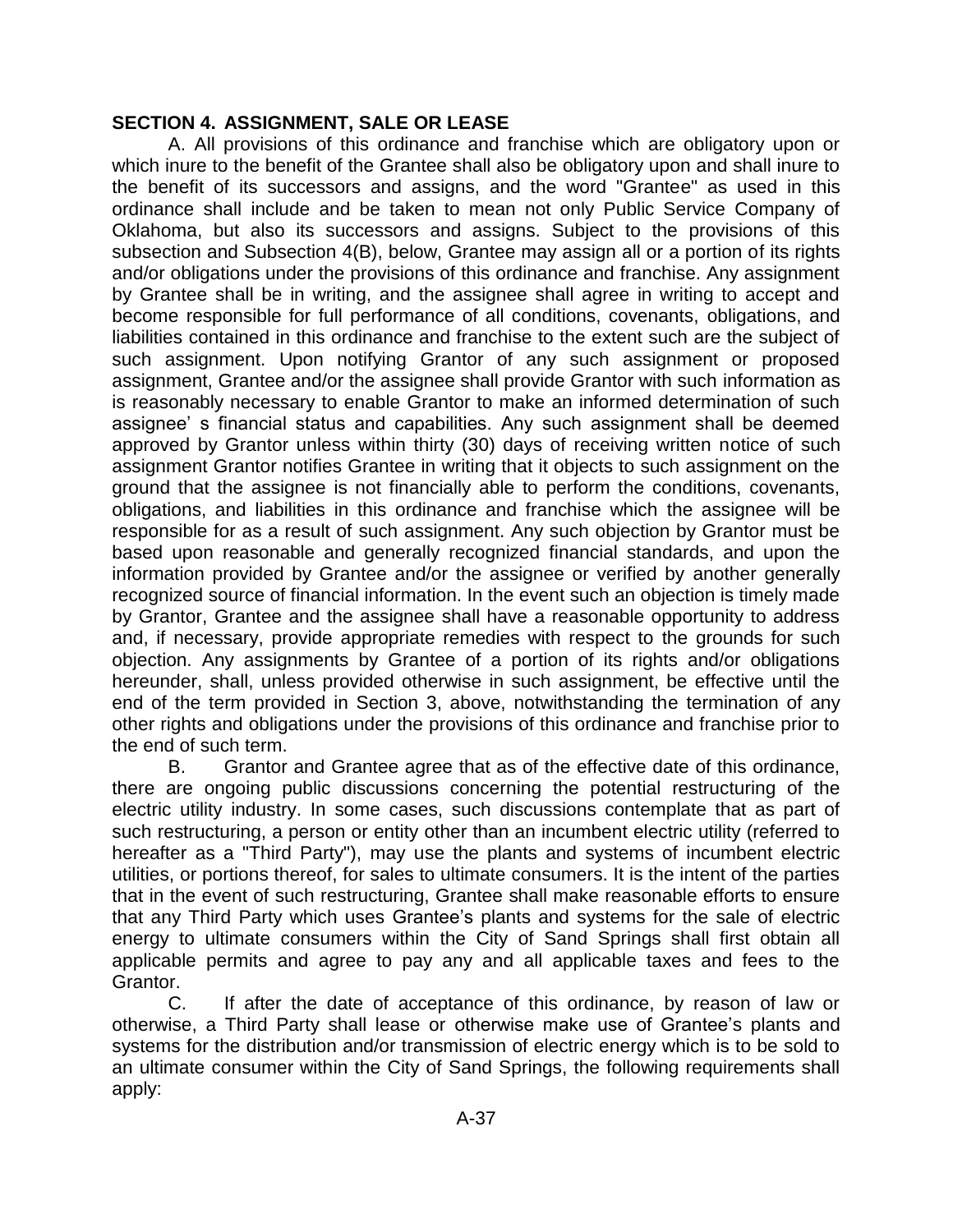1. Prior to permitting such use of Grantee's plants and systems, Grantee shall make reasonable efforts to ensure that such Third Party has secured any applicable permits to furnish electric energy to ultimate consumers within the City of Sand Springs.

2. The parties understand that Grantor may require, as a condition of any such permit, that such Third Party pay applicable permit fees to Grantor. In such cases, if requested by Grantor, Grantee agrees to act as Grantor's agent, at cost, for the collection and remittance of such fees to Grantor.

3. On a monthly basis, Grantee shall report to Grantor estimates of electric energy distributed and/or transmitted by and through Grantee's plants and systems for sale to ultimate consumers within the City of Sand Springs.

This Subsection 4(B) shall not apply to any use of Grantee's plants and systems for the distribution and/or transmission of electric energy to any party purchasing, receiving and using such electric energy outside the corporate limits of the City of Sand Springs.

## **SECTION 5. ENFORCEABILITY OF RULES AND REGULATIONS OF GRANTEE**

Grantor shall not adopt any ordinance or regulation which has the effect of prohibiting Grantee from making and enforcing reasonable rules and regulations for the sale, delivery, control and metering of its electric energy and related services and the conduct of its business, including rules and regulations which reserve in Grantee the right to disconnect service to customers where any portion of Grantee's plants and systems are found to have been tampered with, or who have failed to pay for electricity or services, and to enter upon the premises of its customers at all reasonable times for the purpose of inspecting, repairing or reading meters or for removing any portion of its plants and systems. Provided that any such rules and regulations of Grantee shall not be in conflict with law or the rules and regulations from time to time adopted by the Corporation Commission of the State of Oklahoma, the Federal Energy Regulatory Commission, or by any other regularly constituted regulatory authority.

#### **SECTION 6. STANDARD OF SERVICE - INDEMNIFICATION OF CITY**

A. Grantee covenants and agrees in consideration hereof, that it will maintain electric service in and to Grantor under the rules and regulations imposed upon it by the Corporation Commission of the State of Oklahoma or by any other regularly constituted regulatory authority. In accepting this franchise and contract, Grantee does not guarantee continuous service at all times and shall be relieved temporarily from its obligation to furnish such services in case of any disability caused by an act of God or by the elements, or terrorism, or strikes, or lock-outs, or by any temporary breakdown or failure of its plants and systems, or any portion thereof, or by any other causes beyond the control of Grantee; provided Grantee does agree in such cases to exercise due diligence in repair of such plants and systems, and to resume operation of same without unnecessary delay.

B. The Grantee covenants and agrees that it will indemnify and hold the City of Sand Springs free and clear of any claims for damages or otherwise caused by the negligence of Grantee in the installation, operation or maintenance carried on hereunder. It is understood and agreed that in the event of claims being presented or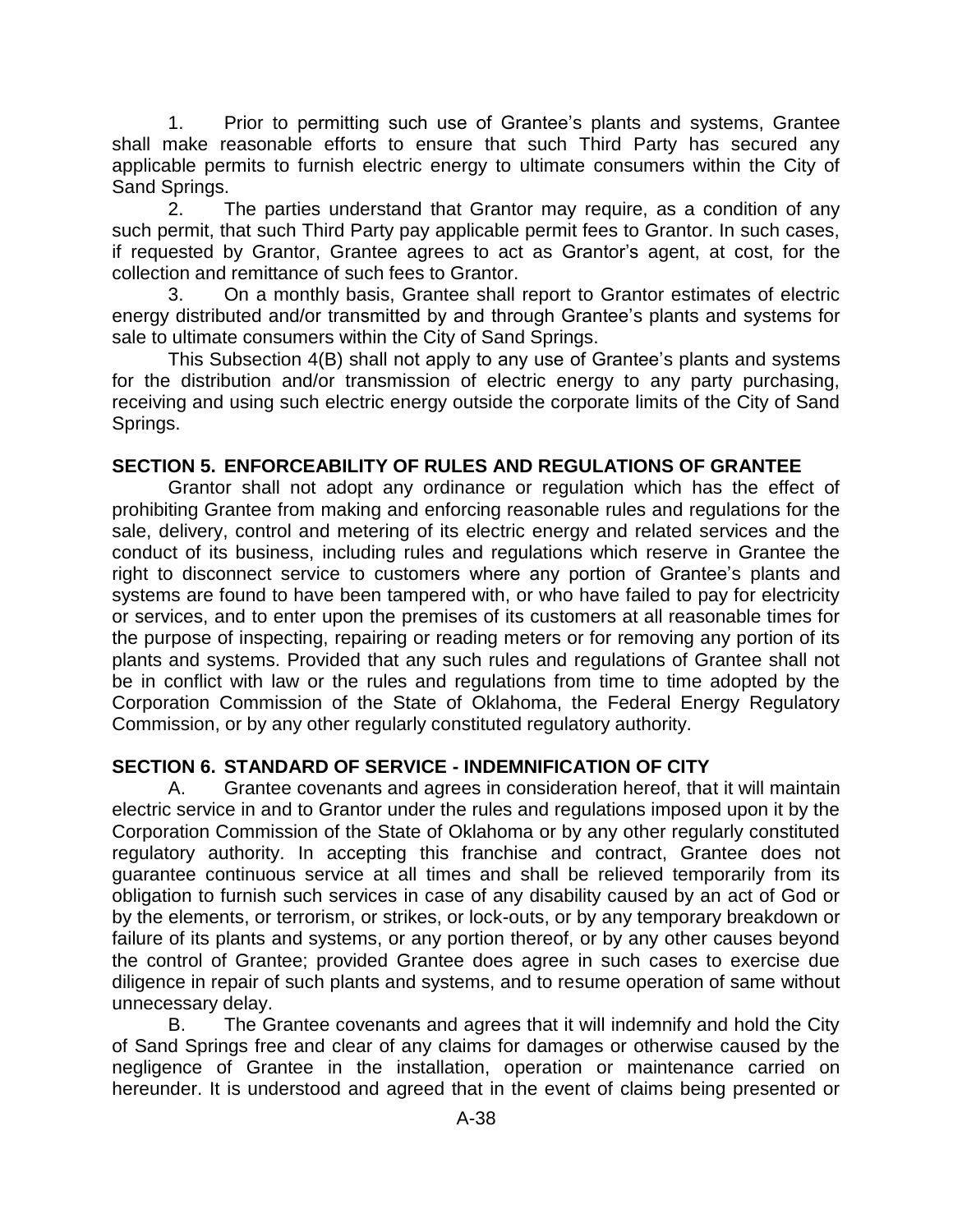prosecuted against the City of Sand Springs which are alleged by the claimant or Grantor to have resulted from the negligence of Grantee, the Grantee shall have the right to defend against the same and to settle and discharge same in such manner as it may see fit. And to this end the City of Sand Springs agrees to notify the Grantee of such claims and to furnish to it such information and assistance as may be necessary in the defense thereof.

## **SECTION 7. DUTY TO MOVE OR ALTER LINES**

A. Grantor reserves the right to lay or permit to be laid cables, electric conduits, fiber optic conduits, or other pipelines and to do or permit to be done any underground work deemed necessary and proper by Grantor, along, across, over or under the public ways. If Grantor determines that any such work may cause damage to Grantee's plants and systems, or the installation, operation and maintenance thereof, Grantor shall, except in the case of emergency, provide Grantee with written notice that such work is to be performed before it is commenced. In permitting such work to be done and in doing such work, Grantor shall not be liable to Grantee for any damages unless they are negligently, willfully or unnecessarily occasioned by Grantor.

B. Whenever by reason of establishing a grade or changes in the grade of any street, or in the location or manner of construction of any public way, cables, electric conduits, fiber optic conduits, water, gas or other underground structures, it shall be deemed necessary by Grantor to alter, change, adapt or conform the plants and systems of Grantee, or any part thereof, such alterations or changes shall be made within a reasonable time by Grantee, as directed in writing by Grantor, without any claim for reimbursement or compensation for damages against Grantor, or any agency, trust or authority formed for, by, or for the benefit of Grantor.

C. If Grantor shall require Grantee to adapt or conform its plants and systems, or any part thereof, or to in any way alter, relocate or change its property to enable any other person, firm, corporation or entity (whether public or private), other than Grantor, to use the public ways, Grantee shall be entitled to reimbursement by the person, firm, corporation or entity desiring or occasioning such change, alteration or relocation. "Person," "firm," "corporation," and "entity," as used in this section, shall not include regular departments of Grantor, or any trust or authority formed by or for the benefit of Grantor for public utility purposes, or whose revenues are subsidized by or contribute to the general funds of Grantor, but shall include any other agency or authority of the City of Sand Springs, whether acting in a governmental or nongovernmental capacity, including, but not limited to any agency or authority which as a part of its program clears whole tracts of land within the city limits and relocates citizens for the purpose of urban development or similar aims.

D. In the event Grantee ceases completely to use its plants or systems, or any portion thereof, for any of the purposes for which a franchise is granted herein, and Grantee is not required by law or by provisions of a legally-imposed contract to make the use of such plants and systems available to any other person or entity, Grantee will, within ninety (90) days of the date when it and any other such persons or entities cease all such use, remove any such plants and systems located upon the public ways of Grantor.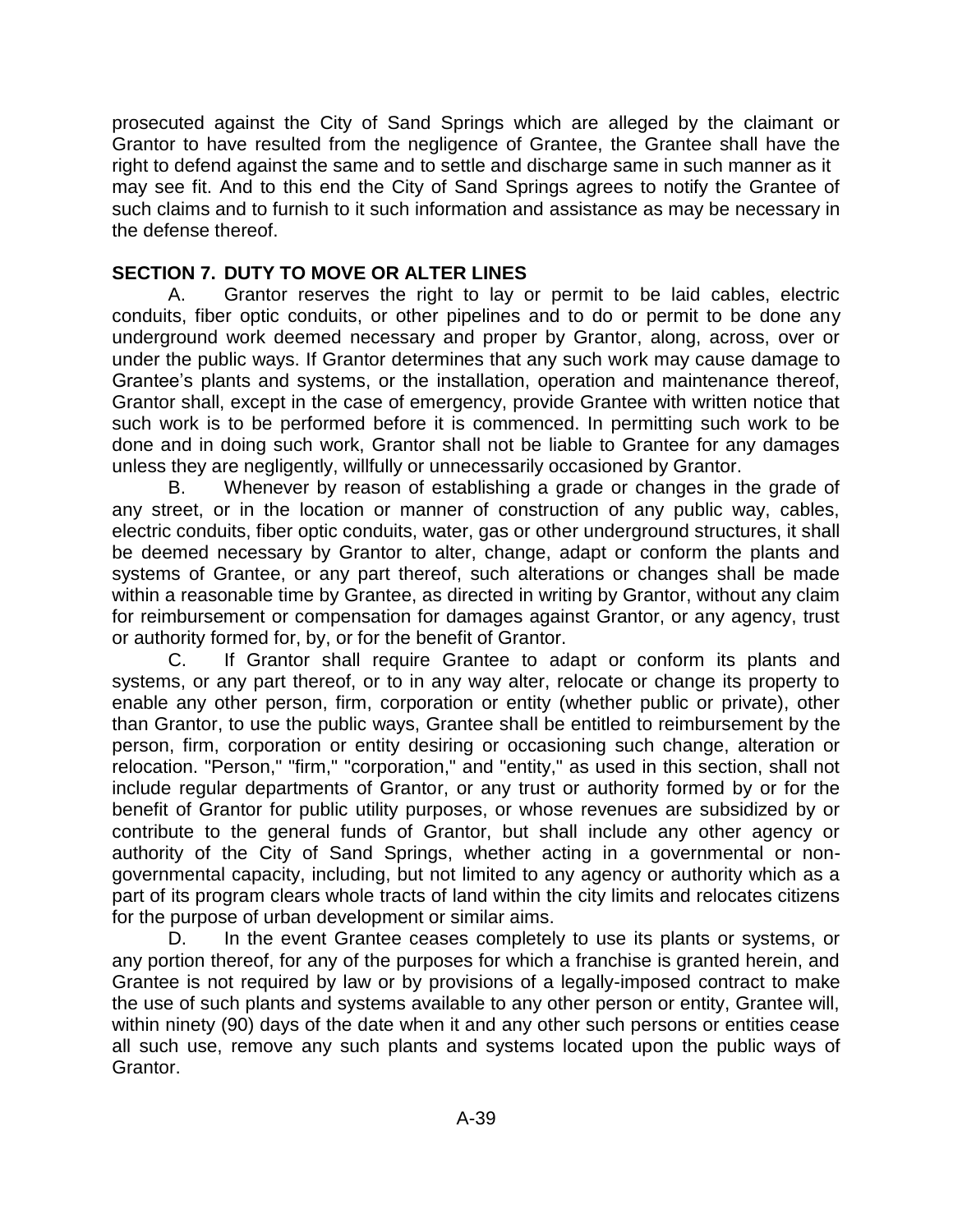#### **SECTION 8. LOCATION OF PLANTS AND SYSTEMS AND TRANSMISSION OF ENERGY AND RELATED SERVICES**

In performing the terms and provisions of this ordinance, franchise and contract, Grantee is hereby given the continuing right, privilege and option to manufacture, control and store electric energy within the corporate limits of Grantor, and/or to transmit such electric energy over transmission lines from other plants and wholesale suppliers and to distribute same from some central location or locations at proper voltage; together with the right to transmit electric energy from any source to, from and through said City to other localities. Grantee is also given the continuing right to use its plants and systems to provide transmission and distribution services to other wholesale suppliers of electrical energy as Grantee is authorized or required to provide under applicable law. Grantee is hereby authorized to allow others, having a permitted right granted by the City of Sand Springs, or as may otherwise be authorized or required by applicable law, to attach telecommunications and cable facilities to its poles and structures or to place such telecommunications and cable facilities within, upon or adjacent to its underground ducts and conduits, on such conditions as it deems just and reasonable and in compliance with applicable law; provided, to the extent that applicable law does not establish such conditions and should the parties be unable to agree to such conditions, the City Council of the City of Sand Springs shall determine such conditions as are just and reasonable, which shall be binding upon all parties.

# **SECTION 9. USE AND REPAIR OF THE PUBLIC WAYS**

A. Grantee's plants and systems shall be installed, operated and maintained in such a manner as will, consistent with reasonable necessity, least interfere with other public uses of the public ways, including those prescribed by the Americans with Disabilities Act (42 U.S.C. § 12101, et seq.).

B. Before Grantee commences any installation, operation or maintenance work which may interfere with normal public use of a public way, Grantee shall, except in the case of emergency, give at least forty-eight (48) hours written notice thereof, together with a schedule of activity, to the Public Works Director of the City of Sand Springs, or any other proper authority designated in writing by Grantor to receive such notice. After such work is completed, Grantee shall, with due diligence and reasonable dispatch, place the public ways where such work was performed in a condition in compliance with Grantor's reasonable standards and specifications; provided, that Grantor shall not impose standards and specifications which are in conflict with any standards and specifications of the Corporation Commission of the State of Oklahoma or by any other regularly constituted regulatory authority, which are applicable to Grantee, within this jurisdiction.

C. In the event Grantee fails to commence or complete any construction, maintenance, installation, restoration or repair work required by this Ordinance with due diligence and reasonable dispatch and in accordance with any mutually agreed upon schedule of activity, Grantor may cause such work to be performed after written notice to Grantee, given so as to afford Grantee an opportunity to commence and complete such work within a reasonable time. The cost of such work incurred by Grantor upon Grantee's failure to perform shall then be charged and collected from Grantee.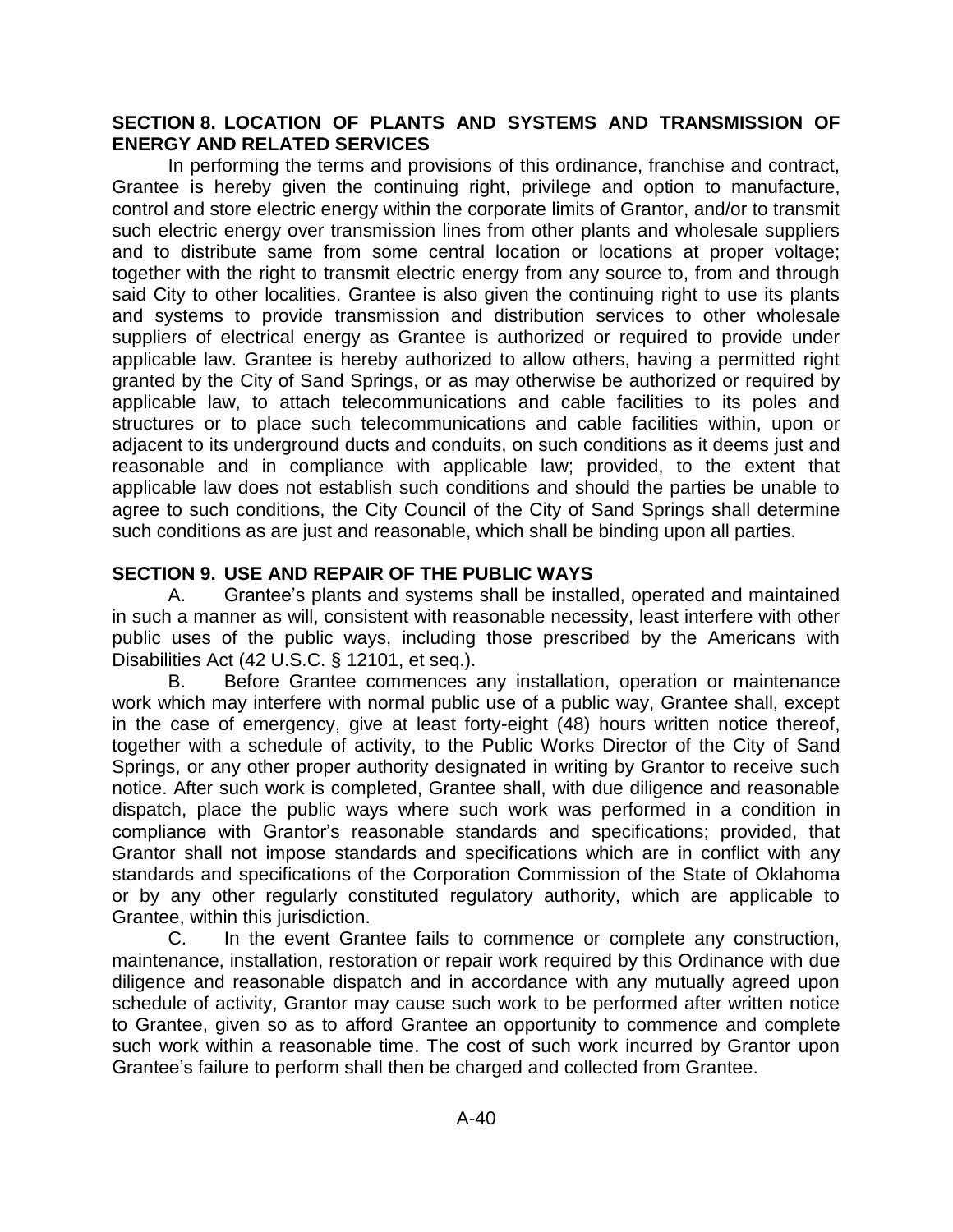D. To the extent that they are not in conflict with applicable state or federal law, Grantor reserves the right to make and enforce reasonable regulations and construction standards concerning the installation, operation and maintenance of Grantee's plants and systems located along, across, over, or under the public ways of Grantor and to reasonably designate where such plants and systems shall be placed.

E. Grantor agrees that in the event it requires installation of any portion of Grantee's plants and systems contrary to Grantee's current urban installation, operation and maintenance or replacement procedures ("procedures"), Grantor shall pay and reimburse Grantee for the difference between the reasonable cost of such required procedures and the reasonable cost of Grantee's current procedures. Provided, however, that Grantor shall not be required to reimburse Grantee for such expenses to the extent that Grantee is allowed to include such expenses as an element to be considered by the Corporation Commission of the State of Oklahoma or other regularly constituted regulatory authority in establishing the rates which Grantee may charge its ultimate consumers.

# **SECTION 10. REASONABLE RATES AUTHORIZED**

During the life of this franchise and for and in consideration of the acceptance hereof by Grantee, it is agreed that Grantee may charge and collect from Grantor, its inhabitants and the consumers therein, a rate or rates, which shall at all times be compensatory and reasonable, subject to such rules, regulations and orders as are now in effect or that may hereafter be lawfully made by the Corporation Commission of the State of Oklahoma, or by any other regularly constituted regulatory authority.

# **SECTION 11. SALE OF POWER TO CITY**

During the life of this franchise, Grantee shall provide plants and systems for all electric energy required by Grantor for municipal purposes, including wastewater treatment, water and stormwater pumping, and lighting of its streets, and shall sell and deliver to Grantor, and Grantor shall have the option to purchase and receive from Grantee, all electric energy requested by Grantor for municipal purposes.

#### **SECTION 12. FEES**

A. From and after the date of acceptance of this Ordinance, as consideration for the granting of this franchise, for use of the public ways, and as a compensation for the rights and privileges enjoyed hereunder, Grantee agrees to pay to Grantor a franchise fee that is equal to two percent (2%) of Grantee' s gross receipts from the retail sale of electric energy within the City of Sand Springs, including any revenues, fees or payments received by Grantee for the lease or use of its plants and systems for the distribution and/or transmission of electric energy which is sold to an ultimate consumer by any other person or entity within the City of Sand Springs.

B. The franchise fee shall be payable monthly on or before the 20th day of each month, on receipts of Grantee for the preceding calendar month, and shall be in lieu of all concessions, charges, excise, franchise, licenses, occupation, privilege and permit fees, or taxes, except assessments for special improvements and ad valorem taxes and any fees approved by the voters of the City of Sand Springs in accordance with the provisions of Subsection 12(D), below.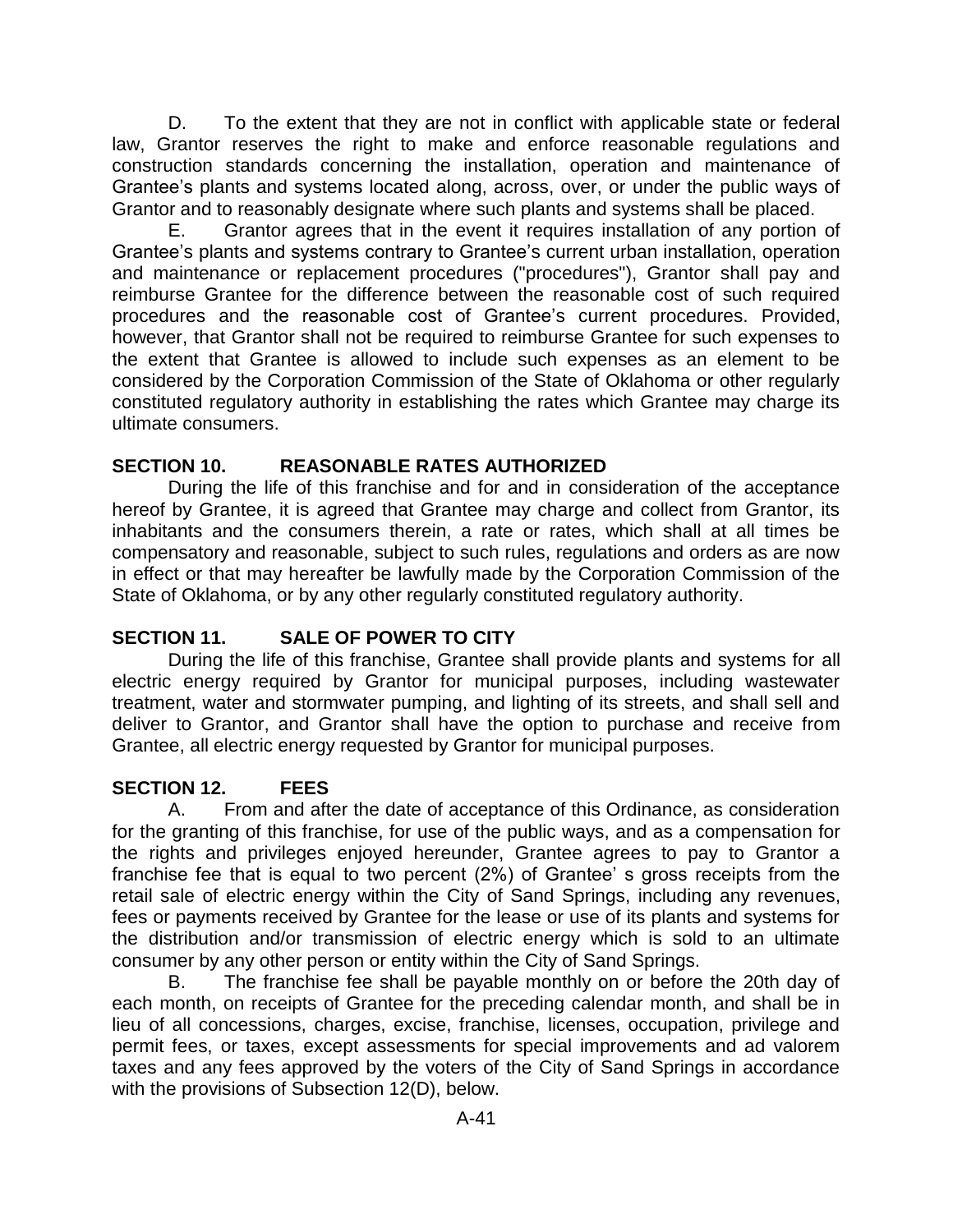C. Should Grantee accept a franchise from any other city or town in which it agrees to pay a franchise fee that is a higher percentage of gross revenues than the percentage provided for in Subsection 12(A), above, or any revision of the franchise fee provided for in Subsection 12(D) of this ordinance, then and in that event Grantee shall forthwith and without demand inform Grantor's governing body of such occurrence. Thereafter, at the sole discretion of Grantor's governing body and pursuant to such process as it deems appropriate, Grantee may be directed by Grantor's governing body to increase the percentage of gross receipts to be paid to Grantor hereunder to such higher percentage to the extent such increase is allowed by the City Ordinance of the City of Sand Springs or other applicable law.

D. At the end of the fifth, tenth, fifteenth and twentieth years from the date of acceptance of this franchise, Grantor shall have an option to present to the voters of the City of Sand Springs the issue of whether the franchise fee provided for in Subsection 12(A) should be revised. In order to exercise such option, Grantor must, within the thirty (30) day period immediately preceding the end of the fifth, tenth, fifteenth and twentieth years from the date of acceptance of the franchise, provide Grantee written notification of Grantor's intent to submit the issue of revision of the franchise fee for election. If Grantor provides such written notification to Grantee in a timely manner, Grantor is then responsible for taking all action necessary to present the issue of revision of the franchise fee for election by the qualified voters of the City of Sand Springs to be held not less than two (2) months nor more than six (6) months from the date of such written notification. Grantor shall be responsible for all costs of such election. If either the above- described written notification is not provided or the above-described election is not held within the periods set forth in this Subsection 12(D), Grantor will be deemed to have waived its right to exercise the option to which such notification and election apply. Any proposed revision of the franchise fee shall be for fees that in their total amount are not less than two percent (2%) and not more than four percent (4%) of the gross receipts from the retail sale of electric energy by Grantee and the sale by other persons or entities to ultimate consumers within the City of Sand Springs to the extent that such electric energy is transmitted over the plants and systems of Grantee which are located within the City of Sand Springs, with such gross receipts determined and paid in the manner provided in Subsections 12(A) and [B], above. Such franchise fee, as revised, shall continue to be in lieu of all concessions charges, excise, franchise, licenses, occupation, privilege and permit fees, or taxes, except assessments for special improvements and ad valorem taxes. If the issue of revision of the franchise fee is submitted for election in accordance with the provisions of this Subsection 12(D) and a majority of the qualified electors of the City of Sand Springs voting thereon vote in favor of such revision, the franchise fee shall be revised accordingly at the end of the calendar year in which such election is held. If a majority of the qualified electors of the City of Sand Springs voting thereon vote against revision of the franchise fee, the franchise fee then in effect will continue in full force and effect until the end of the term provided for in Section 3, above, or until such franchise fee is revised in accordance with the provisions of this Subsection 12(D).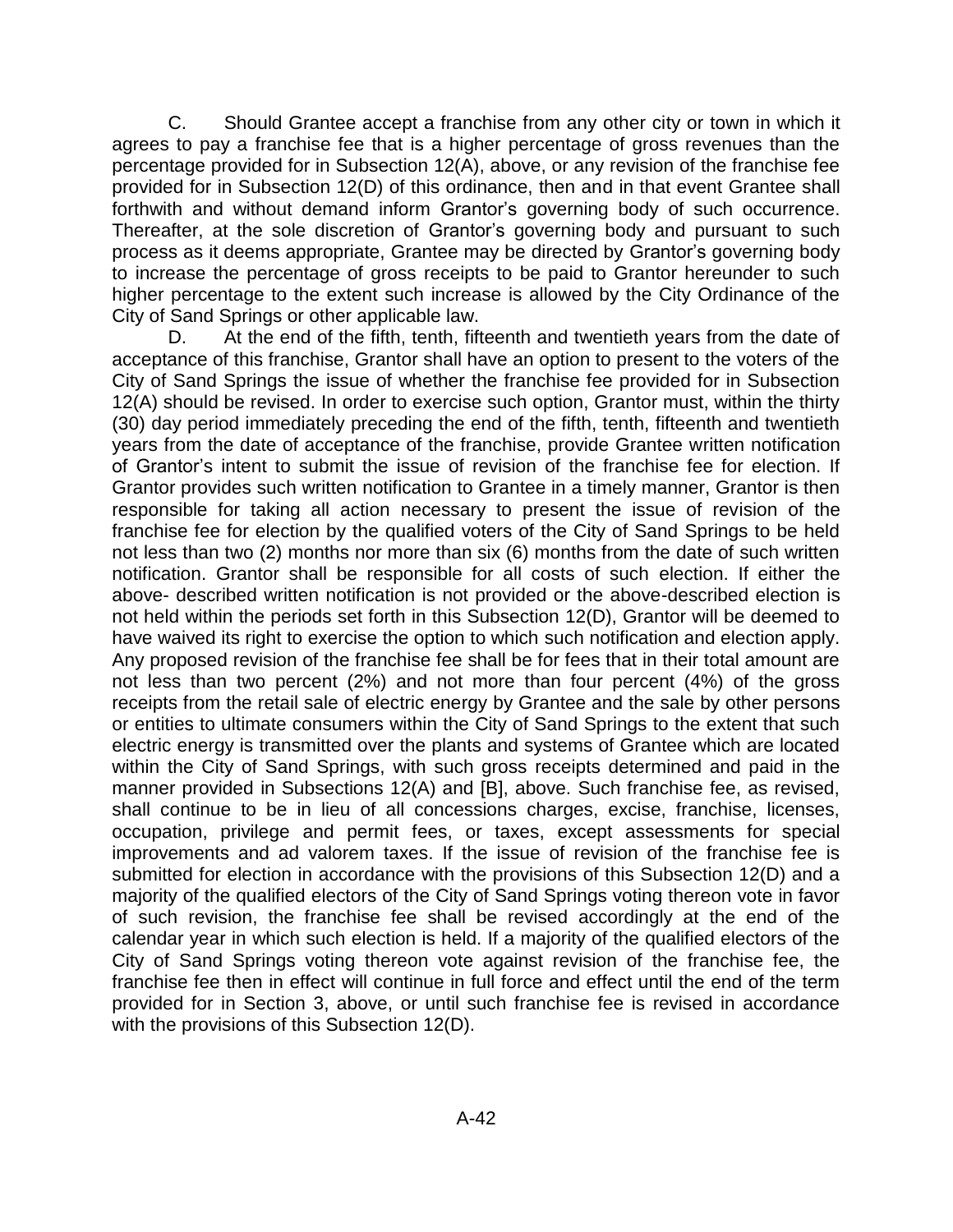E. Grantor shall have the option, at any time during the term of this franchise, to present to the voters of the City of Sand Springs the issue of whether in addition to the franchise fee provided for in Subsection 12(A), above, Grantee should also pay to Grantor a facilities fee that is equal to one percent (1%) of Grantee's gross receipts from the retail sale of electric energy within the City of Sand Springs, including any revenues, fees or payments received by Grantee for the lease or use of its plants and systems for the distribution and/or transmission of electric energy which is sold to an ultimate consumer by any other person or entity within the City of Sand Springs. The facilities fee provided for in this Subsection 12(F), if approved by the voters, will be for the purpose of providing Grantor a source of revenue that shall be used by Grantor to pay costs it occurs in connection with these purposes, namely (1) the underground installation of Grantee's plants and systems required by Grantor pursuant to the provision of Subsection 9(E) above, (2) the relocation at Grantor's expense of facilities which are necessary due to the construction or expansion of the public streets, and (3) for the construction of public infrastructure which is necessary or helpful in promoting economic development with the City of Sand Springs. In order to exercise such option, Grantor must provide Grantee written notification of Grantor's intent to submit this issue for election by the qualified voters of the City of Sand Springs to be held not less than two (2) months nor more than six (6) months from the date of such written notification. Grantee shall be responsible for all costs of the election in which this issue may first be presented to the voters for decision. Subsequent elections on the same issue, if any, shall be at Grantor's expense. If the issue of whether a facilities fee of the type described in this Subsection 12(F) is submitted for election in accordance with the provisions hereof and a majority of the qualified electors of the City of Sand Springs voting thereon vote in favor of such facilities fee being paid by Grantee to Grantor, such facilities fee shall go into effect at the end of the calendar year in which such election is held, to be thereafter paid by Grantee in accordance with the provisions of Subsection 12(B), above, and shall be in lieu of all concessions, charges, excise, franchise, licenses, occupation, privilege and permit fees, or taxes, except assessments for special improvements, ad valorem taxes and the fees provided for in Subsection 12(A), above, and any revisions thereof approved pursuant to Subsection 12(D), above. If a majority of the qualified electors of the City of Sand Springs voting thereon vote against the fee, the franchise fee provided for in Subsection 12(A), above, together with any revisions thereof made in accordance with Subsection 12(D), above, will continue in full force and effect until the end of the term provided for in Section 3, above.

F. Grantor agrees that the total of the percentage rates used to calculate the fee paid by Grantee to Grantor, including any revision of such franchise fee, shall in no event exceed the percentage rate used to calculate any fee or tax paid to Grantor by any other person or entity if such fee or tax paid to Grantor by such other person or entity if such fee or tax is based in any way on the amount of revenues from sales of electric energy by such other person or entity to ultimate consumers within the City of Sand Springs.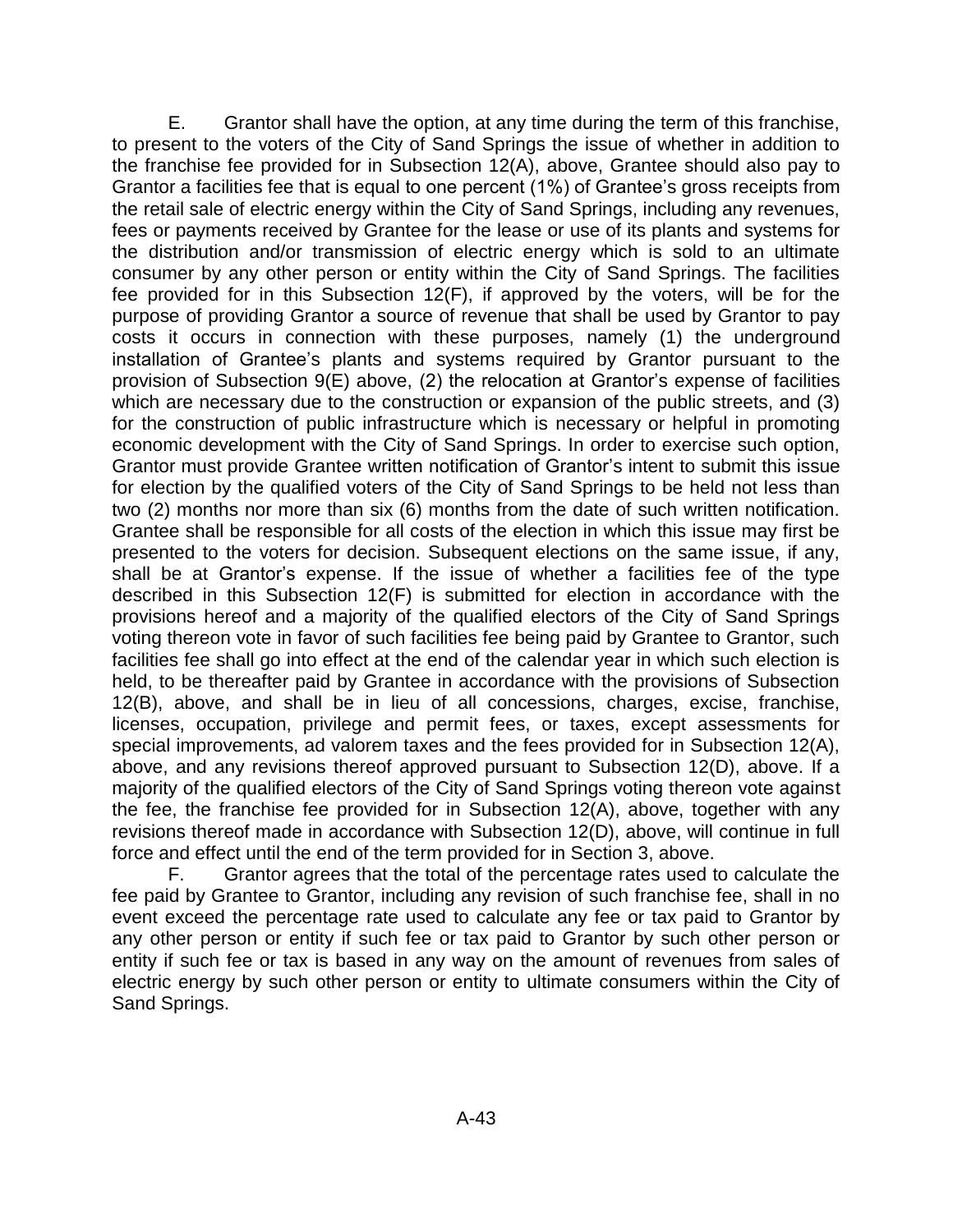## **SECTION 13. MAINTENANCE AND INSPECTION OF RECORDS**

A. Grantee shall at all times make and keep full and complete plats, maps and other records showing the location, nature and size of all of Grantee's plants and systems within the corporate limits of the City of Sand Springs. This expressly includes current maps of the City Limits of Sand Springs, as those limits are changed from time

to time hereafter, and Grantee will update its billing and collection procedures not less often than quarterly to assure the collection and remittance of appropriate fees from customers in recently annexed territory.

B. For the purpose of affording Grantor the opportunity to enforce and collect the franchise fee imposed by this ordinance and franchise, Grantee shall further permit Grantor to inspect and audit, during regular business hours and at Grantor's expense, the relevant books and records kept by Grantee in the ordinary course of business.

## **SECTION 14. RIGHT OF CITY TO PURCHASE PROPERTY**

A. Grantor shall have the right any time after twenty-four (24) years after the date of acceptance of this franchise to purchase all, but not less than all, of the properties of Grantee which comprise the plants and systems of Grantee that are used for or related to the manufacture, transmission, distribution, sale and control of electricity which are located within the corporate limits of the City of Sand Springs at the time such right to purchase is exercised and to terminate this franchise if such purchase and termination are approved by a majority of the qualified electors of the City of Sand Springs voting thereon at a special or general election held in accordance with the provisions of this Section 14. At any time after the right to purchase such properties of Grantee shall have accrued under the terms of this Subsection 14[A], and the fair market value of such properties has been determined in accordance with Subsection 14(B), below, the question of the purchase of such properties and termination of this franchise may be submitted by the City Council of the City of Sand Springs to the qualified electors of the City for approval. The question of the acquisition of such properties and the termination of this franchise may also be submitted to the qualified electors of the City of Sand Springs upon the petition to the City of twenty-five percent (25%) of the qualified electors of the City presented after the right to purchase such properties of Grantee shall have accrued under this Subsection 14 [A]. In the event such a petition is so presented, the question of the acquisition of such properties and the termination of the franchise may also be submitted at the next succeeding election in the City of Sand Springs after the fair market value of such properties has been determined in accordance with Subsection 14(B), below, or at a special election called for such purpose.

B. Grantee shall be compensated by Grantor for the purchase of the abovedescribed properties by payment to Grantee of the fair market value of such properties located within the City of Sand Springs, which shall include consideration of the services provided by means of such properties and any legal obligations or commitments which Grantee has which are directly related to such properties. Such value shall be determined by the majority of three (3) appraisers, one (1) to be selected by the Mayor of the City of Sand Springs, one (1) by Grantee, and the third by the first two appraisers. The appraisers shall be persons of recognized skill, ability and experience with respect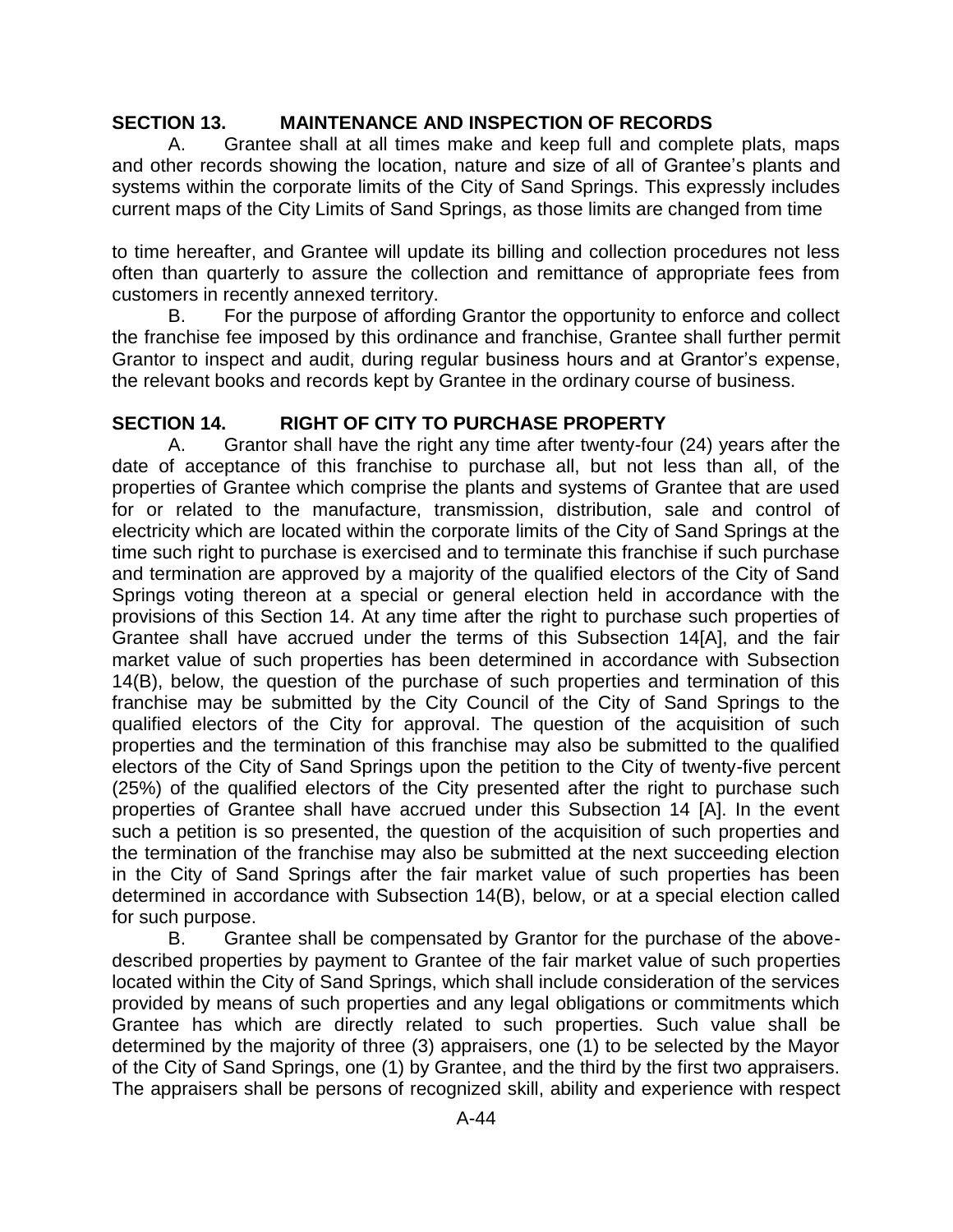to the appraisal and evaluation of properties of the character and type which City is entitled to purchase pursuant to this section and of services provided by means of such properties. If Grantee shall refuse to select an appraiser for thirty (30) days after an appraiser has been selected by the Mayor, the fair market value of the properties described above, taking into consideration the services provided by means of such properties, shall be fixed by the vote of a majority of the City Council. If the two (2) appraisers appointed by the Mayor and by Grantee shall fail to agree upon the third appraiser within thirty (30) days after their appointment, the third appraiser, upon the application of either Grantor or Grantee, shall be appointed by the Presiding Judge of the District Court of Tulsa County, Oklahoma, or if such Judge shall fail or refuse to make such appointment for any reason, then the Corporation Commission of the State of Oklahoma, upon ten (10) days notice to the adverse party, may appoint such third appraiser. The fair market value of the properties described above shall be determined by the appraisers within ninety (90) days after the appointment of the third appraiser.

C. After the fair market value of the properties described above has been determined by the appraisers in accordance with the provisions of Subsection 14(B), above, the question of the acquisition of such properties by payment to Grantee of the fair market value of such properties as so determined and termination of this franchise shall be submitted to the qualified electors of the City of Sand Springs at the next succeeding special or general election. In the event a majority of such qualified electors voting thereon approve the question of such acquisition and termination, Grantor shall have ninety (90) days from its receipt of the official results of such election within which to pay Grantee in cash the fair market value of all of such properties as determined by the appraisers and submitted to the qualified electors at the election. Until such payment, Grantee may continue to operate its plants and systems and provide services pursuant to the terms of this franchise; provided, that if between the date of the appraisal of such properties and the date of payment therefor, reasonable and necessary additions, betterments and replacements shall have been made by Grantee to its plants and systems or services within the City of Sand Springs, Grantor shall pay in addition to the value established by the appraisers, the reasonable cost of such additions, betterments, and replacements. If Grantor fails to pay the appraised amount plus any additions, betterments and replacements thereto as provided for herein to Grantee within the ninety (90) day period set forth above, then the right of purchase granted to Grantor by this section shall expire and become void.

D. For the purpose of aiding the appraisers in determining the fair market value of the properties described above, including consideration of the services provided and obligations and commitments directly related to such properties, all of the relevant books, records, contracts and other information in the possession of the Grantee shall be open and accessible to the appraisers during the time their appraisal is being made, and the appraisers may take into consideration any other factors appropriately presented to them in determining said fair market value.

E. In the event City purchases properties of Grantee pursuant to this section, City agrees that it will, for a reasonable fee, make the use of such properties available to Grantee as is necessary for the efficient operation by Grantee of the remaining portions of its plants and systems for the transmission, distribution, provision and sale of electric energy and related services.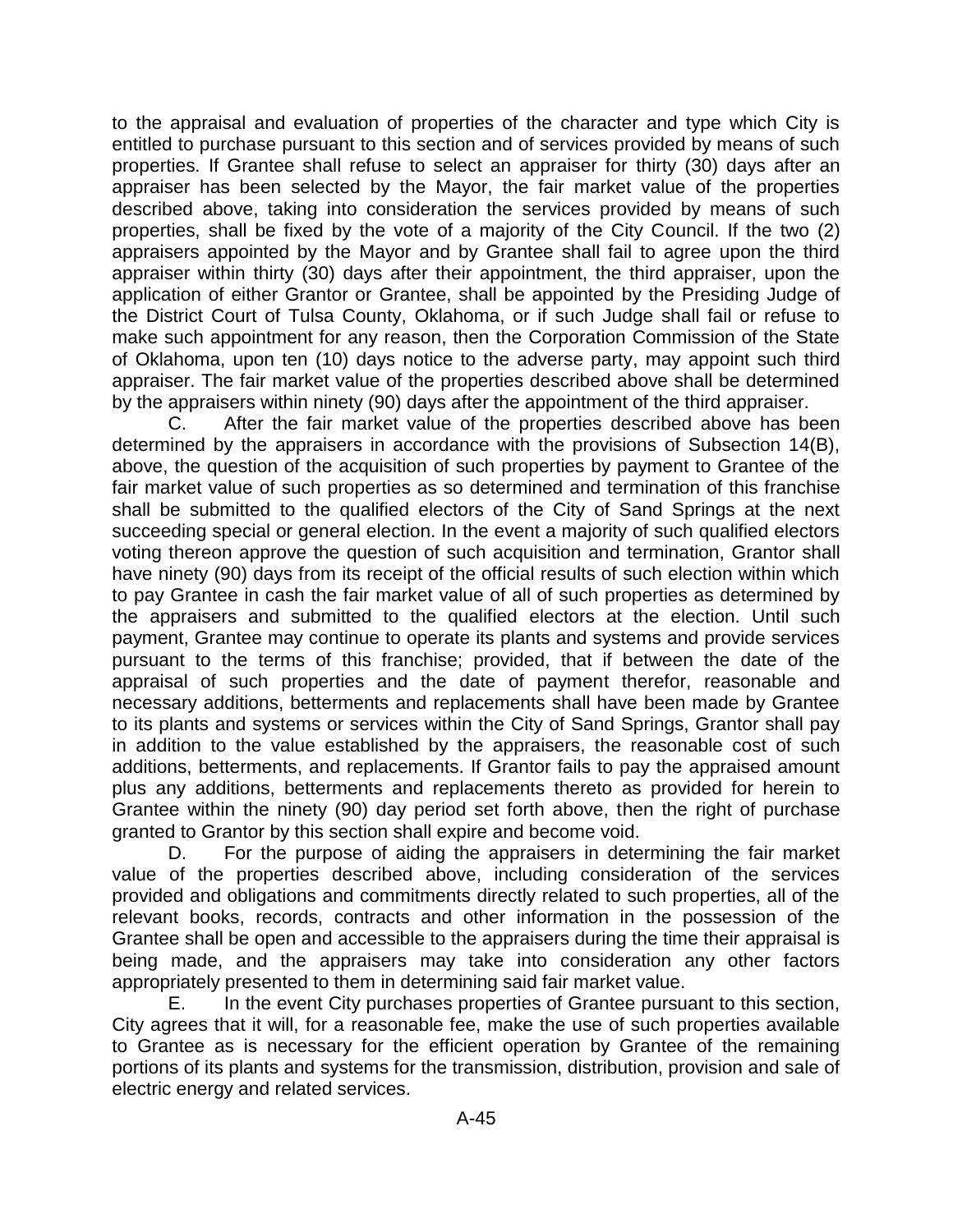#### **SECTION 15. ELECTION REQUIRED - ACCEPTANCE BY GRANTEE**

This ordinance and franchise shall be in full force and effect from and after the date of its acceptance as hereinafter provided, upon its passage and approval by a vote of a majority of the qualified electors residing within the City of Sand Springs, who shall vote thereon at a special election called under or pursuant to the provisions hereof. If this ordinance fails to be so approved at said election, it shall be wholly void and of no effect.

The Mayor of the City of Sand Springs is hereby authorized to sign a proclamation calling for such election in the manner and form provided by the laws of the State of Oklahoma for the calling of special elections, to be held on November 9, 1999, giving such notice and preparing such proclamation, ballot title and call therefor as provided by law, for the purpose of submission to the qualified electors residing within the City of Sand Springs the proposition of approval or refusal of this ordinance and the franchise hereby granted; and the proper officers of said City are hereby directed to do all things that may be necessary for the holding of said election and for the submission of said question, and shall, in all things, comply with the laws of the State of Oklahoma, in designating November 9, 1999, as the day, month and year of said election, the hours of opening and closing the polls, the voting places within said City in which said election shall be held and the proper persons within the respective precincts of said City for the purpose of holding said election.

It is understood and agreed that in the event said franchise be approved at such election the Grantee shall, within thirty (30) days after the result of such election is declared as provided by law, file with the City Clerk of the City of Sand Springs an acceptance in writing duly executed according to law, accepting this ordinance and franchise.

#### **SECTION 16. REPEAL OF PREVIOUS FRANCHISE AGREEMENT**

Upon the filing by the Grantee of the acceptance of this ordinance as hereinabove provided, all rights, privileges and obligations of any other ordinance and franchises, or portions thereof, under which said Grantee may now be exercising its privileges of use of the public ways in the City of Sand Springs and particularly Ordinance No. 420 of the City of Sand Springs, as published October 13, 1977, and all other ordinances and parts of ordinances in conflict herewith, shall be and thereafter remain canceled, annulled and repealed.

#### **SECTION 17. EMERGENCY CLAUSE**

Whereas an immediate necessity exists in order that the inhabitants of Grantor may be provided an adequate supply of electricity for heating, lighting, cooling and power purposes and for the purpose of providing light, heat, cooling and power for the streets, alleys, public grounds, parks and other public places and institutions of Grantor, and for the preservation of the public health, peace and safety, an emergency is hereby declared to exist by reason whereof this ordinance shall be in full force and effect from and after its passage, approval and publication; and same shall be submitted at a special election.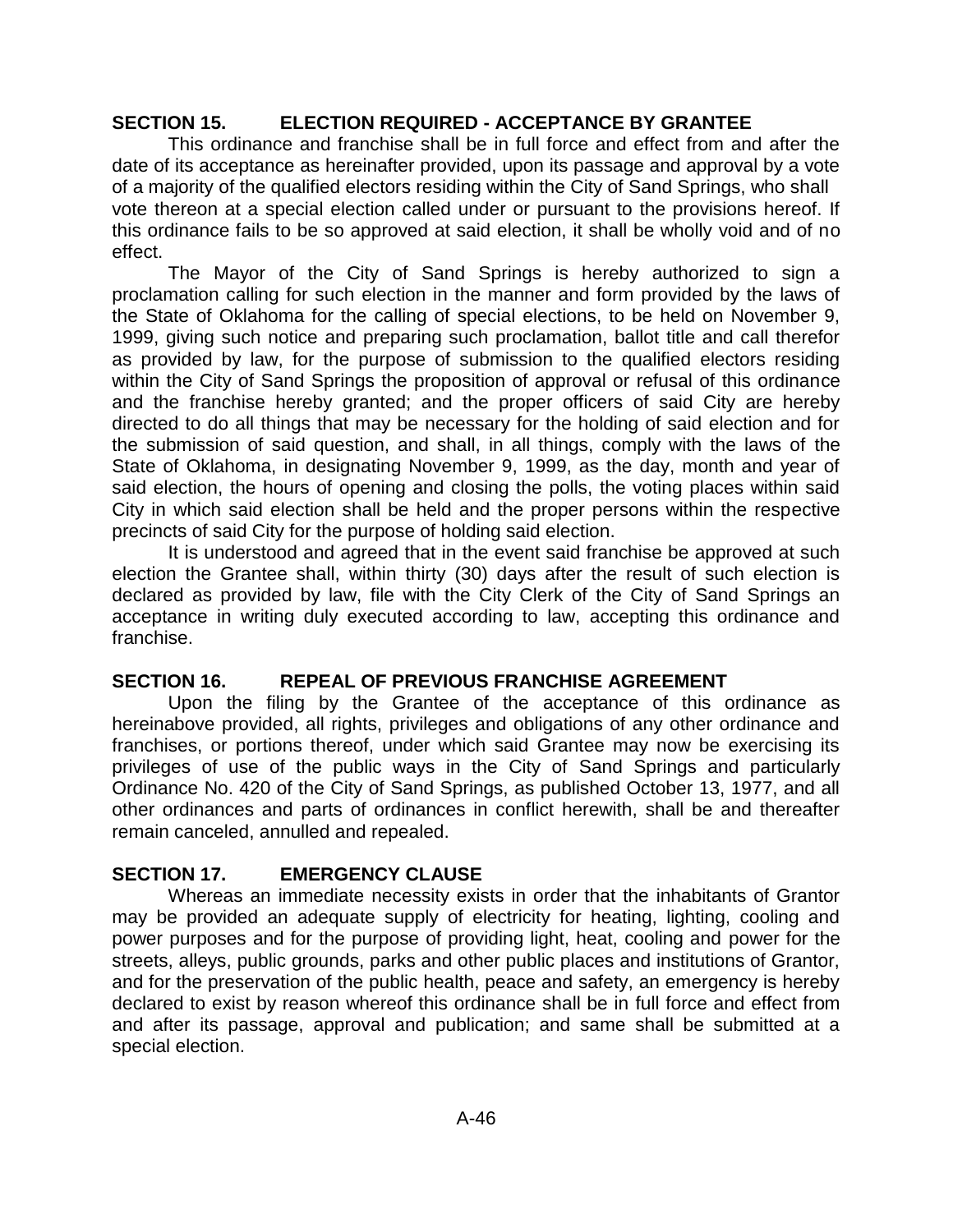#### **Section 98.01.050 CABLE TELEVISION SYSTEM MERGER AND CHANGE IN OWNERSHIP**

**Section 1:** The City hereby consents to the Transactions, all in accordance with the terms of the Permit.

**Section 2:** The City confirms that (a) the Permit was properly granted or transferred to Permit Holder, (b) the Permit represents the entire understanding of the parties and Permit Holder has no obligations to the City other than those specifically stated in the Permit, and (c) Permit Holder is materially in compliance with the provisions of the Permit and there exists no fact or circumstance known to the City which constitutes or which, with the passage of time or the giving of notice or both, would constitute a material default or breach under the Permit or would allow the City to cancel or terminate the rights thereunder, except upon the expiration of the full term of the permit.

**Section 3:** Following the Transactions, the Permit Holder may transfer the System and/or the Permit, or control related thereto, to any entity controlling, controlled by, or under common control with Cox.

**Section 4:** The City hereby consents to and approves the assignment, mortgage, pledge, or other encumbrance, if any, of the Permit, the System, or assets relating thereto, as collateral for a loan.

**Section 5:** This Resolution shall be deemed effective for purposes of the Transactions upon the consummation of the transactions contemplated by the Reorganization Agreement (the "Closing"). Effective as of the Closing, the City releases Permit Holder and its affiliates from all obligations and liabilities with respect to the Permit that relate to the period from and after the Closing; provided, that New Permit Holder shall be responsible for all such obligations and liabilities that relate to the period from and after the Closing.

**Section 6:** This Resolution shall have the force of a continuing agreement with Permit Holder and Cox, and the City shall not amend or otherwise alter this Resolution without the consent of Permit Holder and Cox.